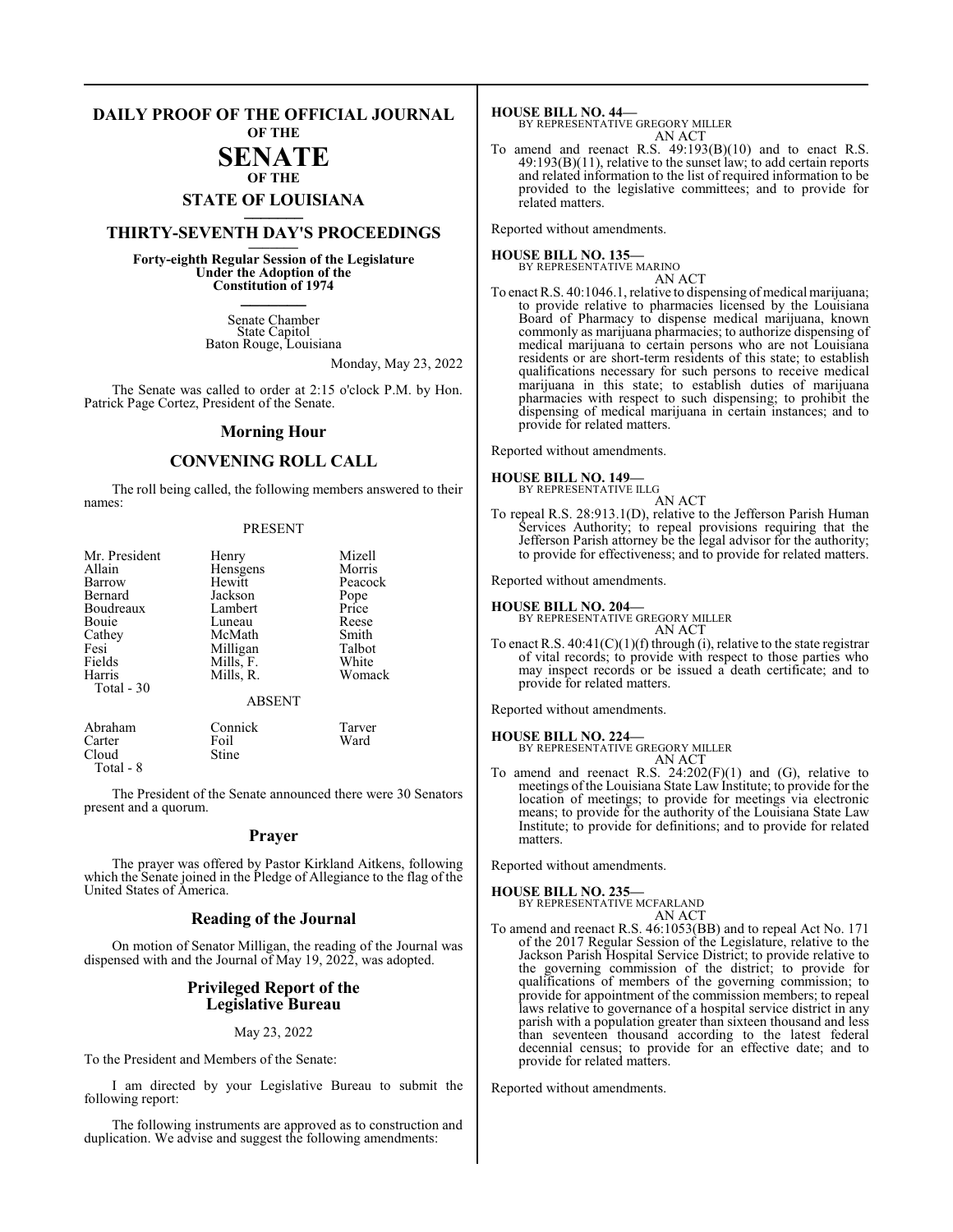# **Page 2 SENATE 37th DAY'S PROCEEDINGS**

May 23, 2022

**HOUSE BILL NO. 266—**

BY REPRESENTATIVE WILLARD AN ACT

To amend and reenact R.S. 36:259(B)(34) and R.S. 40:2018.1(A),  $(B)(1)(i)$ ,  $(C)$ , and  $(E)$  and to repeal R.S. 40:2018.1 $(G)$ , relative to the Louisiana Commission on HIV, AIDS, and Hepatitis C Education, Prevention, and Treatment; to revise the name of the commission; to provide for the means by which the chairman of the commission is selected; to delete references to AIDS within laws pertaining to the commission; to repeal provisions terminating the commission; and to provide for related matters.

Reported without amendments.

#### **HOUSE BILL NO. 284—** BY REPRESENTATIVE STAGNI

AN ACT

To amend and reenact R.S. 37:1339(B)(1) and R.S. 40:2844(B)(3) and (20), relative to boards and commissions; to provide for membership ofthe governing board ofthe Louisiana Emergency Response Network; and to provide for related matters.

Reported without amendments.

#### **HOUSE BILL NO. 317—**

BY REPRESENTATIVE WILLARD AN ACT

To enact R.S. 22:1337(D), relative to homeowners' insurance policies; to provide for policy deductibles as applied to named storm, hurricane, and wind and hail deductibles; to require the execution of a separate form that lists the specific amount for each deductible expressed as a percentage of the insured value of the property or as a specific dollar amount or both; to provide for an effective date; and to provide for related matters.

Reported without amendments.

#### **HOUSE BILL NO. 420—**

BY REPRESENTATIVE GREGORY MILLER

AN ACT To amend and reenact R.S. 27:32(A), R.S. 28:64(A)(1), R.S. 29:769(E),R.S. 36:3(introductory paragraph), 4(B) through (D), 53, 239, 259(A)(introductory paragraph), (B)(introductory paragraph) and  $(10)$  through  $(21)$ ,  $(C)$ (introductory paragraph), and (D), 359, 409(C), (D), (E), (F)(introductory paragraph), (G), (H), (I), and (J), 459, 478, 610(B) and (C), 769, 801(introductory paragraph), 801.1(A), 802(introductory paragraph),  $803(A)(1)$ ,  $851(A)$ ,  $901(A)$ , and  $921(A)$ , R.S. 40:1081.8(D) and 1664.11(A)(introductoryparagraph), andR.S. 46:2403(E), to enact R.S. 36:4(B)(35), 259(B)(9) and (D)(8), (E), (F), and (G), 409(A), and 610(A), and to repeal R.S. 36:4(E) through (BB), 259(B)(23)through (38), 409(K) through (R), 610(D) through (N), 801.3, 802.14, 802.15, 802.18, 803.1, 806, 807, 809, 914, 915, 917, 918, 919, 919.2, 919.3, and 919.4, relative to providing technical corrections for Title 36 of the Louisiana Revised Statutes of 1950; to provide for technical corrections; to provide for re-organization of the structure of Title 36; and to provide for related matters.

Reported without amendments.

#### **HOUSE BILL NO. 473—**

BY REPRESENTATIVE DUPLESSIS

AN ACT

To amend and reenact R.S. 44:32(C)(1)(a), relative to public records; to provide for examination of public records; to provide for a fee for transmitting electronic copies of public records; to provide for an effective date; and to provide for related matters.

Reported without amendments.

#### **HOUSE BILL NO. 532—**

BY REPRESENTATIVES HUVAL AND GAROFALO AN ACT

To enact R.S. 22:36, relative to health insurance coverage for fire employees; to generally prohibit a health insurance issuer from refusing enrollment of retired fire employees based solely on the status of retirement; to prohibit discrimination between active and retired fire employees for purposes of insurance coverage; to provide for applicability; to provide for definitions; and to provide for related matters.

Reported without amendments.

#### **HOUSE BILL NO. 557—**

BY REPRESENTATIVES WILLARD AND LANDRY AN ACT

To enact Subpart E of Part I of Chapter 5-E of Title 40 of the Louisiana Revised Statutes of 1950, to be comprised of R.S. 40:1248.21, relative to the dispensation of contraceptives; to provide for the Louisiana Department of Health relative to requiring health plans of the state Medicaid program to provide reimbursement for a six-month supply of contraceptive drugs dispensed at one time; to provide for a required usage period; to provide for definitions; and to provide for related matters.

Reported without amendments.

## **HOUSE BILL NO. 582—**

BY REPRESENTATIVES STAGNI, CREWS, DUPLESSIS, ECHOLS,<br>EMERSON, FISHER, GAINES, HARRIS, IVEY, MIKE JOHNSON,<br>JORDAN,LAFLEUR,LARVADAIN,MARCELLE,MCMAHEN,CHARLES OWEN, PRESSLY, SCHLEGEL, SELDERS, AND THOMPSON AN ACT

To amend and reenact R.S. 37:1103(introductory paragraph) and to enact R.S. 37:1131 through 1145, relative to adding the state of Louisiana to the Licensed Professional Counselors Interstate Compact; to provide for the increase of public access to professional counseling services; to provide for the enhancement of public health and safety; to provide for multistate practice regulations; to provide for spousal support for relocating active duty military personnel; to provide for the exchange of licensure among member states; to provide for use of telehealth technology; to provide for uniformity of professional counseling licensure requirements; to eliminate the requirement for licenses in multiple states, to provide for opportunities for interstate practice by licensed professional counselors who meet uniform licensure requirements; and to provide for related matters.

Reported without amendments.

#### **HOUSE BILL NO. 625—**

BY REPRESENTATIVE SELDERS AN ACT

To amend and reenact R.S. 40:2155(B)(2) and to enact R.S. 40:2155(B)(3), relative to behavioral health service providers; to provide for offsite locations; to provide for defined geographic service locations; and to provide for related matters.

Reported without amendments.

#### **HOUSE BILL NO. 671—**

BY REPRESENTATIVE EDMONDS

$$
AN ACT
$$

To amend and reenact R.S. 18:1373(A)(2), relative to preparation, testing, and adjusting of voting machine, to provide for notice of preparation of voting machines; to provide for review of test vote report; and to provide for related matters.

Reported without amendments.

#### **HOUSE BILL NO. 679—**

BY REPRESENTATIVE DUPLESSIS AN ACT

To amend and reenact R.S.  $42:1111(E)(2)(d)$ , relative to ethics; to provide relative to certain required statements regarding assistance in connection with certain transactions; to provide for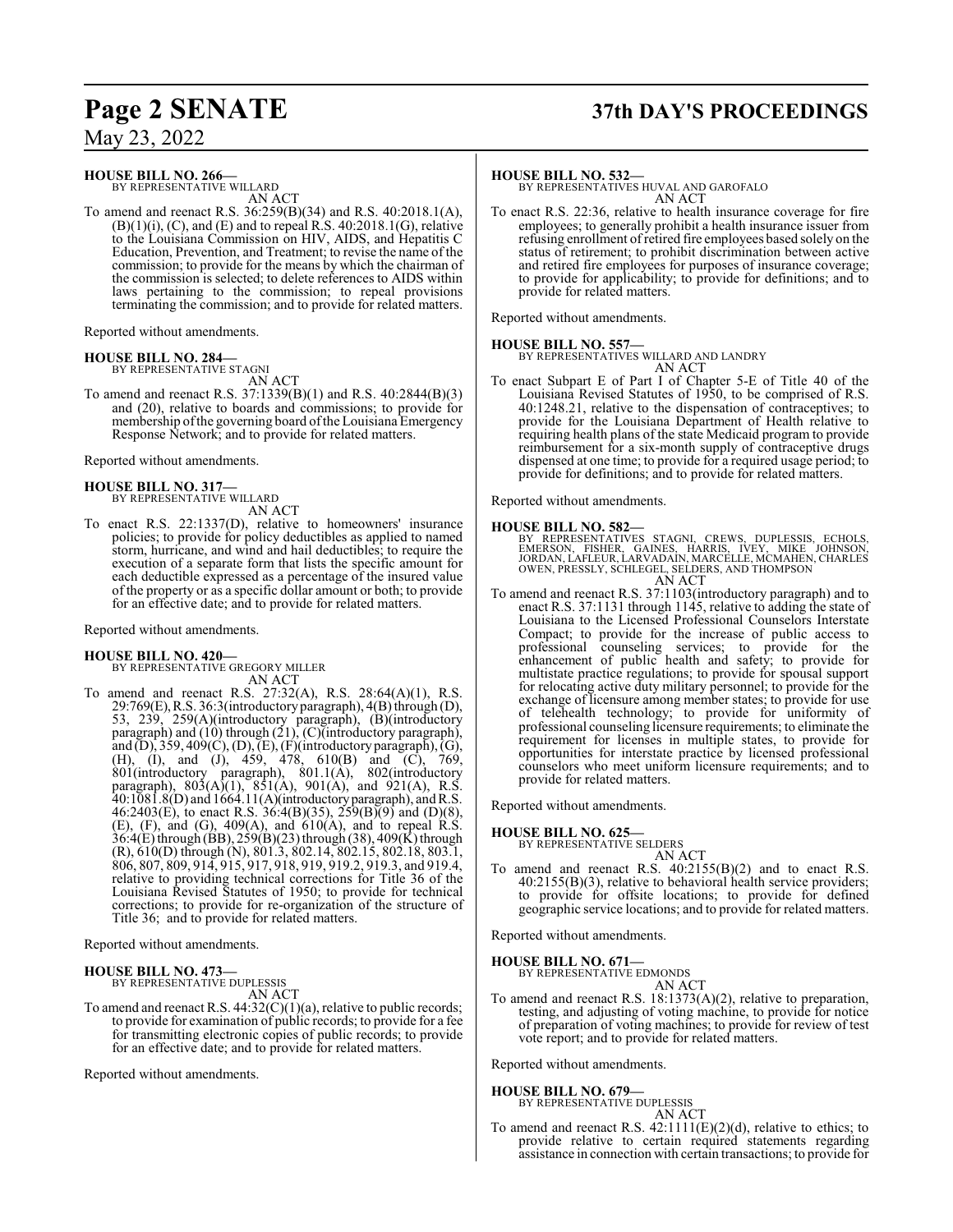# **37th DAY'S PROCEEDINGS Page 3 SENATE**

the time period for certain actions by the Board of Ethics regarding such statements; and to provide for related matters.

Reported without amendments.

#### **HOUSE BILL NO. 697—** BY REPRESENTATIVE MAGEE

AN ACT

To amend and reenact R.S.  $40:1046(A)(1)$ ,  $(C)(1)$  and  $(2)(introducing paragram), (G), and (H)(1), (2),$ (6)(a)(introductory paragraph) and (b), and (8)(a)(introductory paragraph) and (iii), to enact R.S.  $40:1046(A)(7)$ , (B), and 1046.1 through 1046.3, and to repeal R.S. 40:1046(C)(2)(h) and (H)(3) through (5), relative to production of marijuana for therapeutic use; to provide for regulation of medical marijuana production by the state; to transfer certain duties with respect to such regulation from the Department of Agriculture and Forestry to the Louisiana Department of Health; to provide for remittance to the Louisiana Department of Revenue of the proceeds of certain fees; to provide relative to permitting and regulation of marijuana pharmacies by the Louisiana Board of Pharmacy; to require the Louisiana Department of Health to license and regulate laboratories that conduct testing of medical marijuana products; to provide for selection of marijuana production contractors by licensed producers of medical marijuana; to provide for oversight and regulation of such contractors; to provide requirements and standards for the business operations of such contractors; to require the continuation of certain laboratory testing services provided by the Department of Agriculture and Forestry; to authorize certain institutions to conduct research on marijuana for therapeutic use; to provide for effectiveness; and to provide for related matters.

Reported with amendments.

#### **LEGISLATIVE BUREAU AMENDMENTS**

Amendments proposed by Legislative Bureau to Reengrossed House Bill No. 697 by Representative Magee

AMENDMENT NO. 1

On page 6, line 21, following "Center" and before "and" change "." to  $"$ ,

AMENDMENT NO. 2 On page 11, line 13, change "must" to "shall"

AMENDMENT NO. 3

On page 12, line 17, change "including, without limitation," to "including without limitation"

#### **HOUSE BILL NO. 698—**

BY REPRESENTATIVE MAGEE AN ACT

To amend and reenact R.S. 40:1046(C)(2)(introductory paragraph) and (H)(8)(a)(introductory paragraph), (i), (iii), and (b) and to enact R.S.  $40:1046(C)(2)(m)$  and  $(H)(8)(c)$  and (d), relative to marijuana produced for therapeutic use; to provide for regulation by the Louisiana Department of Health of various aspects of production of marijuana for therapeutic use; to authorize the Louisiana Department of Health to charge and collect fees from contractors and other persons involved with therapeutic marijuana production; to authorize the department to charge and collect fees to fund expenses associated with regulation and control of therapeutic marijuana; to provide for remittance to the Louisiana Department of Revenue of the proceeds of certain fees; to provide for an effective date; and to provide for related matters.

Reported without amendments.

#### **HOUSE BILL NO. 709—**

BY REPRESENTATIVE SELDERS AN ACT

To enact R.S. 40:2154(C), relative to behavioral health services; to provide relative to services of facilities, agencies, institutions, societies, corporations, partnerships, unincorporated associations, and groups licensed as behavioral health services providers by the Louisiana Department of Health; to authorize such providers to furnish services to clients and patients regardless of the location of those persons within the state; and to provide for related matters.

Reported without amendments.

#### **HOUSE BILL NO. 717—**

BY REPRESENTATIVE MCMAHEN AN ACT

To amend and reenact R.S. 40:1248.1(6) and 1248.3(1) and (2), relative to financing by the state Medicaid program of health services in certain parishes; to provide with respect to a local healthcare provider participation program; to designate the parishes in which the program may be operated; and to provide for related matters.

Reported without amendments.

#### **HOUSE BILL NO. 729—**

BY REPRESENTATIVES DUPLESSIS, BOYD, BRASS, BRYANT,<br>WILFORD CARTER, FISHER, FREEMAN, GAINES, GREEN, HUGHES,<br>JEFFERSON, JENKINS, TRAVIS JOHNSON, JORDAN, LANDRY,<br>LARVADAIN, LYONS, MARCELLE, NEWELL, PIERRE, SELDERS, STAGNI, AND WILLARD

AN ACT

To amend and reenact R.S. 44:4.1(B)(38) and to enact Code of Criminal Procedure Article 234, relative to photo identification of an arrested person; to provide for a public records exception; to provide for definitions; to provide relative to the duty of law enforcement; to provide relative to submission of requests; to provide for criminal liability; to provide relative to time periods; to provide relative to attorney fees; to provide for applicability; and to provide for related matters.

Reported without amendments.

#### **HOUSE BILL NO. 783—**

BY REPRESENTATIVE DAVIS AN ACT

To amend and reenact R.S. 8:1(introductory paragraph), (5), (8), (9), (11), and (13) through (40), 67, 70, 76(A) and (B), 78(D), 103, 105, 107, 122(A), 123(B)(introductory paragraph), 131(A), 131.1(A), 132.1(A), 133.1(A), 133.2(B)(introductory paragraph), 135.1(A), 135.2(B)(introductory paragraph), 141,  $141.\overline{1}$ (C),  $141.3$ (B), (C), (E), and (F), 204, 302(A) through (C), 303, 305 through 307, 308(A) and (C), 311, 314, 316 through 401, 402(introductory paragraph), 403, 404, 407, 408, 411(introductory paragraph), 412(B)(2), 451, 453, 454.1(A), 455, 457 through 459, 459.1(A) and (B), 460, 461(B),  $465(A)(1)$ (introductory paragraph), (b), and (c), (2), (4)(h), and  $(5)(d)$ ,  $(B)$ , and  $(C)$ ,  $501(A)$ ,  $502(A)(1)(a)$  and  $(D)$ , 502.2(introductory paragraph) and (5), 503, 504, 505, 505.2(introductory paragraph) and  $(3)$ , 506 $(B)$  and  $(C)(1)$ , 506.1(A), 507, 508, 601, 604, 605, 606(B), 653(B), 663(B), (C),  $(D)(2)$  and  $(4)$ ,  $(E)$ (introductory paragraph) and  $(1)$ ,  $(F)(3)$ , and  $(G)(4)$ , 673(introductory paragraph), 676(A)(6), (B), and (C), 680(A) and (C), 701 through 705, 706(C), 801, 802(B), (E), and (F), 803, 805 through 809, 813, 901, 902, 903(A) and (B), 903.1, 904, and 905 $(C)$  and to enact R.S. 8:1(41) through (44), relative to providing technical corrections for Title 8 of the Louisiana Revised Statutes of 1950; to provide for technical corrections; to provide for standardization of language; and to provide for related matters.

Reported without amendments.

# May 23, 2022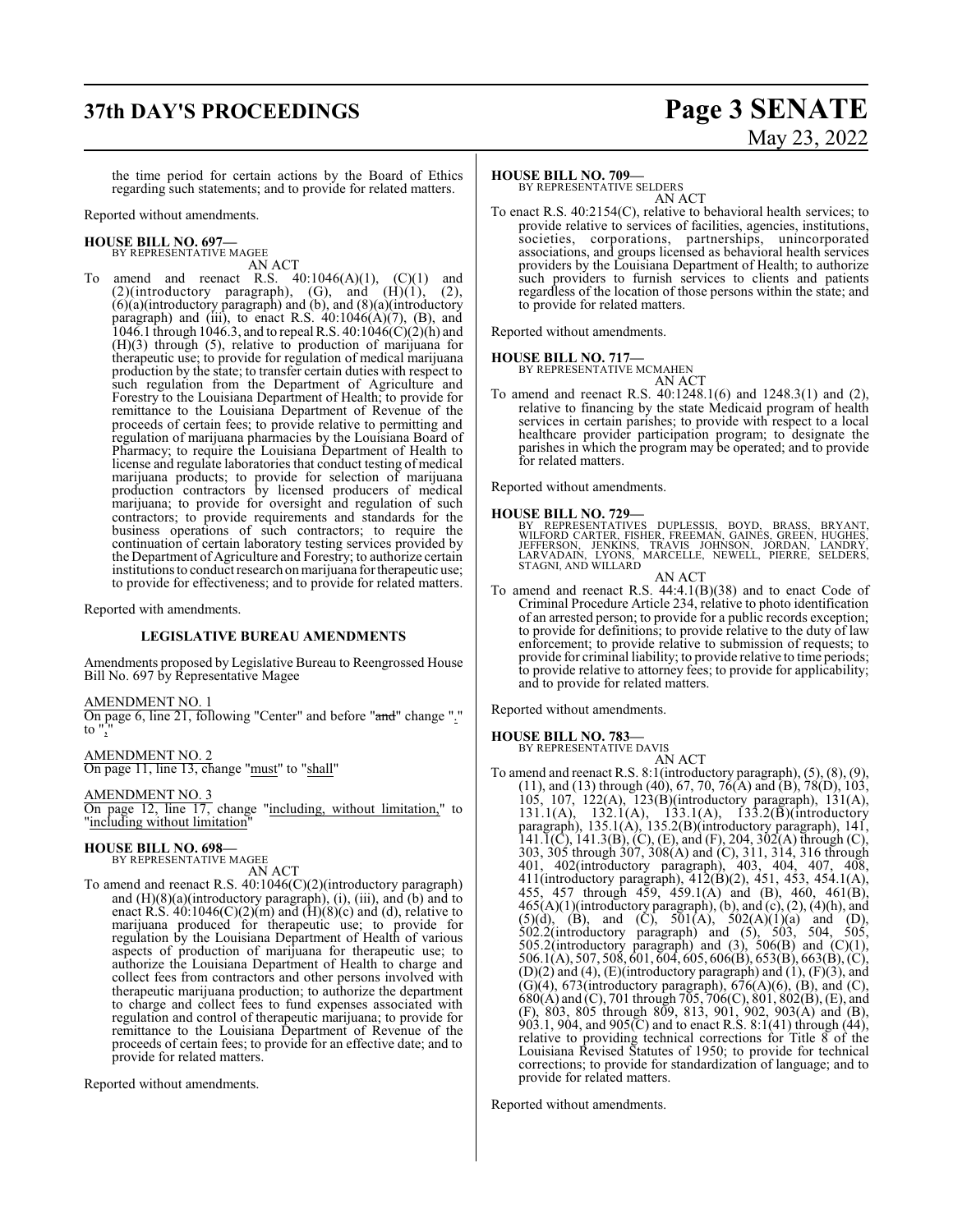# **Page 4 SENATE 37th DAY'S PROCEEDINGS**

## May 23, 2022

#### **HOUSE BILL NO. 827—**

BY REPRESENTATIVES GADBERRY, AMEDEE, CARRIER, DESHOTEL,<br>GAINES, HODGES, HORTON, JEFFERSON, JENKINS, LARVADAIN,<br>LYONS, CHARLES OWEN, SELDERS, AND STAGNI<br>AN ACT

To enact Part VIII of Chapter 5-A of the Louisiana Revised Statutes of 1950, to be comprised of R.S. 40:1091, relative to health services for children; to provide relative to screening of children for autism spectrum disorder; to require such screening in certain instances; to provide for exceptions to the screening requirement; to provide a limitation of liability; and to provide for related matters.

Reported without amendments.

#### **HOUSE BILL NO. 828—**

BY REPRESENTATIVES HORTON AND GEYMANN AN ACT

To amend and reenact R.S. 40:4.9(B), relative to preparation in private homes of foods for sale; to provide relative to an exemption for home-based preparers of low-risk foods for sale from laws and regulations pertaining to food preparation; to provide for the annual sales threshold qualifying home-based food preparers for this exemption; and to provide for related matters.

Reported without amendments.

#### **HOUSE BILL NO. 830—** BY REPRESENTATIVE DAVIS

AN ACT

To amend and reenact R.S. 49:222(B)(1)(a) and to enact R.S. 49:222(B)(15), relative to fees chargeable by the secretary of state; to provide for transferring a limited liability company name; to establish a fee for certain termination services; to establish fees relative to structured settlement purchase companies; to make technical changes; and to provide for related matters.

Reported without amendments.

# **HOUSE BILL NO. 831—** BY REPRESENTATIVE FIRMENT

AN ACT

To enact R.S. 22:1338, relative to additional living expense coverage for homeowner's insurance; to provide for an advance payment in the event of a total loss; to provide for payment after the advance period; and to provide for related matters.

#### Reported without amendments.

#### **HOUSE BILL NO. 832—**

BY REPRESENTATIVE CARRIER AN ACT

To enact Section 2 of Act No. 444 of the 2021 Regular Session of the Legislature of Louisiana, relative to restroom access for individuals with certain conditions; to provide for designation of an Act of the Legislature of Louisiana by means of a short title; and to provide for related matters.

Reported without amendments.

**HOUSE BILL NO. 864—** BY REPRESENTATIVES DAVIS AND MCKNIGHT AND SENATOR WARD

## AN ACT

To amend and reenact R.S. 34:1133(B), (C)(7), and (G), 1134(A), and 1135(B) and to enact R.S. 34:1136(D), relative to the Board of Louisiana River Pilot Review and Oversight; to provide for the membership of the board; to provide for per diem for the judge member; to provide for a procedure regarding review of proposed rules; to provide for board funds; and to provide for related matters.

Reported without amendments.

**HOUSE BILL NO. 936—** BY REPRESENTATIVE HUVAL AN ACT

To amend and reenact R.S.  $22:1892(A)(1)$ ,  $(3)$ , and  $(4)$ , relative to the payment and adjustment of certain insurance claims; to provide for the payment of any undisputed amount due on a claim; to provide for initiation of loss adjustment; to provide for requests for certain documents; to provide for written notice; and to provide for related matters.

Reported without amendments.

**HOUSE BILL NO. 967—** BY REPRESENTATIVE SEABAUGH

AN ACT

To amend and reenact R.S. 22:1272, relative to liability limits; to prohibit the reduction of policy limits based on expenses of defense; to provide for waivers; to provide for which expenses qualify as expenses of defense; to provide for an effective date; and to provide for related matters.

Reported with amendments.

## **LEGISLATIVE BUREAU AMENDMENTS**

Amendments proposed by Legislative Bureau to Reengrossed House Bill No. 967 by Representative Seabaugh

#### AMENDMENT NO. 1

On page 1, line 15, following "for" and before "of" change "any" to "either"

#### **HOUSE BILL NO. 969—**

BY REPRESENTATIVE SEABAUGH AN ACT

To amend and reenact R.S. 24:10, relative to vetoes, to provide for procedures relative to vetoed bills and items; to provide for reconsideration by the legislature; to provide relative to veto sessions; to provide for effectiveness; and to provide for related matters.

Reported without amendments.

#### **HOUSE BILL NO. 999—**

BY REPRESENTATIVE FIRMENT AN ACT

To amend and reenact R.S. 22:1706(H) and to enact R.S.  $22:1704(E)(6)$  through  $(8)$  and  $1706(I)$  through  $(P)$ , relative to public adjusters; to provide for certain disclosure; to provide for standards of conduct; to provide for prohibitions; to provide for penalties; and to provide for related matters.

Reported without amendments.

**HOUSE BILL NO. 1040—** BY REPRESENTATIVES LACOMBE, DAVIS, FISHER, FONTENOT, GOUDEAU, MCKNIGHT, MIGUEZ, NEWELL, PRESSLY, AND THOMAS AN ACT

To enact Chapter 20 of Title 51 of the Louisiana Revised Statutes of 1950, to be comprised ofR.S. 51:1751 through 1754, relative to payment processors; to provide definitions; to prohibit discrimination; to provide for a violation; to provide for an unfair trade practice; to exempt certain entities from the application of unfair trade practices law; to provide for enforcement by the commissioner of the office of financial institutions in certain situations; to provide for unauthorized or illegal acts; and to provide for related matters.

Reported without amendments.

## **HOUSE BILL NO. 1058— (Substitute for House Bill No. 387 by Representative Hollis)**<br>BY REPRESENTATIVE HOLLIS

AN ACT

To amend and reenact R.S. 9:3198(A)(2)(a) and (3), relative to the sale of immovable property; to provide for property disclosure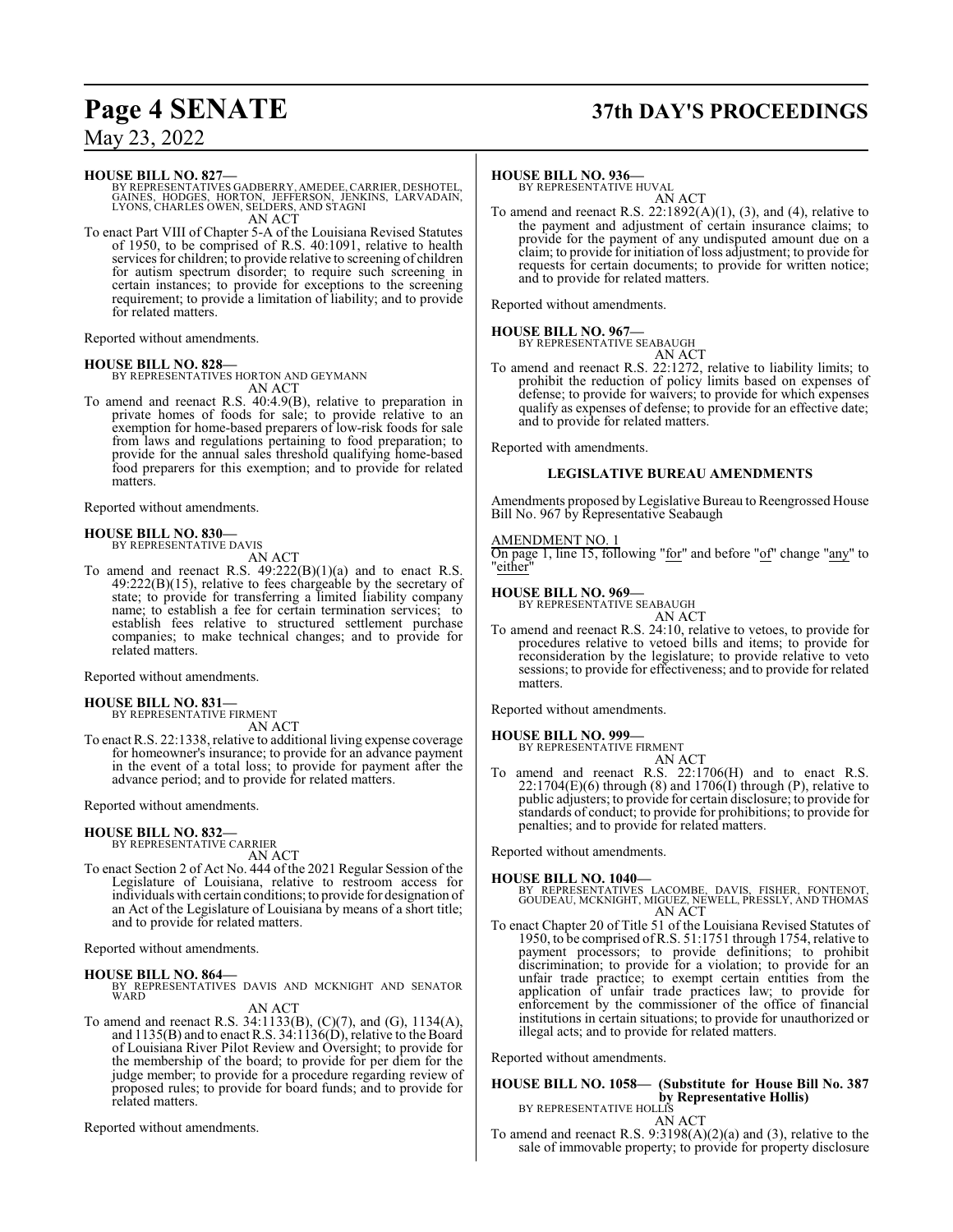# **37th DAY'S PROCEEDINGS Page 5 SENATE**

requirements regarding homeowners' associations; to provide for property disclosures regarding restrictive covenants and building restrictions; and to provide for related matters.

Reported with amendments.

#### **LEGISLATIVE BUREAU AMENDMENTS**

Amendments proposed by Legislative Bureau to Engrossed House Bill No. 1058 by Representative Hollis

#### AMENDMENT NO. 1

On page 1, line 16, change "statements" to "a statement"

## AMENDMENT NO. 2

On page 1, line 18, following "property" insert "."

## **HOUSE BILL NO. 1061— (Substitute for House Bill No. 520 by Representative Hughes)**<br>BY REPRESENTATIVE HUGHES

AN ACT

To amend and reenact R.S. 40:1216.1(G) and to enact R.S.  $40:1216.1(A)(10)$ , relative to procedures for victims of sexuallyoriented criminal offenses; to provide for emergency contraception; to provide for informational materials relating to emergency contraception; to provide for definitions; to provide for an effective date; and to provide for related matters.

Reported without amendments.

#### **HOUSE BILL NO. 1064— (Substitute for House Bill No. 1023 by Representative Farnum)**

BY REPRESENTATIVES FARNUM, BOURRIAQUE, WILFORD CARTER,<br>DAVIS, GEYMANN, ROMERO, AND TARVER AND SENATOR STINE<br>AN ACT

To amend and reenact R.S. 6:337 and 338, relative to the disbursement of insurance proceeds for damages to residential property; to provide for prompt endorsement; to require prompt payment to borrower-payees in certain circumstances; to require placement of settlement proceeds in a segregated account; to provide for requirements for a residential mortgagee or mortgage servicer; to provide for the payment of proceeds relative to additional living expenses and contents insurance; to provide for notice by a mortgagee or mortgage servicer in certain circumstances; to provide for the release of proceeds held by a mortgagee or mortgage servicer; to provide for civil money penalties; to provide for the payment of interest accrued on settlement proceeds; to provide for release of excess funds upon written request; to provide for applicability; and to provide for related matters.

Reported without amendments.

Respectfully submitted, FRED MILLS Chairman

#### **Adoption of Legislative Bureau Report**

On motion of Senator Fred Mills, the Legislative Bureau amendments were adopted and the Bills and Joint Resolutions were read by title and passed to a third reading.

#### **Message from the House**

#### **DISAGREEMENT TO HOUSE BILL**

#### May 19, 2022

To the Honorable President and Members of the Senate:

I am directed to inform your honorable body that the House of Representatives has refused to concur in the proposed Senate Amendment(s) to **House Bill No. 200** by Representative Brown, and

# May 23, 2022

ask the President to appoint on the part of the Senate a committee to confer with a like committee from the House on the disagreement.

> Respectfully submitted, MICHELLE D. FONTENOT Clerk of the House of Representatives

#### **Message from the House**

#### **DISAGREEMENT TO HOUSE BILL**

May 19, 2022

To the Honorable President and Members of the Senate:

I am directed to inform your honorable body that the House of Representatives has refused to concur in the proposed Senate Amendment(s) to **House Bill No. 294** by Representative Nelson, and ask the President to appoint on the part of the Senate a committee to confer with a like committee from the House on the disagreement.

> Respectfully submitted, MICHELLE D. FONTENOT Clerk of the House of Representatives

#### **Message from the House**

#### **DISAGREEMENT TO HOUSE BILL**

May 19, 2022

To the Honorable President and Members of the Senate:

I am directed to inform your honorable body that the House of Representatives has refused to concur in the proposed Senate Amendment(s) to **House Bill No. 312** by Representative Dustin Miller, and ask the President to appoint on the part of the Senate a committee to confer with a like committee from the House on the disagreement.

> Respectfully submitted, MICHELLE D. FONTENOT Clerk of the House of Representatives

#### **Message from the House**

#### **PASSED SENATE BILLS AND JOINT RESOLUTIONS**

#### May 18, 2022

To the Honorable President and Members of the Senate:

I am directed to inform your honorable body that the House of Representatives has finally passed the following Senate Bills and Joint Resolutions:

#### **SENATE BILL NO. 411—**

BY SENATORS WHITE AND BARROW AN ACT

To amend and reenact R.S. 40:2841, 2842(3), 2843(A), 2844(B)(3),  $(15)$ ,  $(16)$ ,  $(17)$ ,  $(20)$ , and  $(23)$ ,  $(C)$ , and  $(D)$ , and  $2845(A)(1)$  and  $(2)(b)$  and  $(C)(1)$ , relative to the Louisiana Emergency Response Network; to provide for legislative purpose; to provide for definitions; to provide for the Louisiana Emergency Response Network; to provide for the governing board; to provide for an annual report; and to provide for related matters.

Reported without amendments.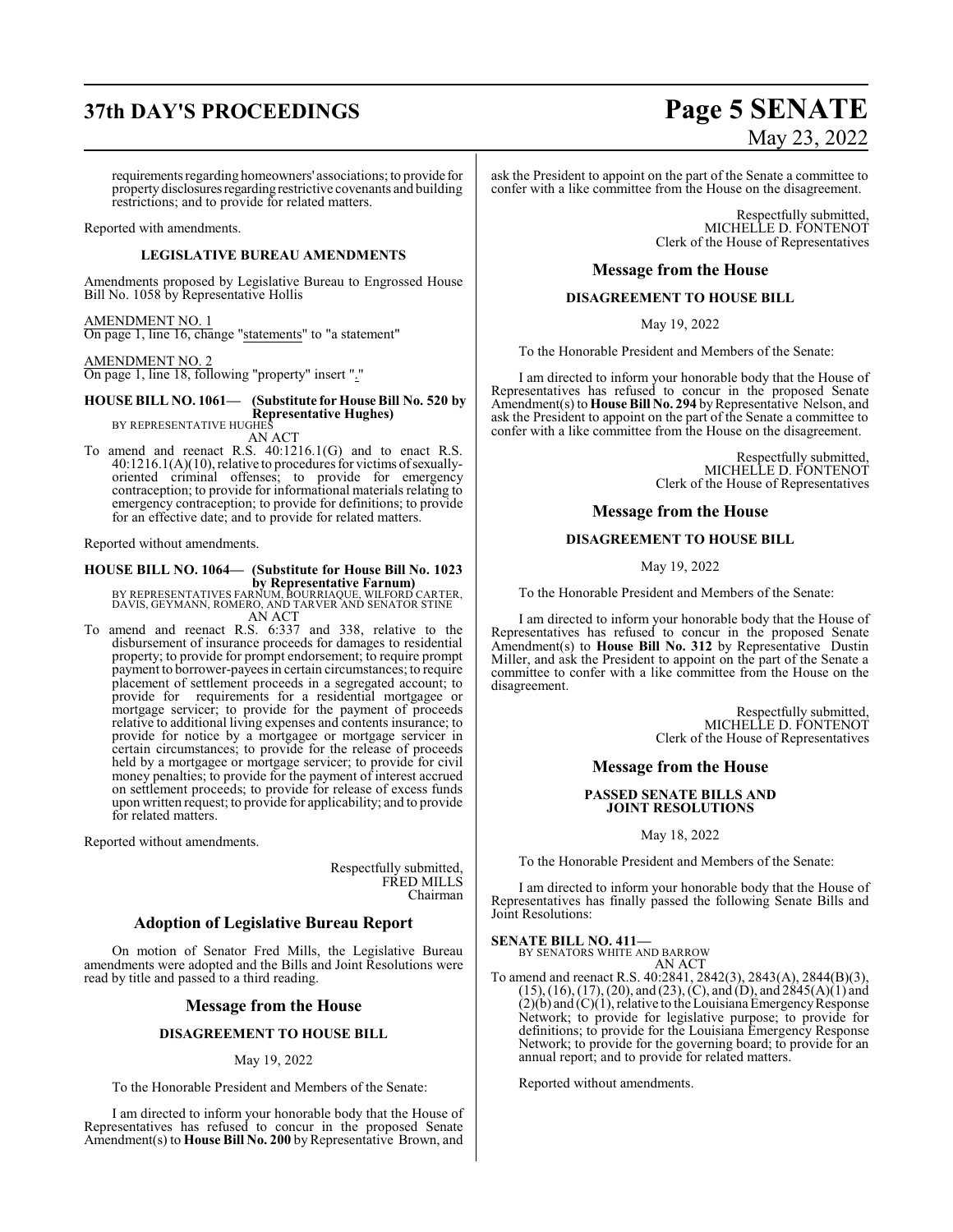#### **SENATE BILL NO. 448—** BY SENATOR LUNEAU

AN ACT

To amend and reenact R.S. 56:40.3(E), relative to civil and aquatic life penalties; to provide for the collection of civil penalties for restitution of wildlife; to provide with respect to hearing officer rulings; to provide with respect to legal delays; to provide relative to administrative hearing; and to provide for related matters.

Reported without amendments.

Respectfully submitted, MICHELLE D. FONTENOT Clerk of the House of Representatives

#### **Message from the House**

#### **CONCURRING IN SENATE CONCURRENT RESOLUTIONS**

#### May 19, 2022

To the Honorable President and Members of the Senate:

I am directed to inform your honorable body that the House of Representatives has finally concurred in the following Senate Concurrent Resolutions:

# **SENATE CONCURRENT RESOLUTION NO. 56—** BY SENATOR PEACOCK

A CONCURRENT RESOLUTION

To commend Eden Elizabeth Trainor on being selected as a finalist in the Department of Education's 2022 Louisiana Students of the Year Awards Program.

Reported without amendments.

#### **SENATE CONCURRENT RESOLUTION NO. 57—** BY SENATOR FIELDS

A CONCURRENT RESOLUTION To express the sincere and heartfelt condolences of the Legislature of Louisiana upon the passing of Mr. Clovis Hayes.

Reported without amendments.

Respectfully submitted, MICHELLE D. FONTENOT Clerk of the House of Representatives

#### **Introduction of Senate Resolutions**

#### **SENATE RESOLUTION NO. 138—** BY SENATOR BOUDREAUX

A RESOLUTION

To commend and congratulate the students and faculty of the Lafayette Parish School System for their placement of firstoverall in the Louisiana Governor's Games' 25<sup>th</sup> Annual Elementary State Championship Fitness Meet.

The resolution was read by title and placed on the Calendar for a second reading.

#### **SENATE RESOLUTION NO. 139—** BY SENATOR WARD

A RESOLUTION

To commend the Louisiana Cheer Force Gold team for winning the gold medal at The Cheerleading Worlds competition held on April 24, 2022, in Orlando, Florida.

The resolution was read by title and placed on the Calendar for a second reading.

# **Page 6 SENATE 37th DAY'S PROCEEDINGS**

#### **SENATE RESOLUTION NO. 140—**

BY SENATOR STINE A RESOLUTION

To urge and request the Commissioner of Insurance to study the issue of insurers failing to timely pay property damage claims after a presidentially or gubernatorially declared disaster or emergency.

The resolution was read by title and placed on the Calendar for a second reading.

#### **SENATE RESOLUTION NO. 141—** BY SENATOR MORRIS

A RESOLUTION

To commend and congratulate the West Monroe High School baseball team on winning the Louisiana High School Athletic Association Class 5A state championship.

The resolution was read by title and placed on the Calendar for a second reading.

**SENATE RESOLUTION NO. 142—**

BY SENATOR BOUDREAUX A RESOLUTION

To recognize Tuesday, May 24, 2022, as Historically Black Colleges and Universities (HBCU) Day at the Capitol.

The resolution was read by title and placed on the Calendar for a second reading.

#### **Introduction of Senate Concurrent Resolutions**

# **SENATE CONCURRENT RESOLUTION NO. 60—** BY SENATOR PEACOCK

A CONCURRENT RESOLUTION

To commend the Loyola College Prep Girls soccer team on winning the Louisiana High School Athletic Association 2022 Division III State Championship.

The resolution was read by title and placed on the Calendar for a second reading.

Senator Lambert asked for and obtained a suspension of the rules to read Senate Concurrent Resolution No. 61 a first and second time.

#### **SENATE CONCURRENT RESOLUTION NO. 61—**

BY SENATORS LAMBERT AND PRICE AND REPRESENTATIVES BACALA, BRASS, EDMONSTON AND SCHEXNAYDER A CONCURRENT RESOLUTION

To commend the St. Amant High School softball team on winning the Louisiana High School Athletic Association 2022 Class 5A state championship.

The concurrent resolution was read by title. Senator Lambert moved to adopt the Senate Concurrent Resolution.

#### **ROLL CALL**

The roll was called with the following result:

#### YEAS

| Mr. President | Foil     | Mizell        |
|---------------|----------|---------------|
| Abraham       | Harris   | Morris        |
| Allain        | Henry    | Peacock       |
| Barrow        | Hensgens |               |
| Bernard       | Hewitt   | Pope<br>Price |
| Boudreaux     | Jackson  | Reese         |
| Bouie         | Lambert  | Smith         |
| Carter        | Luneau   | Stine         |
| Cathey        | McMath   | Talbot        |
| Cloud         | Milligan | Ward          |
|               |          |               |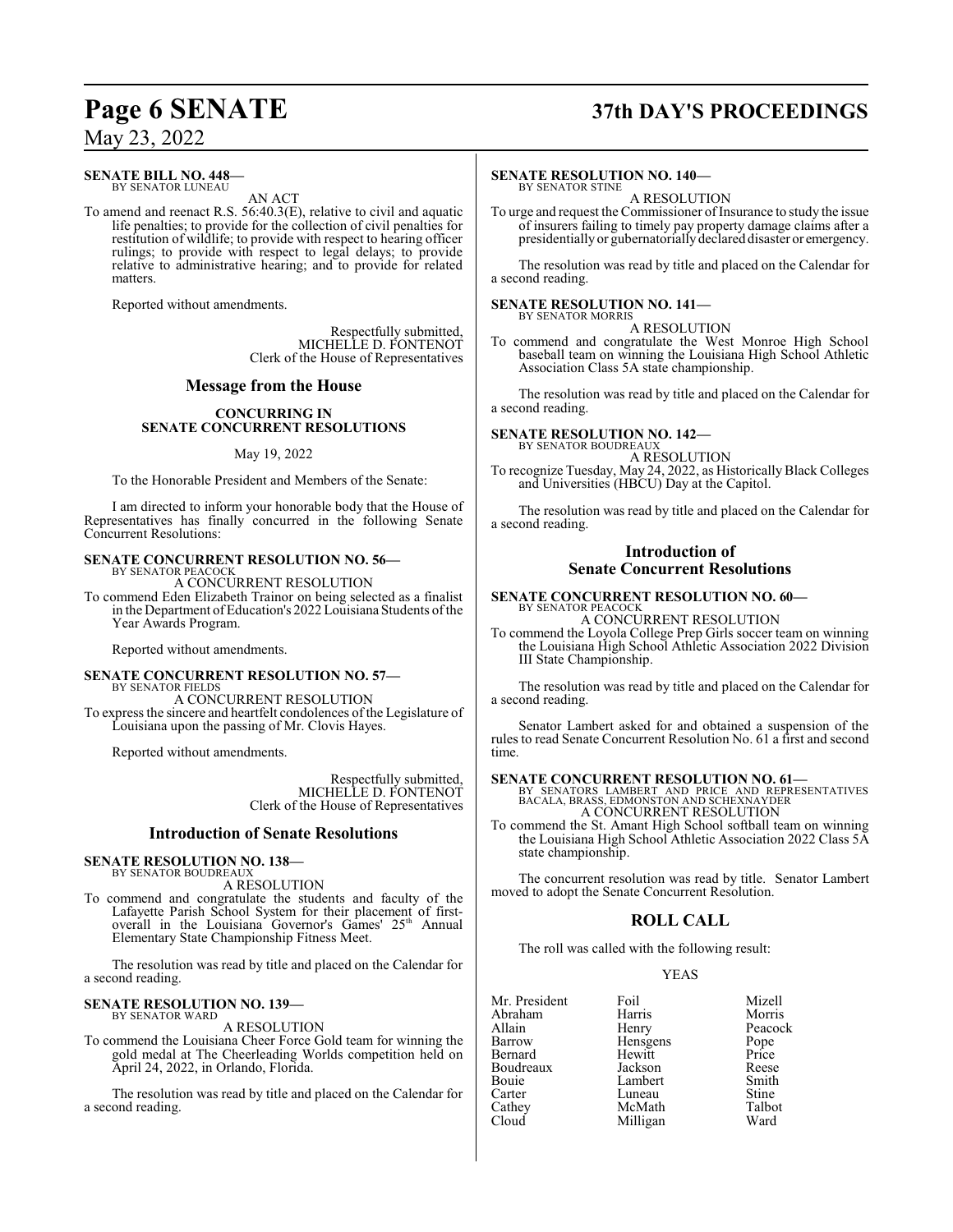# **37th DAY'S PROCEEDINGS Page 7 SENATE**

| Fesi<br>Fields<br>Total $-36$ | Mills, F.<br>Mills, R. | White<br>Womack |
|-------------------------------|------------------------|-----------------|
|                               | <b>NAYS</b>            |                 |

Total - 0

ABSENT Connick Tarver

Total - 2

The Chair declared the Senate adopted the Senate Concurrent Resolution and ordered it sent to the House.

#### **Senate Bills and Joint Resolutions on Second Reading**

**SENATE BILL NO. 499— (Substitute of Senate Bill No. 339 by**

**Senator Barrow)**

BY SENATOR BARROW AN ACT

To amend and reenact R.S. 17:111(A) and to enact R.S. 23:332(I), relative to hairstyles; to recognize ethnic and natural hairstyles; to prohibit ethnic and natural hairstyles from being a barrier to certain economic opportunities; to provide for definitions; and to provide for related matters.

On motion of Senator Ward the bill was read by title, ordered engrossed and passed to a third reading.

#### **Senate Resolutions on Second Reading**

**SENATE RESOLUTION NO. 136—** BY SENATOR BERNARD

A RESOLUTION

To commend Mike McConathy on his outstanding accomplishments as head coach of the Northwestern State University mens basketball team and to commend him on the occasion of his retirement.

On motion of Senator Bernard the resolution was read by title and adopted.

# **SENATE RESOLUTION NO. 137—** BY SENATOR BOUDREAUX

A RESOLUTION

To commend Ginger Myers on receiving an honorary doctorate from the University of Louisiana-Lafayette and to recognize her for her work with the LHC Group.

On motion of Senator Boudreaux, the resolution was read by title and withdrawn from the files of the Senate.

#### **Message from the House**

#### **ASKING CONCURRENCE IN HOUSE BILLS AND JOINT RESOLUTIONS**

May 19, 2022

To the Honorable President and Members of the Senate:

I am directed to inform your honorable body that the House of Representatives has finally passed and asks your concurrence in the following House Bills and Joint Resolutions:

HB No. 76 HB No. 745 HB No. 989

Respectfully submitted, MICHELLE D. FONTENOT Clerk of the House of Representatives

### **House Bills and Joint Resolutions on First Reading**

# **HOUSE BILL NO. 76—** BY REPRESENTATIVE HUVAL

AN ACT

To enact R.S. 17:3129.6(C) and R.S. 47:463.214, relative to motor vehicle special prestige license plates; to establish the "Electric Line Worker" specialty license plate; to provide for the creation, issuance, design, fees, implementation, distribution, and rule promulgation applicable to such license plate; to provide a special effective date; and to provide for related matters.

The bill was read by title and placed on the Calendar for a second reading.

## **HOUSE BILL NO. 745—**

BY REPRESENTATIVE GREEN AN ACT

To enact R.S. 40:2537, relative to officer disciplinary matters; to provide for whistleblower protection; and to provide for related matters.

The bill was read by title and placed on the Calendar for a second reading.

#### **HOUSE BILL NO. 989—**

BY REPRESENTATIVES CREWS, AMEDEE, BACALA, BUTLER,<br>CARRIER, EDMONDS, EDMONSTON, EMERSON, FIRMENT,<br>GAROFALO,HORTON,MCCORMICK,MCFARLAND,CHARLESOWEN, SEABAUGH, AND WRIGHT AN ACT

To amend and reenact R.S. 40:1061.14(B)(2) through (13), (C), and (D) and to enact R.S.  $40:1061.14(B)(14)$  and  $(15)$  and  $(E)$ , relative to minors who undergo abortions; to provide for the report of certain information in connection with such abortions; to provide for the requisite court findings; to provide for severability; and to provide for related matters.

The bill was read by title and placed on the Calendar for a second reading.

#### **Message from the House**

#### **ASKING CONCURRENCE IN HOUSE CONCURRENT RESOLUTIONS**

May 19, 2022

To the Honorable President and Members of the Senate:

I am directed to inform your honorable body that the House of Representatives has finally passed and asks your concurrence in the following House Concurrent Resolutions:

| <b>HCR No. 36</b> | $HCR$ No. 50       | <b>HCR</b> No. 51 |
|-------------------|--------------------|-------------------|
| <b>HCR No. 81</b> | <b>HCR No. 85</b>  | <b>HCR No. 72</b> |
| <b>HCR</b> No. 60 | <b>HCR No. 122</b> |                   |

Respectfully submitted, MICHELLE D. FONTENOT Clerk of the House of Representatives

#### **House Concurrent Resolutions on First Reading**

**HOUSE CONCURRENT RESOLUTION NO. 36—** BY REPRESENTATIVE DUSTIN MILLER A CONCURRENT RESOLUTION To continue and provide with respect to the Healthcare Workplace Violence Task Force created by House Concurrent Resolution

No. 121 of the 2021 Regular Session of the Legislature.

May 23, 2022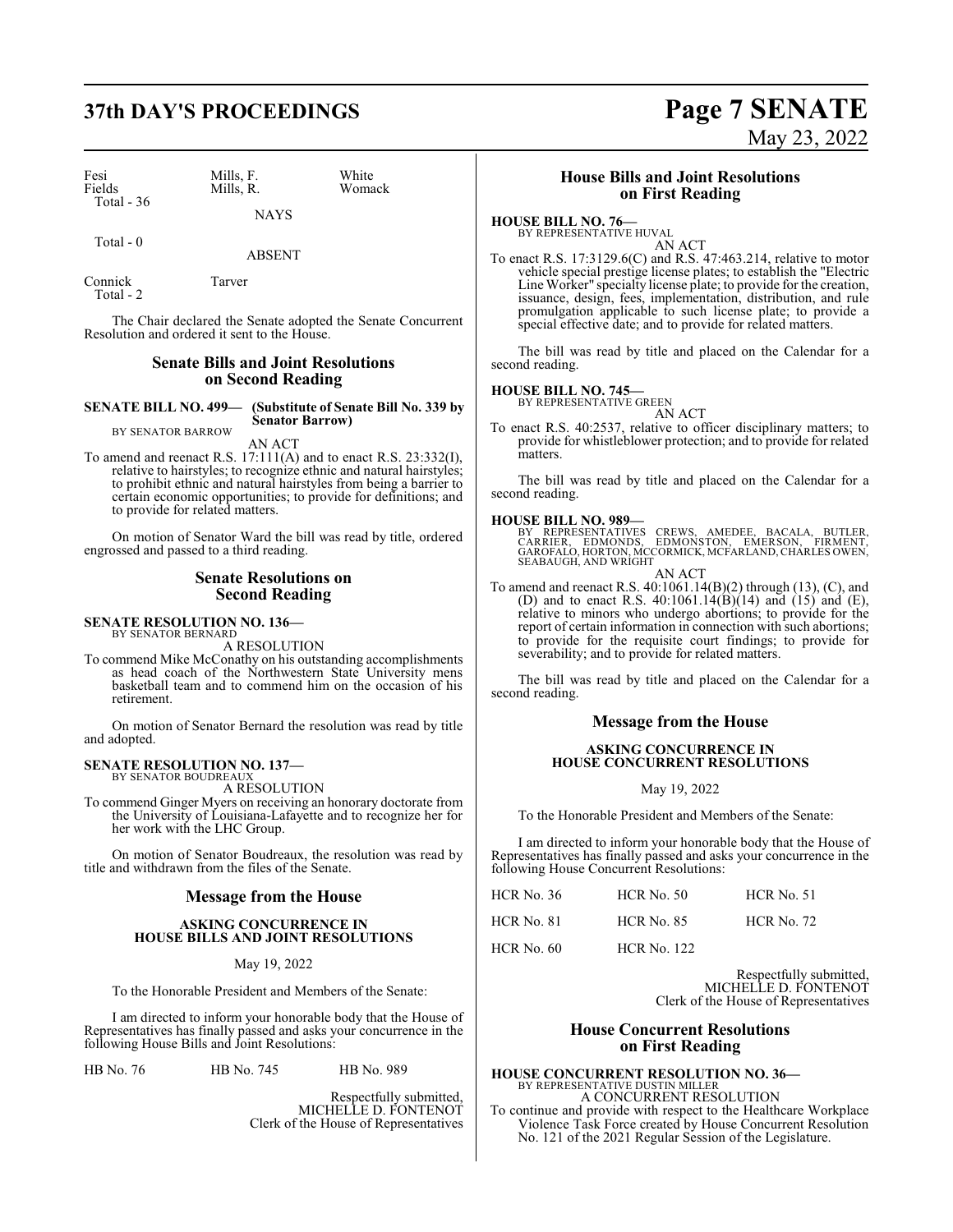# **Page 8 SENATE 37th DAY'S PROCEEDINGS**

## May 23, 2022

The resolution was read by title and placed on the Calendar for a second reading.

# **HOUSE CONCURRENT RESOLUTION NO. 50—**<br>BY REPRESENTATIVE NEWELL<br>A CONCURRENT RESOLUTION

To authorize and request the chairman of the House Committee on Ways and Means and the chairman of the Senate Committee on Revenue and Fiscal Affairs to establish a joint subcommittee composed of four members of the House Committee on Ways and Means and three members of the Senate Committee on Revenue and Fiscal Affairs to study the practicality and feasibility of phasing-in property tax increases when the assessed value of property increases after the reassessment of the property by a percentage of less than fifty percent of the previous year's assessed value, and to report its findings and recommendations to the legislature prior to the convening of the 2023 Regular Session.

The resolution was read by title and placed on the Calendar for a second reading.

#### **HOUSE CONCURRENT RESOLUTION NO. 51—** BY REPRESENTATIVE GREGORY MILLER A CONCURRENT RESOLUTION

To authorize and direct the Louisiana State Law Institute to direct the printer of the Constitution of Louisiana to stop printing unconstitutionally adopted language in Article I, Section 10 of the Constitution of Louisiana.

The resolution was read by title and placed on the Calendar for a second reading.

#### **HOUSE CONCURRENT RESOLUTION NO. 60—**

BY REPRESENTATIVE DESHOTEL A CONCURRENT RESOLUTION

To authorize and request the chairmen of the House Committee on Appropriations and the Senate Committee on Finance, acting jointly, to appoint a joint subcommittee composed of members from each committee to research, evaluate, and make recommendations for proposed legislation and policy changes relative to the office of technology services within the division of administration.

The resolution was read by title and placed on the Calendar for a second reading.

#### **HOUSE CONCURRENT RESOLUTION NO. 72—** BY REPRESENTATIVE ROMERO

A CONCURRENT RESOLUTION

To urge and request the chairman of the House Committee on Ways and Means and the chairman of the Senate Committee on Revenue and Fiscal Affairs to establish a joint subcommittee composed of three members of each respective committee to review laws with respect to Louisiana's exemptions, deductions, exclusions, credits, rebates, and other tax preference expenditures, identify the low-performing or antiquated tax preference expenditures, and make recommendations for the temporary or permanent reduction or elimination of such lowperforming or antiquated tax preference expenditures and to report its findings and recommendations prior to the Regular Session commencing in 2023.

The resolution was read by title and placed on the Calendar for a second reading.

# **HOUSE CONCURRENT RESOLUTION NO. 81—** BY REPRESENTATIVE MINCEY

A CONCURRENT RESOLUTION

To create the Workforce Opportunity and Readiness Task Force to study workforce readiness programs and activities in the state's public schools, identify successful programs and practices, and develop recommendations for improvement and to provide for submission of an initial and final written report of findings and recommendations by January 16, 2023, and January 15, 2024, respectively.

The resolution was read by title and placed on the Calendar for a second reading.

#### **HOUSE CONCURRENT RESOLUTION NO. 85—** BY REPRESENTATIVE TRAVIS JOHNSON

A CONCURRENT RESOLUTION

To urge and request the Louisiana Workforce Commission to research funding the feasibility of creating facilities that provide remote work stations in order to stimulate workforce development.

The resolution was read by title and placed on the Calendar for a second reading.

# **HOUSE CONCURRENT RESOLUTION NO. 122—**<br>BY REPRESENTATIVE DUPLESSIS<br>A CONCURRENT RESOLUTION

To recognize Wednesday, May 25, 2022, as New Orleans Day at the Legislature of Louisiana.

The resolution was read by title and placed on the Calendar for a second reading.

## **House Bills and Joint Resolutions on Second Reading**

### **HOUSE BILL NO. 394—**

BY REPRESENTATIVES STAGNI AND FISHER AN ACT

To amend and reenact R.S. 18:55(A)(2) and (4)(a) and 59(B)(2) and  $(4)(a)$  and  $(C)(2)$  and  $(4)(a)$ , relative to the offices of parish registrars of voters; to provide relative to compensation of registrars and their chief deputies and confidential assistants; to provide for an effective date; and to provide for related matters.

The bill was read by title and referred by the President to the Committee on Senate and Governmental Affairs.

#### **HOUSE BILL NO. 539—**

BY REPRESENTATIVE FIRMENT

AN ACT To amend and reenact R.S. 51:451(A) and to enact R.S. 37:2175.3(A)(12) through (14) and R.S. 51:452, relative to property insurance; to prohibit contractors from engaging in certain acts related to an insured's property insurance claim; to prohibit sellers of goods and services fromassisting in paying an insured's deductible; to provide contract language advising insureds oftheir duty to pay their property insurance deductible; and to provide for related matters.

The bill was read by title and referred by the President to the Committee on Insurance.

#### **HOUSE BILL NO. 756—**

BY REPRESENTATIVE SCHEXNAYDER AN ACT

To enact R.S. 49:150.3, relative to the state capitol complex; to provide for the maintenance and care of certain buildings and grounds within the state capitol complex; to establish a special fund for such purposes; to provide for deposits into and use of monies in the fund; to provide for related contracts and agreements; to provide for an effective date; and to provide for related matters.

The bill was read by title and referred by the President to the Committee on Senate and Governmental Affairs.

#### **HOUSE BILL NO. 856—**

BY REPRESENTATIVE GEYMANN

#### AN ACT

To amend and reenact R.S. 22:1892(G), relative to the appraisal clause required in all residential property insurance polices; to provide notice that lawsuits regarding a policy will be held in abatement in certain circumstances; to provide for the courts' discretion in setting a deadline for timely demanding appraisal;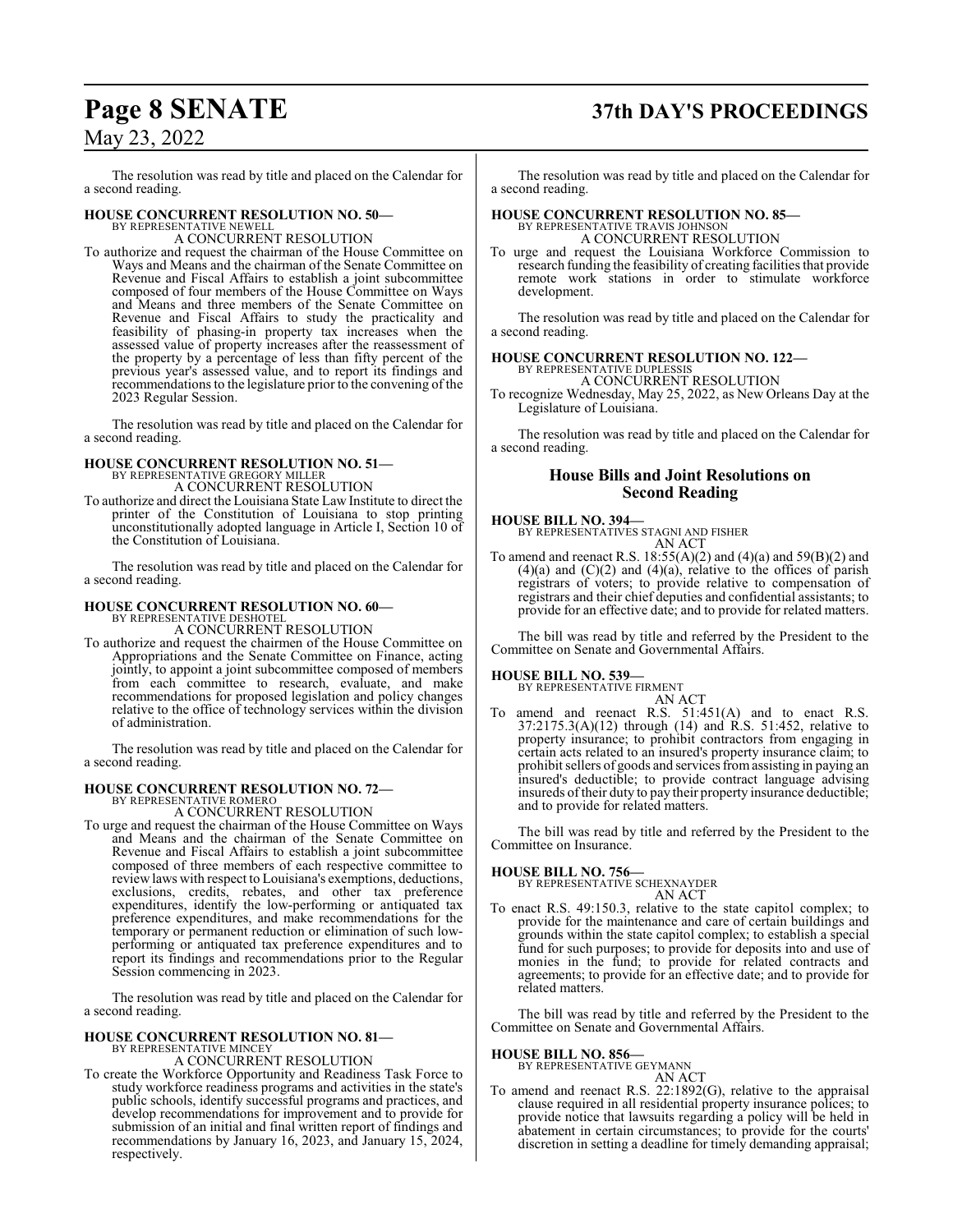# **37th DAY'S PROCEEDINGS Page 9 SENATE**

# May 23, 2022

to provide for enforcement; to provide for effectiveness; and to provide for related matters.

The bill was read by title and referred by the President to the Committee on Insurance.

#### **HOUSE BILL NO. 893—** BY REPRESENTATIVE HUGHES

AN ACT

To amend and reenact R.S. 15:827.1(E)(2), 827.2(A)(2) and (3), and 827.3 and to repeal R.S.  $15:827.2(D)(7)$ , relative to the Department ofPublic SafetyandCorrections; to provide relative to the reentry preparation program; to require the department to enter into cooperative endeavors or contracts to provide entrepreneurial educational opportunities for eligible offenders; to provide with respect to reporting of financial and other impacts of criminal justice reinvestment legislation; to provide with respect to the calculation and allocation of savings attributable to such legislation; and to provide for related matters.

The bill was read by title and referred by the President to the Committee on Judiciary B.

HOUSE BILL NO. 911—<br>BY REPRESENTATIVES HUGHES, ADAMS, AMEDEE, BEAULLIEU,<br>BOYD, BRASS, BROWN, BRYANT, BUTLER, CARRIER, CORMIER,<br>COUSSAN, DAVIS, DEVILLIER, DUBUISSON, DUPLESSIS, EDMONDS,<br>EMERSON, FISHER, FREEMAN, FREIBERG, G ZERINGUE

AN ACT

To amend and reenact R.S. 17:24.9(B), (C)(5), and (D), 24.10(A)(2) and  $(3)$ ,  $(B)(1)$ (introductory paragraph), and  $(D)$  through  $(F)$ , and  $24.12(\overrightarrow{C})$  and (D) and to enact R.S.  $17:24.10(\overrightarrow{G})$  and 24.12(E), relative to early literacy; to provide a short title; to increase the number of administrations of a literacy screener to students in grades kindergarten through three; to provide for reporting the results of the literacy screener; to provide relative to literacy supports and interventions for certain students; to require individual reading plans for certain students; to require literacy coaches for teachers; and to provide for related matters.

The bill was read by title and referred by the President to the Committee on Education.

#### **HOUSE BILL NO. 968—**

- BY REPRESENTATIVES PHELPS, ADAMS, BOYD, ROBBY CARTER,<br>CORMIER, DUPLESSIS, FISHER, GLOVER, GREEN, HUGHES,<br>JEFFERSON, JENKINS, JORDAN, LAFLEUR, LADDRY, LYONS,<br>NEWELL, PIERRE, SELDERS, WHITE, AND WILLARD AN ACT
- To amend and reenact R.S. 36:259(B)(13) and R.S. 44:4.1(B)(26) and to enact Part XIII of Chapter 5-B of Title 40 of the Louisiana Revised Statutes of 1950, to be comprised of R.S. 40:1125.1, 1125.11 through 1125.16, 1125.21, and 1125.31 through 1125.33, relative to sickle cell disease; to provide for the establishment of a state sickle cell disease registry; to provide for the purpose of the registry; to provide for duties of the Louisiana Department of Health with respect to operation of the registry; to authorize access to data in the registry; to provide for a public records exception; to require promulgation of administrative rules with respect to the registry; to provide for the redesignation and reorganization of certain laws pertaining to sickle cell disease; to provide for a short title; and to provide for related matters.

The bill was read by title and referred by the President to the Committee on Health and Welfare.

#### **HOUSE BILL NO. 980—**

BY REPRESENTATIVE FREEMAN AN ACT

To amend and reenact R.S. 42:441(3), 442, 443(D), 444(introductory paragraph), 445(A) and (B), and 446 and to repeal R.S. 42:441(4), relative to the state employee leave transfer program; to provide for qualification for the state employee leave transfer program; to provide relative to parental leave; and to provide for related matters.

The bill was read by title and referred by the President to the Committee on Senate and Governmental Affairs.

#### **HOUSE BILL NO. 1048—**



To amend and reenact R.S. 51:922 and to enact R.S. 51:938.2, relative to economic development; to provide for the Department of Economic Development; to add to the stated purposes of the Department of Economic Development; to require a continuous program designed to attract manufacturers; to provide for incentives; to provide for economic growth; to provide for workforce development; to provide for job creation; to provide for wages; to provide for community investment; to provide for quality of life; to provide for additional duties for the Department of Economic Development; to make technical changes; and to provide for related matters.

The bill was read by title and referred by the President to the Committee on Commerce, Consumer Protection, and International Affairs.

#### **HOUSE BILL NO. 1080— (Substitute for House Bill No. 1038 by Representative Deshotel)** BY REPRESENTATIVE DESHOTEL

AN ACT To amend and reenact R.S. 44:4.1(B)(35) and R.S. 51:2370.2(introductoryparagraph), (2), and (16), 2370.3(A) and (E), 2370.4(A)(introductory paragraph) and (12), (B), and (C)(1), 2370.5(A), (B)(introductory paragraph), (D), (E), (H), (I), and (J), 2370.9, 2370.13, and 2370.16 and to enact R.S.  $\hat{5}1:2370.\hat{3}$ (H) and (I), relative to broadband; to provide for the GUMBO grant program; to provide for definitions; to provide for mapping; to provide for description of service; to provide for protest; to authorize certain reports; to adjust the administrative fee; to provide for public records exceptions; to make technical changes; and to provide for related matters.

The bill was read by title and referred by the President to the Committee on Commerce, Consumer Protection, and International Affairs.

# **HOUSE BILL NO. 1081— (Substitute for House Bill No. 380 by Representative Muscarello)**<br>BY REPRESENTATIVE MUSCARELLO<br>AN ACT

To amend and reenact R.S.  $17:158(J)(2)$  and  $164.1(A)$  and R.S. 32:1(14) and (75), 80(B)(1) and (2)(b), 318(B), 328(B), and  $378(A)$  and (B), to enact R.S.  $32:80(E)$ , and to repeal R.S. 17:161, relative to school buses; to provide relative to the applicability of certain school bus safety requirements; to provide relative to loading and unloading of students at or near their homes; to provide relative the operation of school busses; and to provide for related matters.

The bill was read by title and referred by the President to the Committee on Education.

#### **HOUSE BILL NO. 1082— (Substitute for House Bill No. 720 by Representative Gaines)** BY REPRESENTATIVE GAINES

AN ACT

To enact R.S. 18:401.2(B)(5) and 401.4, relative to election procedures; to provide for election procedures during a state of emergency; to provide to changes of polling places; to provide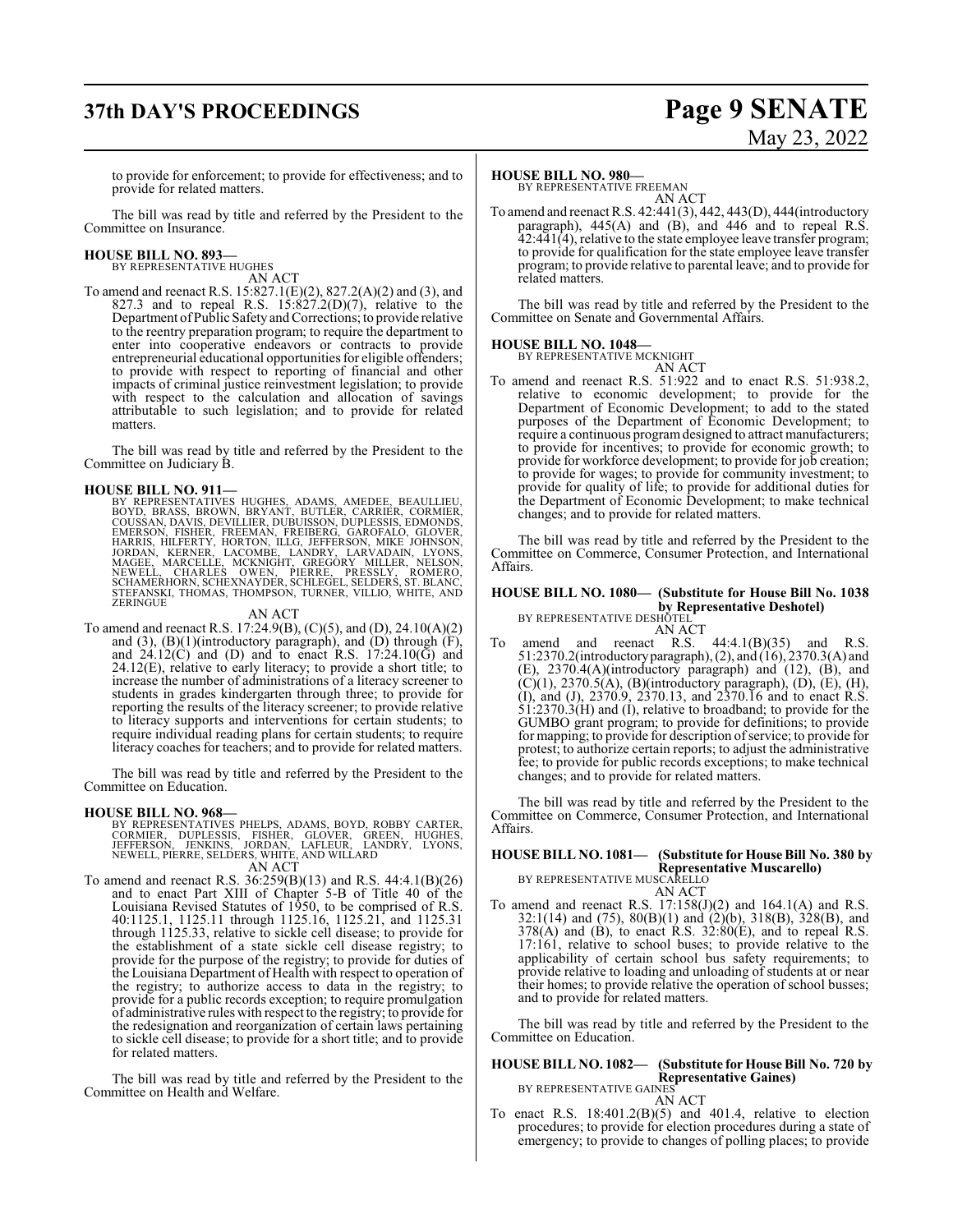# **Page 10 SENATE 37th DAY'S PROCEEDINGS**

## May 23, 2022

relative to emergency plans; to provide for an effective date; and to provide for related matters.

The bill was read by title and referred by the President to the Committee on Senate and Governmental Affairs.

#### **House Concurrent Resolutions on Second Reading**

**HOUSE CONCURRENT RESOLUTION NO. 119—** BY REPRESENTATIVES SCHEXNAYDER AND BRASS AND SENATORS LAMBERT AND PRICE

A CONCURRENT RESOLUTION

To commend the Lutcher High School girls powerlifting team on winning the Louisiana High School Athletic Association 2022 Division III state championship.

The resolution was read by title. Senator Price moved to concur in the House Concurrent Resolution.

#### **ROLL CALL**

The roll was called with the following result:

#### YEAS

| Mr. President<br>Abraham<br>Allain<br>Barrow<br>Bernard<br>Boudreaux<br>Bouie<br>Carter<br>Cloud<br>Connick<br>Fesi<br>Fields<br>Foil | Harris<br>Henry<br>Hensgens<br>Hewitt<br>Jackson<br>Lambert<br>Luneau<br>McMath<br>Milligan<br>Mills, F.<br>Mills, R.<br>Mizell<br>Morris | Peacock<br>Pope<br>Price<br>Reese<br>Smith<br>Stine<br>Talbot<br>Tarver<br>Ward<br>White<br>Womack |
|---------------------------------------------------------------------------------------------------------------------------------------|-------------------------------------------------------------------------------------------------------------------------------------------|----------------------------------------------------------------------------------------------------|
| Total - 37                                                                                                                            | <b>NAYS</b>                                                                                                                               |                                                                                                    |
| Total - 0                                                                                                                             |                                                                                                                                           |                                                                                                    |

ABSENT

Cathey Total - 1

The Chair declared the Senate concurred in the House Concurrent Resolution and ordered it returned to the House.

#### **HOUSE CONCURRENT RESOLUTION NO. 120—** BY REPRESENTATIVES SCHEXNAYDER AND BRASS AND SENATORS LAMBERT AND PRICE

A CONCURRENT RESOLUTION

To commend the Lutcher High School baseball team on winning the Louisiana High School Athletic Association 2022 Class 3A state championship.

The resolution was read by title. Senator Price moved to concur in the House Concurrent Resolution.

## **ROLL CALL**

The roll was called with the following result:

#### YEAS

| Mr. President | Harris   | Peacock      |
|---------------|----------|--------------|
| Abraham       | Henry    | Pope         |
| Allain        | Hensgens | Price        |
| Barrow        | Hewitt   | Reese        |
| Bernard       | Jackson  | Smith        |
| Boudreaux     | Lambert  | <b>Stine</b> |

Carter McMath Tarver<br>Cloud Milligan Ward Cloud Milligan Ward<br>
Mills, F. White<br>
Mills, F. White Connick Mills, F.<br>Fesi Mills, R. Fesi Mills, R. Womack<br>Fields Mizell Fields Mizell<br>Foil Morris Total - 37

Bouie Luneau Talbot<br>Carter McMath Tarver Morris

ABSENT

**NAYS** 

Cathey Total - 1

Total - 0

The Chair declared the Senate concurred in the House Concurrent Resolution and ordered it returned to the House.

#### **Reports of Committees**

The following reports of committees were received and read:

#### **REPORT OF COMMITTEE ON**

#### **EDUCATION**

Senator Cleo Fields, Chairman on behalf of the Committee on Education, submitted the following report:

#### May 19, 2022

To the President and Members of the Senate:

I am directed by your Committee on Education to submit the following report:

#### **SENATE CONCURRENT RESOLUTION NO. 49—**

BY SENATOR FIELDS A CONCURRENT RESOLUTION

To express the legislative intent with regard to the use of the term financial aid to exclude student loans and federal work study programs.

Reported with amendments.

#### **HOUSE BILL NO. 156—**

BY REPRESENTATIVE FREIBERG AN ACT

To amend and reenact R.S.  $15:587(A)(1)(j)(ii)$  and  $587.1(B)(1)(c)$ and R.S. 17:15(C) and to repeal R.S. 15:587.1(A)(2), relative to teacher certification; to require criminal background checks for those applying for an educator credential or teaching authorization; to require criminal background checks upon the renewal, advancement, or other modification of an existing certification or teaching authorization; to authorize the state Department of Education to charge a fee for such purposes; to provide for effectiveness; and to provide for related matters.

Reported favorably.

#### **HOUSE BILL NO. 214—**

BY REPRESENTATIVE NELSON

## AN ACT

To enact R.S. 17:7.1(G), relative to teacher certification; to provide with respect to requirements for such certification; to provide for an effective date; and to provide for related matters.

Reported with amendments.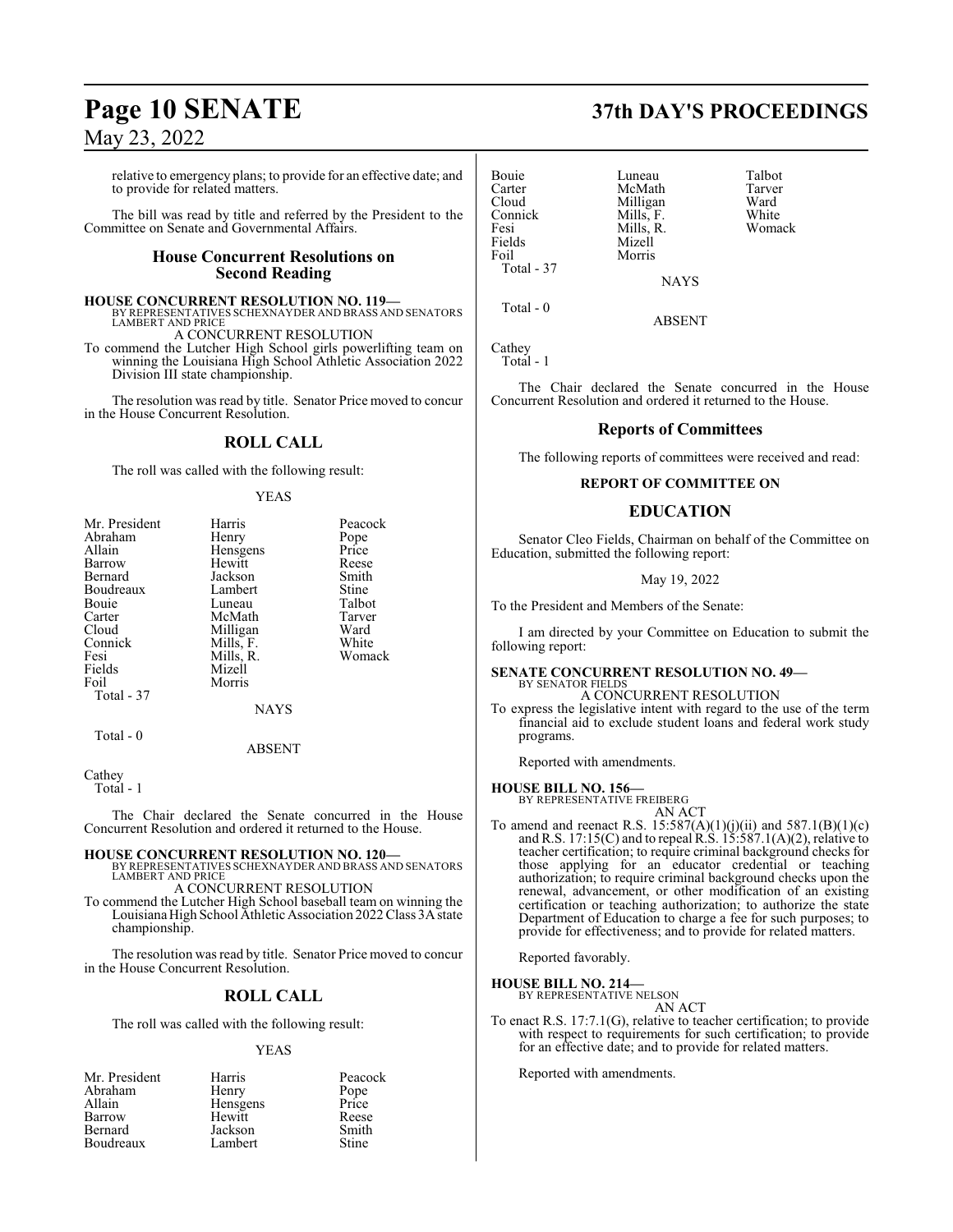# **37th DAY'S PROCEEDINGS Page 11 SENATE**

#### **HOUSE BILL NO. 244—**

BY REPRESENTATIVE MINCEY AN ACT

To enact R.S. 17:154.1(C) and 1945.3 and to repeal Subpart H of Part III of Chapter 1 of Title 17, comprised of R.S. 17:341 through 348, relative to public school calendars; to require public school governing authorities to determine school calendars; to provide relative to the powers and duties of the State Board of Elementary and Secondary Education and the state Department ofEducation with respect to school calendars; and to provide for related matters.

Reported favorably.

### **HOUSE BILL NO. 245—**

BY REPRESENTATIVE MINCEY AN ACT

To enact Children's Code Articles 1432(D) and 1433(F) and R.S. 17:184, relative to information required for a minor to be taken from school into protective custody; to require that certain information be provided to a school administrator; and to provide for related matters.

Reported favorably.

#### **HOUSE BILL NO. 261—**

BY REPRESENTATIVES MAGEE, AMEDEE, BROWN, BRYANT,<br>EDMONSTON, EMERSON, FISHER, GREEN, HARRIS, LARVADAIN,<br>MARINO, NELSON, ORGERON, PIERRE, STEFANSKI, THOMAS, THOMPSON, AND ZERINGUE

AN ACT

To enact Part II-E of Chapter 8 of Title 17 of the Louisiana Revised Statutes of 1950, to be comprised of R.S. 17:1977.1 through 1977.3, and R.S.  $36:651(C)(13)$ , relative to education; to create an independent public French immersion school; to provide for the location of the school and the grade levels to be served; to provide for a board of directors and a school director and the powers, duties, and responsibilities of each; to provide for board membership, terms, and compensation; to provide for an effective date; to provide for funding; and to provide for related matters.

Reported with amendments.

#### **HOUSE BILL NO. 263—**

BY REPRESENTATIVE MINCEY AN ACT

To enact R.S. 17:81(BB), relative to the powers and duties of public school governing authorities; to require public schools and school districts to establish student check-out policies; to require a periodic review of such policies; and to provide for related matters.

Reported favorably.

**HOUSE BILL NO. 269—**<br>BY REPRESENTATIVES NELSON, ADAMS, AMEDEE, BEAULLIEU,<br>CARRIER, CREWS, DAVIS, DESHOTEL, DEVILLIER, DUBUISSON,<br>ECHOLS, EDMONDS, EDMONSTON, EMERSON, FISHER, FONTENOT,<br>FREEMAN, FREIBERG, GAROFALO, HARRIS,

#### AN ACT

To enact R.S. 17:24.11, relative to pupil progression; to prohibit the promotion of certain third graders with reading deficiencies to the fourth grade; to require certain instructional services for retained students; to provide exceptions for students who meet certain criteria; to require certain instructional services for students granted an exception; and to provide for related matters.

Reported with amendments.

# May 23, 2022

#### **HOUSE BILL NO. 315—**

BY REPRESENTATIVES TURNER AND EDMONSTON AN ACT

To enact R.S. 17:1960.1, relative to students with disabilities; relative to public school governing authorities; relative to certain publicly funded programs; to create the Blind and Visually Impaired Child's Bill of Rights; and to provide for related matters.

Reported with amendments.

#### **HOUSE BILL NO. 349—**

BY REPRESENTATIVE BRYANT AN ACT

To amend and reenact R.S. 17:493(D), relative to the removal of school bus operators; to provide for appeals of disciplinary actions under certain circumstances; to provide for effectiveness; and to provide for related matters.

Reported favorably.

# **HOUSE BILL NO. 363—** BY REPRESENTATIVES BRYANT, FREEMAN, JEFFERSON, AND CHARLES OWEN

#### AN ACT

To amend and reenact R.S. 17:3902(B)(5), relative to the evaluation of teachers and administrators; to require that student learning targets used to inform the student growth component of an evaluation be developed in a meeting of each person being evaluated and his evaluator; to prohibit such targets not developed in this manner from being used in evaluations; and to provide for related matters.

Reported favorably.

#### **HOUSE BILL NO. 423—**

BY REPRESENTATIVE MINCEY AN ACT

To enact R.S. 17:2119 and 3996(B)(67), relative to voter registration; to require public school governing authorities to provide an opportunity for certain high school seniors to register to vote; to provide relative to methods for such registration; to prohibit the involvement of certain organizations; to provide for policies; and to provide for related matters.

Reported favorably.

#### **HOUSE BILL NO. 455—**

BY REPRESENTATIVE MINCEY AN ACT

To amend and reenact R.S. 17:11(A), relative to approval of nonpublic schools; to provide for teacher qualifications; to provide for the powers and duties of the State Board of Elementary and SecondaryEducation; and to provide for related matters.

Reported favorably.

## **HOUSE BILL NO. 470—**

BY REPRESENTATIVE MCKNIGHT AN ACT

To enact R.S. 17:3914(N), relative to personally identifiable information of public school students; to require the disclosure ofsocial security numbers of certain students; to provide for the sharing of information with the Louisiana Workforce Commission; and to provide for related matters.

Reported favorably.

#### **HOUSE BILL NO. 495—**

BY REPRESENTATIVES SCHLEGEL, ADAMS, AMEDEE, BACALA,<br>BRASS,CORMIER,DAVIS,DEVILLIER,FREEMAN,FREIBERG,GREEN,<br>HARRIS, HODGES, JEFFERSON, MIKE JOHNSON, MCFARLAND,<br>NEWELL,CHARLES OWEN,PIERRE,SELDERS,ST.BLANC,TARVER, THOMPSON, AND WRIGHT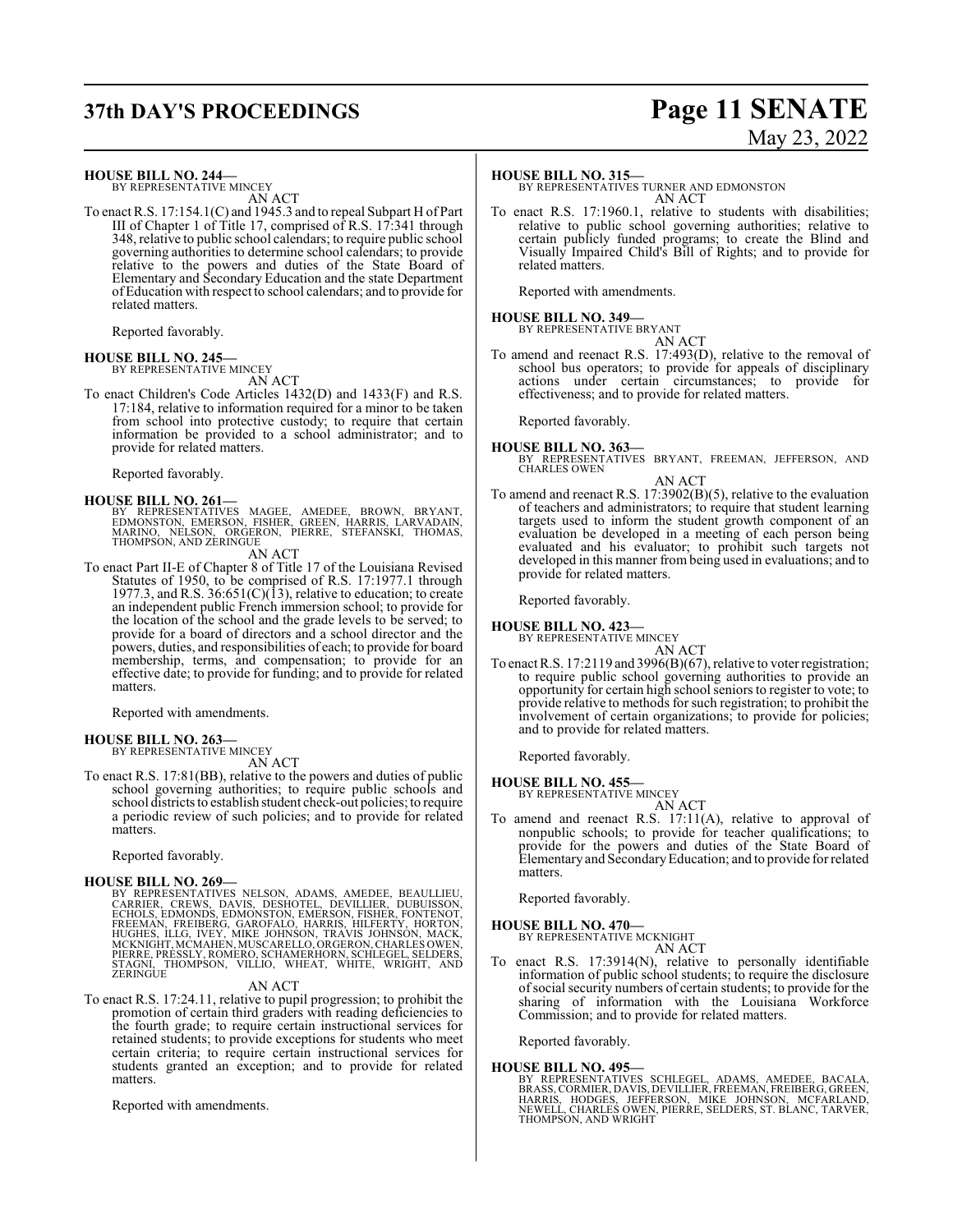#### AN ACT

To amend and reenact R.S. 17:282.4(C)(1)(introductory paragraph) and (c) and  $286(A)$  and to enact R.S. 17:282.4(G) and (H), relative to suicide prevention and violence in schools; to require training on related topics for certain students; to provide for requirements of the state Department of Education; to require formation of student organizations; to provide for effectiveness; and to provide for related matters.

Reported with amendments.

#### **HOUSE BILL NO. 509—**

BY REPRESENTATIVE MINCEY AN ACT

To enact R.S. 17:420, relative to public school teachers; to require the state Department of Education to maintain a database and to report to the legislative education committees on training that professional teachers are required to complete; and to provide for related matters.

Reported favorably.

#### **HOUSE BILL NO. 510—** BY REPRESENTATIVE MINCEY

AN ACT

To enact R.S. 17:420, relative to public school teachers; to provide relative to the effectiveness of requirements for training of professional teachers; and to provide for related matters.

Reported favorably.

#### **HOUSE BILL NO. 516—**

BY REPRESENTATIVES LANDRY AND FREEMAN AN ACT

To enact R.S. 17:221.8 and 3996(B)(67), relative to students; to require the governing authority of each public high school to adopt policies relative to students who are pregnant or parenting; to provide that policies shall address attendance, breastfeeding, and child care; and to provide for related matters.

Reported favorably.

#### **HOUSE BILL NO. 852—**

- BY REPRESENTATIVES SCHLEGEL, BRASS, FREEMAN, FREIBERG, HARRIS, HUGHES, JEFFERSON, MCKNIGHT, PRESSLY, AND TARVER AN ACT
- To enact Part IV of Chapter 43 of Title 17 of the Louisiana Revised Statutes of 1950, comprised of R.S. 17:4033.1, relative to providing books and reading materials for certain public school students; to establish the Reading Enrichment and Academic Deliverables Program; to provide forstudent eligibility, program administration, and funding; and to provide for related matters.

Reported favorably.

# **HOUSE BILL NO. 865—** BY REPRESENTATIVE NELSON

AN ACT

To amend and reenact R.S. 17:24.10(A)(4), relative to literacy; to require public schools to ensure that certain textbooks and instructional materials are not used in reading instruction; and to provide for related matters.

Reported favorably.

#### **HOUSE BILL NO. 889—**

BY REPRESENTATIVES MAGEE, DUBUISSON, EDMONDS, FARNUM, GAROFALO, GLOVER, LANDRY, LYONS, MARCELLE, AND STAGNI AN ACT

To enact Chapter 5-G of Title 25 of the Louisiana Revised Statues of 1950, to be comprised of R.S. 25:380.41 through 45, and R.S.  $36:209(C)(5)$ , relative to museums; to establish the Dew Drop-America's Rock and Roll Museum as a facility within Orleans Parish; to place the museum within the Department of Culture, Recreation and Tourism; to provide for an effective date; and to provide for related matters.

# **Page 12 SENATE 37th DAY'S PROCEEDINGS**

Reported favorably.

**HOUSE BILL NO. 927—**

BY REPRESENTATIVES SELDERS, CARPENTER, FREIBERG, AND MCKNIGHT

AN ACT To amend and reenact R.S. 17:1855.2 and to enact R.S. 17:3351.22, relative to university laboratory schools; to authorize a tuition increase at certain laboratory schools; to provide a maximum increase amount; and to provide for related matters.

Reported with amendments.

Respectfully submitted, CLEO FIELDS Chairman

#### **REPORT OF COMMITTEE ON**

#### **FINANCE**

Senator Mack A. "Bodi" White Jr., Chairman on behalf of the Committee on Finance, submitted the following report:

May 23, 2022

To the President and Members of the Senate:

I am directed by your Committee on Finance to submit the following report:

#### **HOUSE CONCURRENT RESOLUTION NO. 4—** BY REPRESENTATIVE BUTLER

A CONCURRENT RESOLUTION

To amend the Louisiana Department of Health rule, LAC 50:VII.32913(A) and (C), which provides for Medicaid reimbursement to non-state intermediate care facilities for persons with intellectual and developmental disabilities for resident leave of absence days, and to direct the office of the state register to print the amendments in the Louisiana Administrative Code.

Reported favorably.

**HOUSE BILL NO. 17—** BY REPRESENTATIVES DEVILLIER AND ROMERO

AN ACT

To enact R.S. 11:1145.5, relative to theLouisiana School Employees' Retirement System; to provide for a benefit increase; to provide for eligibility and funding; to provide for payment and timing of the benefit increase; and to provide for related matters.

Reported favorably.

**HOUSE BILL NO. 21—**

BY REPRESENTATIVE BACALA

AN ACT To enact R.S. 11:2225.5 and to repeal R.S. 11:2225(A)(7), relative to the Municipal Police Employees' Retirement System; to establish a funding deposit account; to provide for source of funding therefor; to authorize the board of trustees to adjust employer contribution rates; to provide for cost-of-living adjustments; to provide for funding, eligibility, and payment of cost-of-living adjustments; to provide for payment of system liabilities; and to provide for related matters.

Reported with amendments.

#### **HOUSE BILL NO. 55—**

BY REPRESENTATIVE BUTLER AN ACT

To amend and reenact R.S. 40:1250.31(A)(1), relative to the medical assistance program of this state known as Medicaid; to provide for Medicaid coverage of dental care for certain persons with developmental or intellectual disabilities; to extend Medicaid coverage for dental care to certain Medicaid enrollees who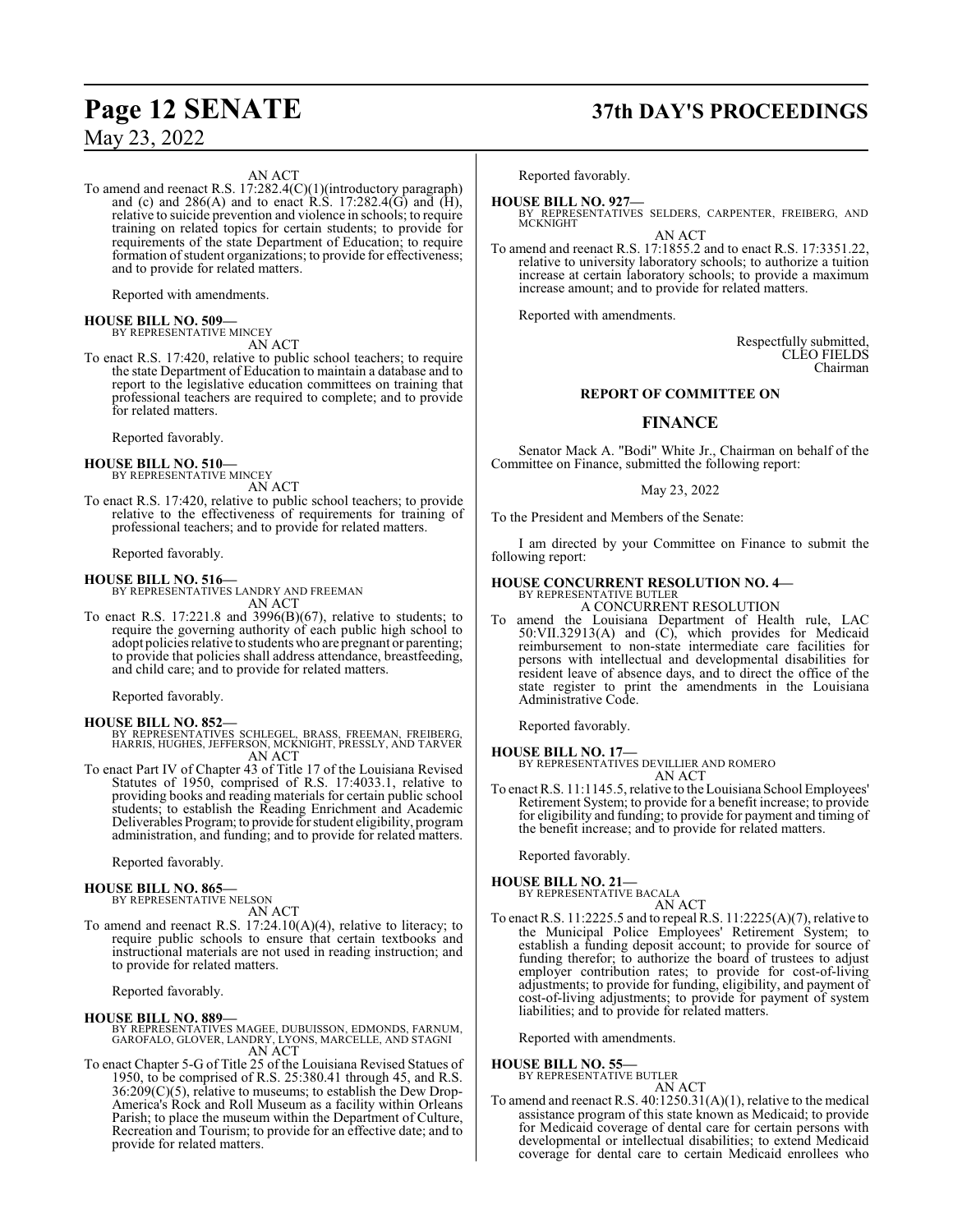# **37th DAY'S PROCEEDINGS Page 13 SENATE**

# May 23, 2022

reside in intermediate care facilities for people with developmental disabilities; to provide for an effective date; and to provide for related matters.

Reported favorably.

# **HOUSE BILL NO. 63—** BY REPRESENTATIVE FREEMAN

AN ACT

To amend and reenact R.S.  $39:51.1(B)(1)$ , relative to nongovernmental entity funding request forms; to exempt certain entities from providing certain information on the request form; and to provide for related matters.

Reported favorably.

#### **HOUSE BILL NO. 78—**

BY REPRESENTATIVE ZERINGUE AN ACT

To amend and reenact R.S.  $24:513(A)(2)$  and  $(3)$  and R.S.  $39:75(A)(3)$ ,  $80(A)$  and  $(B)(1)(introductory)$  paragraph),  $1302(3)(i)$ , and  $1538(E)$  and to repeal R.S.  $24:513(\text{J})(1)(\text{c})(\text{v})$ , relative to certain annual state financial reports; to provide definitions; to provide requirements; to provide for resolution in the event of conflict with other provisions of law; to provide an effective date; and to provide for related matters.

Reported favorably.

#### **HOUSE BILL NO. 100—**

BY REPRESENTATIVE DESHOTEL AN ACT

To amend and reenact R.S. 33:3005, relative to the Avoyelles Parish Local Government Gaming Mitigation Fund; to provide relative to deposits into the fund; to change requirements for payment from the fund; and to provide for related matters.

Reported favorably.

#### **HOUSE BILL NO. 477—**

- BY REPRESENTATIVES COUSSAN, BISHOP, GEYMANN, TRAVIS JOHNSON, CHARLES OWEN, ST. BLANC, AND ZERINGUE AN ACT
- To amend and reenact R.S. 16:51(A)(1), (5), (7), (14), (15), (16), (18), (19), (21), (24), (29), (32), (36), and (37), relative to assistant district attorneys; to provide for additional assistant district attorneys for certain judicial districts; to provide for an effective date; and to provide for related matters.

Reported with amendments.

## **HOUSE BILL NO. 655—** BY REPRESENTATIVE COUSSAN AND SENATOR ALLAIN AN ACT

To amend and reenact R.S. 30:136.3(D) and 1154(A)(introductory paragraph),  $(B)$ ,  $(C)$ , and  $(D)$  and to enact R.S. 30:136.3 $(B)(5)$ and  $\overline{1154(A)(9)}$ ,  $\overline{(E)}$ , and  $\overline{(F)}$ , relative to solar energy; to provide for the powers and duties of the secretary of the Department of Natural Resources; to require a permit to construct or operate a solar power generation facility; to provide for fees; to provide for financial security; to provide for the Mineral and Energy Operation Fund; to provide for definitions; and to provide for related matters.

Reported favorably.

#### **HOUSE BILL NO. 682—**

BY REPRESENTATIVE BROWN AN ACT

To enact R.S. 22:1679, relative to a claims adjuster database; to require the Department of Insurance to create and maintain a database of claims adjusters working in this state; to provide requirements for each profile in the database; to provide for accessibility by the public; and to provide for related matters.

Reported favorably.

## **HOUSE BILL NO. 1070— (Substitute for House Bill No. 759 by Representative Schexnayder)**<br>BY REPRESENTATIVES SCHEXNAYDER AND THOMPSON

AN ACT

To amend and reenact R.S. 29:725(A) and (F), 725.5, 726(B)(introductory paragraph) and (F), and 729(B)(introductory paragraph) and (12), to enact R.S. 29:725(K), 726(G), and 728(G), and to repeal R.S.  $29:726(E)(25)$  and 731, relative to the Governor's Office of Homeland Security and Emergency Preparedness; to provide relative to interoperability; to create the Emergency Communications Interoperability Fund; to provide requirements for the statewide emergency management software system; to provide for mandatory training requirements; to provide relative to parish offices of homeland security and emergency preparedness; to provide relative to prepositioned contracts; to provide relative to procurement; to provide for reporting; to provide for temporary housing assistance; to provide for eligibility; to provide relative to waivers of local land use regulations; to provide for exemptions; to provide for an effective date; and to provide for related matters.

Reported favorably.

Respectfully submitted, MACK A. "BODI" WHITE JR. Chairman

#### **REPORT OF COMMITTEE ON**

#### **LABOR AND INDUSTRIAL RELATIONS**

Senator W. Jay Luneau, Chairman on behalf of the Committee on Labor and Industrial Relations, submitted the following report:

May 19, 2022

To the President and Members of the Senate:

I am directed by your Committee on Labor and Industrial Relations to submit the following report:

# **HOUSE BILL NO. 239—** BY REPRESENTATIVE FRIEMAN

AN ACT

To enact R.S. 23:1310.5.1, relative to workers' compensation; to provide for motions to stay; to require the granting of a motion to stay under certain circumstances; to require status conferences; to prohibit dismissal on the grounds of abandonment; and to provide for related matters.

Reported favorably.

#### **HOUSE BILL NO. 308—**

BY REPRESENTATIVE JEFFERSON

AN ACT To amend and reenact R.S. 23:1592(F), relative to unemployment compensation benefits; to provide for an increase in the minimum weekly benefit amount; and to provide for related matters.

Reported favorably.

**HOUSE BILL NO. 622—** BY REPRESENTATIVE BEAULLIEU

AN ACT

To amend and reenact R.S. 23:1605(D) through (G) and to enact R.S.  $23:1605$  (C)(5), (H), and (I), relative to unemployment compensation; to require the Louisiana Workforce Commission to conduct certain checks with respect to unemployment compensation; to require the recovery of overpayments; and to provide for related matters.

Reported favorably.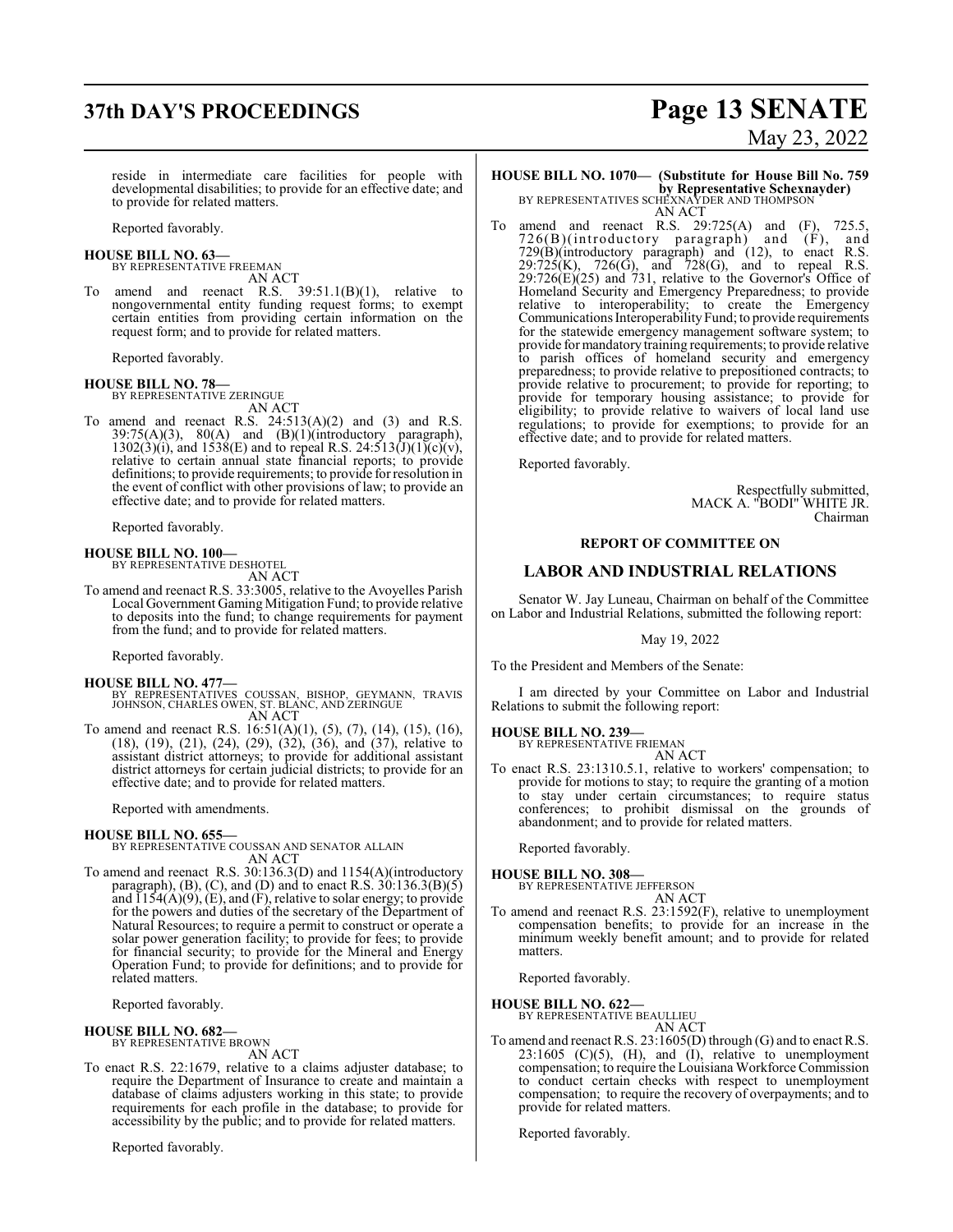# **Page 14 SENATE 37th DAY'S PROCEEDINGS**

May 23, 2022

#### **HOUSE BILL NO. 1067— (Substitute for House Bill No. 241 by Representative Riser)** BY REPRESENTATIVE RISER

AN ACT

To amend and reenact the heading of Part XIII of Chapter 11 of Title 23 of the Louisiana Revised Statutes of 1950, R.S. 23:1771, 1773, and 1775(B) and (C)(2), and R.S. 47:1508(B)(28), to enact R.S. 23:1775(F) and R.S. 47:1576.3 and 1576.4, and to repeal R.S. 23:1772, 1774, and 1776, relative to the Fresh Start Proper Worker Classification Initiative and the Voluntary Disclosure Program; to provide for definitions; to provide for eligibility requirements for participation in the Voluntary Disclosure Program; to provide for the payment of unemployment taxes and penalties; to provide for withholding taxes, interest, and penalties; to provide for compliance with federal laws and regulations; to provide for a safe harbor; to provide for unemployment interest; to provide for a public records exception; to require the Department of Revenue to promulgate rules and regulations; and to provide for related matters.

Reported favorably.

Respectfully submitted, W. JAY LUNEAU Chairman

#### **REPORT OF COMMITTEE ON**

#### **LOCAL AND MUNICIPAL AFFAIRS**

Senator Joseph Bouie Jr., Chairman on behalf of the Committee on Local and Municipal Affairs, submitted the following report:

May 19, 2022

To the President and Members of the Senate:

I am directed by your Committee on Local and Municipal Affairs to submit the following report:

#### **HOUSE BILL NO. 72—** BY REPRESENTATIVE MAGEE

AN ACT

To amend and reenact R.S. 40:1496(F), relative to Terrebonne Parish Fire Protection District Number Six; to provide for membership of its board of commissioners; to provide for an effective date; and to provide for related matters.

Reported favorably.

# **HOUSE BILL NO. 155—** BY REPRESENTATIVE FISHER

AN ACT

To enact R.S. 47:2238.9, relative to property adjudicated to the city of Monroe; to provide relative to the city's authority and procedures relating to the acquisition and disposition of such property; and to provide for related matters.

Reported favorably.

#### **HOUSE BILL NO. 237—** BY REPRESENTATIVE JENKINS

AN ACT

To amend and reenact Item (g)(4)(b) of Paragraph 22 of Article XIV, Section 15.1 of the 1921 Constitution of Louisiana, as amended, continued as a statute pursuant to Article X, Section 18 of the 1974 Constitution of Louisiana, and R.S. 33:2492(7)(d)(ii) and to repeal R.S.  $33:2552(7)(d)(ii)$ , relative to the municipal fire and police civil service; to provide relative to the administration of tests by the state examiner; to make certain provisions applicable only to the city of Shreveport; and to provide for related matters.

Reported favorably.

#### **HOUSE BILL NO. 270—**

BY REPRESENTATIVE STAGNI AN ACT

To enact R.S. 33:4712.24, relative to the naming of public buildings by the city of Kenner; to authorize the governing authority of the city of Kenner to name the Kenner council on aging building in honor of a living person; to provide for an effective date; and to provide for related matters.

Reported favorably.

# **HOUSE BILL NO. 647—** BY REPRESENTATIVE HILFERTY

AN ACT To amend and reenact R.S. 33:9091.14(D)(1), (2), (4), (5), and (6), relative to Orleans Parish; to provide relative to the Mid-City Security District; to provide relative to the governing board of the district; to provide relative to the membership of the board; to provide relative to board appointments and officers; to provide for an effective date; and to provide for related matters.

Reported favorably.

**HOUSE BILL NO. 732—** BY REPRESENTATIVE DUPLESSIS AN ACT

To enact Chapter 17-E of Title 25 of the Louisiana Revised Statutes of 1950, to be comprised of R.S. 25:850.21, and to repeal R.S. 33:2740.26, relative to Orleans Parish; to provide relative to the Louis Armstrong Park Authority and Historic Jazz District; to provide that the district is a political subdivision of the state; to provide relative to the governing board ofthe district; to provide relative to the membership of the board; to provide relative to the powers and duties of the district; and to provide for related matters.

Reported favorably.

**HOUSE BILL NO. 777—**

BY REPRESENTATIVE GLOVER

AN ACT To amend and reenact R.S. 33:2476.6, relative to the municipal fire and police civil service board in certain municipalities; to provide relative to the office of board secretary; to provide relative to the salary and benefits of the secretary; and to provide for related matters.

Reported favorably.

# **HOUSE BILL NO. 780—** BY REPRESENTATIVE MAGEE

AN ACT To enact Part V of Chapter 12-A of Title 33 of the Louisiana Revised Statutes of 1950, comprised of R.S. 33:4709.31, relative to the city of Houma; to create the Houma Restoration District; to provide relative to the boundaries, purpose, governance, and powers and duties of the district; to provide relative to district funding; to provide for an effective date; and to provide for related matters.

Reported favorably.

**HOUSE BILL NO. 797—**

BY REPRESENTATIVE DUPLESSIS AN ACT

To amend and reenact R.S. 33:9039.62, 9039.68(A)(3) and (B)(1),  $(2)(b)$ , and  $(3)$ , 9039.69 $(A)(3)$  and  $(5)$ , and 9039.72 $(A)(14)$  and to enact R.S. 33:9039.63.1, 9039.68(B)(2)(c), 9039.69(C), and 9039.72(D), relative to Orleans Parish; to provide relative to the BioDistrict New Orleans; to provide relative to the boundaries and powers and duties of the district; to provide relative to the creation of subdistricts; to require that district projects be in compliance with certain rules and regulations; to provide for an effective date; and to provide for related matters.

Reported favorably.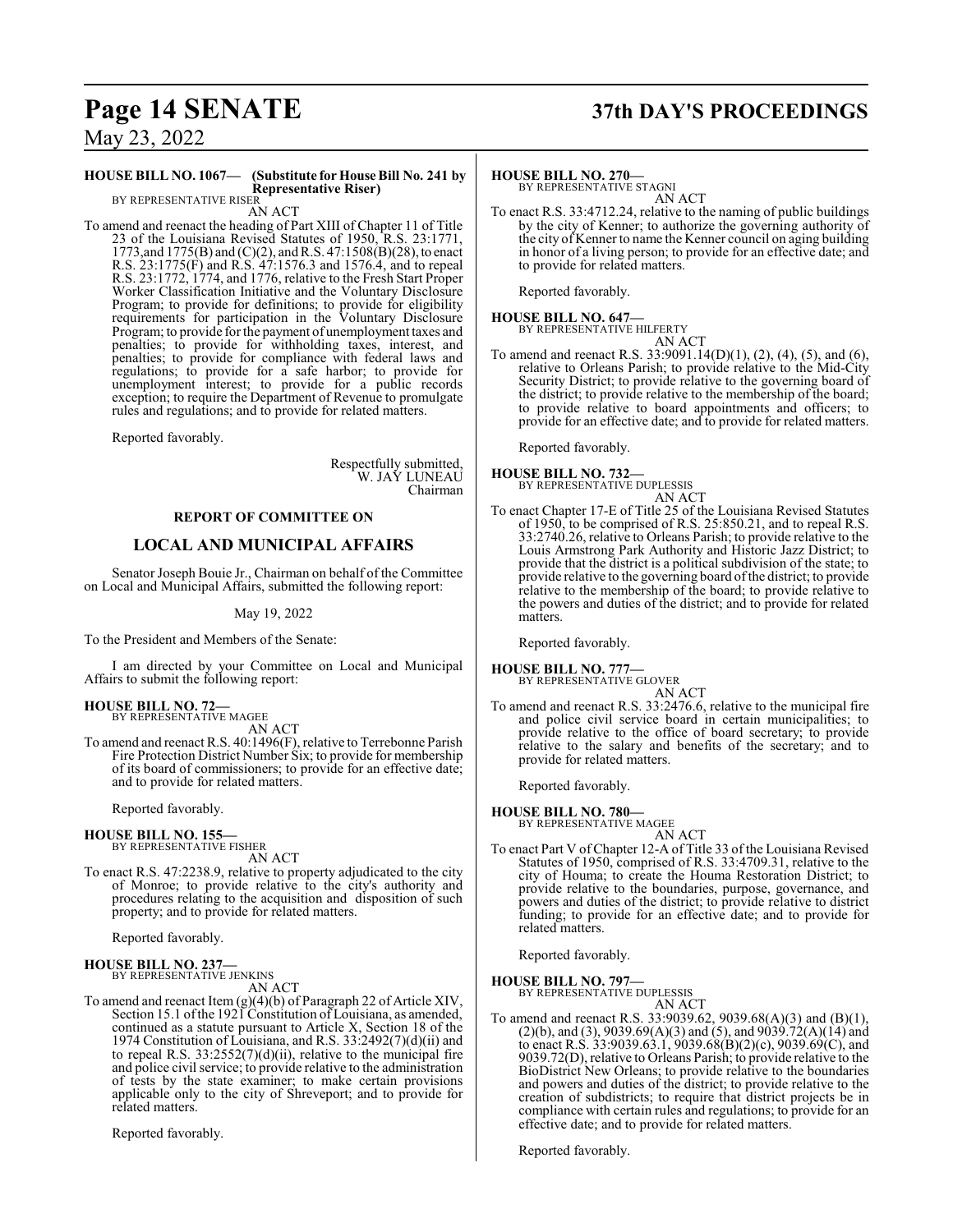# **37th DAY'S PROCEEDINGS Page 15 SENATE**

#### **HOUSE BILL NO. 818—**

BY REPRESENTATIVE HUGHES AN ACT

To amend and reenact R.S. 13:2575(A)(2), (B)(2), (D)(2), and (F)(2), relative to administrative adjudication; to provide relative to blighted or abandoned property; to provide for procedures; to provide for exemptions for certain populations; and to provide for related matters.

Reported favorably.

#### **HOUSE BILL NO. 874—** BY REPRESENTATIVE STAGNI

AN ACT

To amend and reenact Subparagraphs(9)(b), (c), and (e), and Subsubparagraph(9)(d)(i) of Article XIV, Section 15.1 of the 1921 Constitution of Louisiana, as amended, continued as a statute pursuant to Article X, Section 18 of the 1974 Constitution of Louisiana, and R.S. 33:2479(H), relative to the municipal fire and police civil service; to provide relative to the appointment, supervision, and discharge of the deputy state examiner; to remove certain powers granted to the State Civil Service Commission with respect to the deputy state examiner; and to provide for related matters.

Reported favorably.

# **HOUSE BILL NO. 879—** BY REPRESENTATIVE GADBERRY

AN ACT

To amend and reenact R.S. 33:1233(A)(3), relative to parish governing authorities; to provide relative to the compensation of parish governing authority members; to provide relative to an authorized expense allowance; to increase the maximumamount authorized to be paid; and to provide for related matters.

Reported favorably.

#### **HOUSE BILL NO. 886—**

BY REPRESENTATIVE STAGNI AN ACT

To amend and reenact R.S. 33:2493(A)(5)(introductory paragraph) and (e) and 2553(A)(5)(introductory paragraph) and (e), relative to the municipal fire and police civil service; to provide relative to the admission to tests; to provide relative to test applications; to grant certain powers to the state examiner with respect to such applications; and to provide for related matters.

Reported favorably.

#### **HOUSE BILL NO. 895—**

BY REPRESENTATIVES MAGEE AND LANDRY AN ACT

To enact Chapter 17-E of Title 25 of the Louisiana Revised Statutes of 1950, to be comprised of R.S. 25:850.21, relative to Orleans Parish; to create the LaSalle Cultural Corridor District; to provide relative to the boundaries, purpose, governance, and powers and duties of the district; and to provide for related matters.

Reported favorably.

#### **HOUSE BILL NO. 898—**

BY REPRESENTATIVE DEVILLIER AN ACT

To enact R.S. 33:1377, relative to parishes and municipalities; to provide relative to the powers of parishes and municipalities with respect to the use and storage of liquefied petroleum gas; to prohibit parishes and municipalities from enacting certain ordinances relative to permit applications; and to provide for related matters.

Reported favorably.

### **HOUSE BILL NO. 906—**

BY REPRESENTATIVE WHEAT AN ACT

To repeal R.S. 33:383(A)(3), relative to municipal elections in certain Lawrason Act municipalities; to remove a requirement to use the gubernatorial election date for such elections by certain municipalities; and to provide for related matters.

Reported favorably.

# **HOUSE BILL NO. 1072— (Substitute for House Bill No. 878**

**by Representative Horton)**<br>BY REPRESENTATIVES HORTON, DUBUISSON, EDMONDS, FARNUM,<br>FONTENOT, FREIBERG, KERNER, MCKNIGHT, SCHAMERHORN, AND<br>STAGNI

AN ACT

To enact R.S. 33:2581.3, relative to the classified police service; to provide that the development of hearing loss while employed in the classified police service is an occupational disease; to provide for benefits to an affected employee; to create a rebuttable presumption that such hearing loss developed during employment under certain circumstances; to require certain persons appointed to the classified police service to submit to certain audiology examinations; and to provide for related matters.

Reported favorably.

Respectfully submitted, JOSEPH BOUIE JR. Chairman

#### **REPORT OF COMMITTEE ON**

#### **NATURAL RESOURCES**

Senator Bob Hensgens, Chairman on behalf of the Committee on Natural Resources, submitted the following report:

May 19, 2022

To the President and Members of the Senate:

I am directed by your Committee on Natural Resources to submit the following report:

**HOUSE CONCURRENT RESOLUTION NO. 43—**<br>
BY REPRESENTATIVES ORGERON, BOURRIAQUE, CARRIER,<br>
CORMIER, FISHER, GEYMANN, KERNER, MINCEY, RISER, ROMERO,<br>
SCHAMERHORN, AND WHEAT

A CONCURRENT RESOLUTION

To urge and request the president of the United States (U.S.), the governor of Louisiana and the Louisiana congressional delegation to do everything in their power to halt federal actions resulting in the delay or cancellation of offshore oil and natural gas lease sales and strongly urge the U.S. Department of the Interior and the Biden Administration to expedite actions necessary to comply with the order by the U.S. District Court for the District of Columbia to resolve Lease Sale 257 and finalize a new five-year plan for oil and gas leasing on the outer continental shelf.

Reported favorably.

**HOUSE BILL NO. 324—**

BY REPRESENTATIVE ORGERON

AN ACT

To amend and reenact R.S. 56:421(B)(5), (8), (13), and (14) and  $421(C)$  and to enact R.S.  $56:421(B)(15)$ , relative to the composition of the Oyster Task Force; to provide for members appointed by the Louisiana Oyster Dealers and Growers Association; and to provide for related matters.

Reported with amendments.

May 23, 2022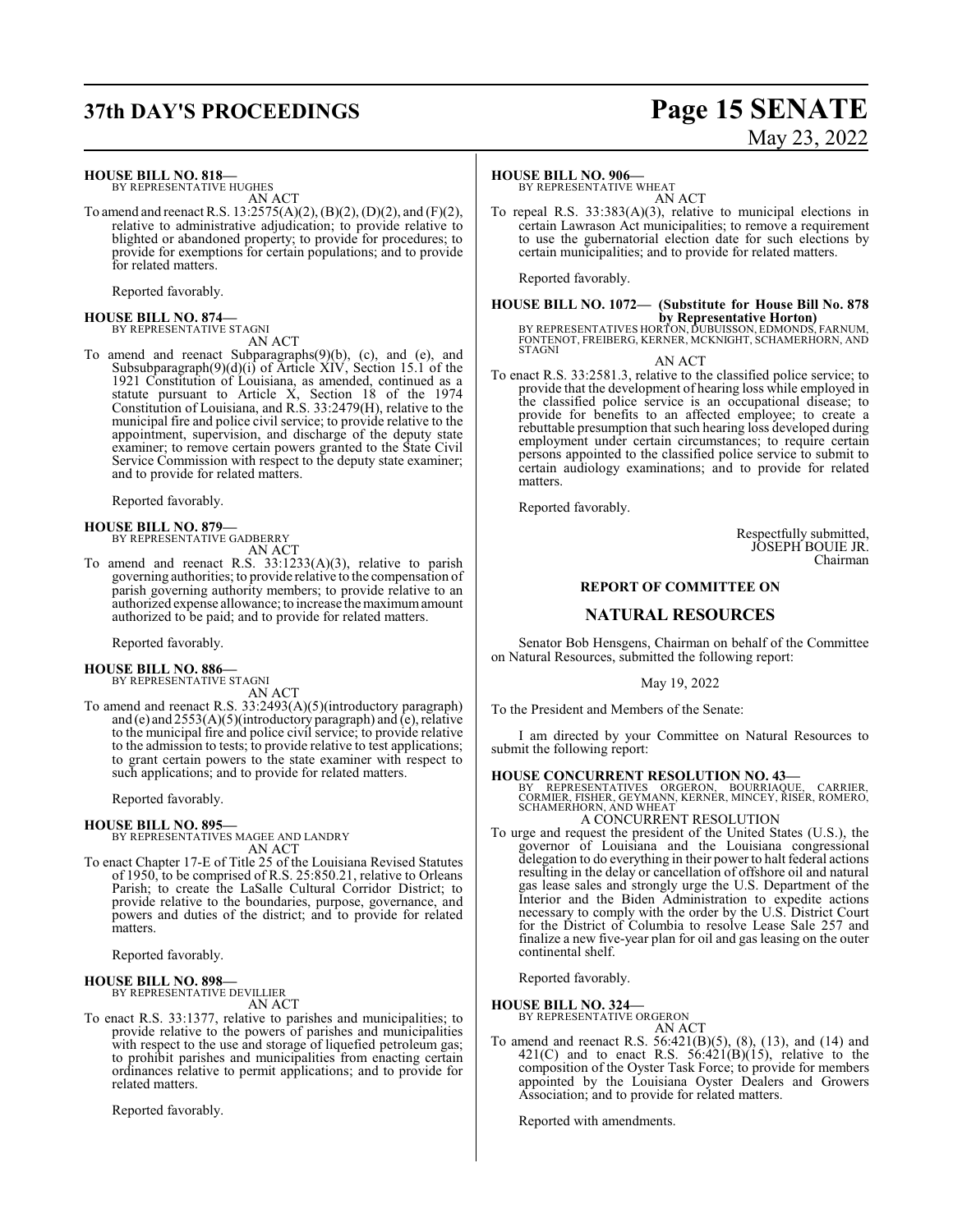#### **HOUSE BILL NO. 686—**

BY REPRESENTATIVES MINCEY, BACALA, BOURRIAQUE, BUTLER,<br>CARRIER, CORMIER, COUSSAN, DEVILLIER, FISHER, GEYMANN,<br>KERNER, LANDRY, ORGERON, RISER, ROMERO, SCHAMERHORN,<br>SCHEXNAYDER, ST. BLANC, AND WHEAT AND SENATOR WHITE AN ACT

To amend and reenact R.S. 38:3302, 3303(A), (B), (C), and (D), 3305(Section heading), 3306(A) and (C), 3307(C), and 3309 and to enact R.S. 38:3301(C), 3303(E) and (F), 3304(C)(3),  $3306(G)$ , (H), (I), and (J), and  $3307(E)$ , relative to management of the Amite River Basin; to provide for the board of commissioners; to provide for appointment and terms of commissioners; to provide for powers and duties of the board; to provide for contact authority; to provide for posting requirements; to provide for technical assistance from the Coastal Protection and Restoration Authority; to provide for taxing authority; and to provide for related matters.

Reported with amendments.

#### **HOUSE BILL NO. 1060— (Substitute for House Bill No. 338 by Representative Coussan)** BY REPRESENTATIVE COUSSAN

AN ACT

To amend and reenact R.S.  $56:302.9(A)(1)$  and (3), relative to charter boat fishing licenses; to remove state requirement for a valid United States Coast Guard captain's license for freshwater charter boat fishing guides; and to provide for related matters.

Reported with amendments.

Respectfully submitted, BOB HENSGENS Chairman

#### **REPORT OF COMMITTEE ON**

#### **REVENUE AND FISCAL AFFAIRS**

Senator R. L. Bret Allain II, Chairman on behalf of the Committee on Revenue and Fiscal Affairs, submitted the following report:

#### May 23, 2022

To the President and Members of the Senate:

I am directed by your Committee on Revenue and Fiscal Affairs to submit the following report:

#### **HOUSE BILL NO. 326—**

BY REPRESENTATIVE STEFANSKI AN ACT

To enact R.S. 4:218.1, relative to horse racing; to provide relative to historical horse racing; to provide relative to license fees; to authorize the Louisiana State Racing Commission to collect a license fee on historical horse racing; and to provide for related matters.

Reported favorably.

#### **HOUSE BILL NO. 512—**

BY REPRESENTATIVES ZERINGUE, FIRMENT, FISHER, GADBERRY,<br>LARVADAIN, MCFARLAND, ROMERO, TARVER, THOMPSON, AND<br>WHITE

#### AN ACT

To amend and reenact R.S. 32:1306(C)(1)(c) and 1311(E)(2) and (3) and to repeal R.S.  $32:1306(C)(5)$ , relative to an annual commercial motor vehicle inspection; to repeal provisions relative to the annual fee or charge along with the percentage retained by the inspector and the percentage transferred to certain offices for a commercial motor vehicle inspection; to exempt commercial vehicles from the required one-year or twoyear certificates ofinspection; and to provide for related matters.

Reported favorably.

# **Page 16 SENATE 37th DAY'S PROCEEDINGS**

#### **HOUSE BILL NO. 847—**

BY REPRESENTATIVES LACOMBE, ADAMS, BISHOP, BOURRIAQUE,<br>BRASS, BROWN, BRYANT, CARRIER, ROBBY CARTER, CORMIER,<br>DAVIS, DEVILLIER, HARRIS, HORTON, JEFFERSON, JENKINS,<br>MIGUEZ, ROMERO, ŠTEFANSKI, AND WHITE AN ACT

To amend and reenact R.S.  $39:112(E)(2)(c)$  and to enact R.S.  $39:112(E)(2)(d)$ , relative to capital outlay; to provide with respect to local match requirements for projects by non-state entities; to exempt certain non-state entity projects from local match requirements; to provide for applicability; to provide for an effective date; and to provide for related matters.

Reported with amendments.

Respectfully submitted, R. L. BRET ALLAIN II Chairman

#### **REPORT OF COMMITTEE ON**

#### **TRANSPORTATION, HIGHWAYS AND PUBLIC WORKS**

Senator Patrick McMath, Chairman on behalf of the Committee on Transportation, Highways and Public Works, submitted the following report:

#### May 19, 2022

To the President and Members of the Senate:

I am directed by your Committee on Transportation, Highways and Public Works to submit the following report:

## **HOUSE CONCURRENT RESOLUTION NO. 20—** BY REPRESENTATIVE KERNER A CONCURRENT RESOLUTION

To memorialize the United States Congress to take such actions as are necessary to invest future supplemental funding in the communities of Lafitte, Barataria, and Crown Point located in Jefferson Parish aiding in flood protection and preventing future losses and damages.

Reported favorably.

# **HOUSE CONCURRENT RESOLUTION NO. 34—** BY REPRESENTATIVE BOURRIAQUE

A CONCURRENT RESOLUTION

To approve the annual state integrated coastal protection plan for Fiscal Year 2023, as adopted by the Coastal Protection and Restoration Authority Board.

Reported favorably.

#### **HOUSE BILL NO. 129—**

BY REPRESENTATIVES NELSON AND HUGHES AN ACT

To amend and reenact R.S. 32:57.1(A) and (B) and to enact R.S. 32:57.1(D), relative to failure to honor a written promise to appear; to provide relative to notification to the arrested person by the Department of Public Safety and Corrections; to provide relative to the suspension of an operator's license of an arrested person; to provide relative to the payment of fines; to provide relative to payment for suspension when incarcerated; and to provide for related matters.

Reported with amendments.

#### **HOUSE BILL NO. 130—**

BY REPRESENTATIVE BEAULLIEU AN ACT

To amend and reenact R.S.  $32:398(I)(1)$  and (a)(iii), relative to motor vehicle crash reports; to provide relative to the definition of an insurance support organization; to exempt healthcare providers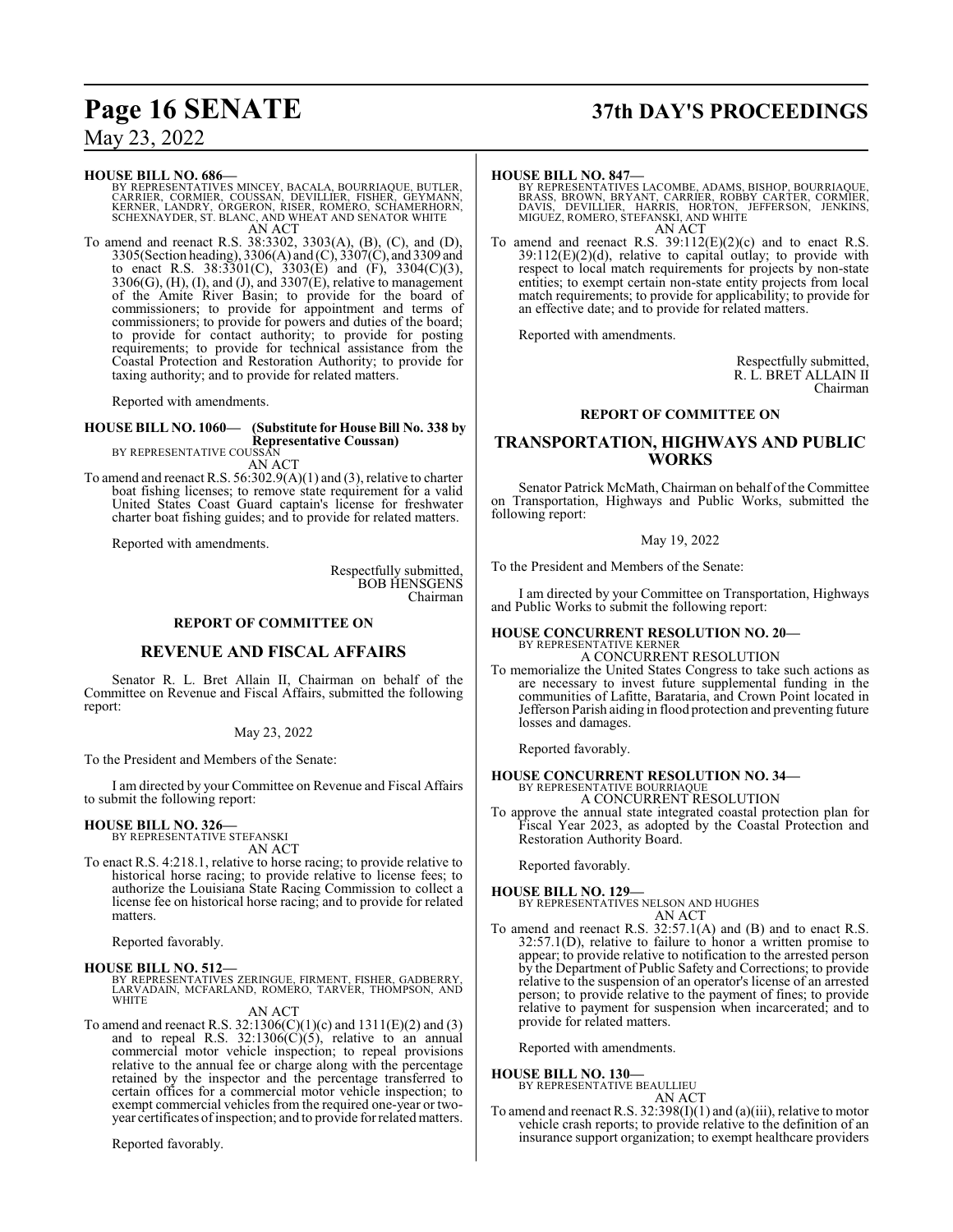# **37th DAY'S PROCEEDINGS Page 17 SENATE**

# May 23, 2022

from certain confidentiality requirements applicable to public records; and to provide for related matters.

Reported favorably.

**HOUSE BILL NO. 150—** BY REPRESENTATIVE ST. BLANC

AN ACT

To amend and reenact R.S. 34:322.1© and (E) and 2472(B), relative to the Morgan City Harbor and Terminal District and certain port commissions; to extend the length of the term of commissioners; to provide for the domicile and regular meeting place of certain port commissions; and to provide for related matters.

Reported favorably.

#### **HOUSE BILL NO. 234—**

BY REPRESENTATIVE SCHLEGEL AN ACT

To enact R.S. 32:300.4.1, relative to smoking in motor vehicles; to prohibit the operator or any passenger in a motor vehicle from smoking or vaping marijuana while operating on a public highway or right-of-way; to provide for the definition of "smoke" and "public highway or right-of-way"; to provide penalties for a violation of the prohibition against smoking or vaping in motor vehicles; and to provide for related matters.

Reported with amendments.

#### **HOUSE BILL NO. 301—**

BY REPRESENTATIVE EDMONDS AN ACT

To enact R.S. 32:413(E), relative to the designation of duplicate on a driver's license; to provide for the issuance of a duplicate driver's license; to prohibit a duplicate designation on a driver's license; and to provide for related matters.

Reported favorably.

# **HOUSE BILL NO. 345—** BY REPRESENTATIVE ORGERON

- AN ACT
- To amend and reenact R.S. 17:426(A), relative to toll exemptions for certain school personnel; to provide an exemption from tolls on the Louisiana Highway 1 Bridge for teachers, school bus drivers, and other school employees; to provide for effectiveness; and to provide for related matters.

Reported with amendments.

# **HOUSE BILL NO. 421—** BY REPRESENTATIVE GREGORY MILLER

AN ACT

To amend and reenact R.S. 38:304(A), relative to the requirements for a levee commissioner; to provide relative to the language and education requirement for a levee commissioner; and to provide for related matters.

Reported favorably.

**HOUSE BILL NO. 469—** BY REPRESENTATIVE TRAVIS JOHNSON

AN ACT

To enact Chapter 33 of Title 25 of the Louisiana Revised Statutes of 1950, to be comprised of R.S. 25:1301 through 1306, relative to the "Delta Bike Trail Commission"; to create and provide with respect to the Delta Bike Trail Commission; to provide for the membership of the commission; to provide for the duties and responsibilities of the commission; and to provide for related matters.

Reported favorably.

#### **HOUSE BILL NO. 587—**

BY REPRESENTATIVES HILFERTY AND WILLARD AN ACT

To amend and reenact R.S. 38:330.12.1(C)(5) and (7), relative to the composition of the Lakefront Management Authority Board; to provide relative to the appointment of authority members; and to provide for related matters.

Reported favorably.

#### **HOUSE BILL NO. 630—** BY REPRESENTATIVE BRYANT AN ACT

To designate a portion of Louisiana Highway 31 in Iberia Parish and St. Martin Parish as the "Judge Paul deMahy Highway"; to designate a portion of Louisiana Highway 675 in Iberia Parish as the "Judge Charles L. Porter Highway"; to designate a portion of Louisiana Highway 347 in St. Martin Parish as the "Judge Carl J. Williams Memorial Parkway"; to designate a portion of Louisiana Highway 96 in St. Martin Parish as the "Judge C. Thomas Bienvenu, Jr. Memorial Highway"; and to provide for related matters.

Reported favorably.

#### **HOUSE BILL NO. 658—**

BY REPRESENTATIVE STAGNI AN ACT

To amend and reenact R.S. 32:422.2, relative to the Louisiana Advisory Council on Driver Education membership; to modify the rules, regulations, and standards to include driver education providers; to increase the membership of the council; to remove the additional two-year cap on members appointed to the council; to increase the number of unexcused absences; to modify the procedure for council vacancies and appointment of council officers; to provide for council meeting venues; and to provide for related matters.

Reported with amendments.

#### **HOUSE BILL NO. 669—**

BY REPRESENTATIVE PIERRE

AN ACT To amend and reenact R.S. 32:408.1(E) and R.S. 40:1461(A) and to enact R.S.  $15:587(A)(1)(e)(vi)$  and (vii), relative to background checks of private training or private driving instructor training schools or agencies; to provide for a criminal history background check of every person engaged in private driving instructor training school or agency; to provide for noncommercial driving examinations or tests; to modify the procedure for a criminal history background check of the principal of the third-party examiner or tester; to define the term " criminal history background check"; to provide for fingerprints and other identifying information; to require the office of motor vehicles to execute a thorough background investigation to be conducted by the Louisiana Bureau of Criminal Identification and Information; to provide for the cost of fingerprint cards; and to provide for related matters.

Reported favorably.

#### **HOUSE BILL NO. 776—** BY REPRESENTATIVE GLOVER

AN ACT

To designate a portion of Interstate 49 in Shreveport, Louisiana, as "The Cooper Road Pioneers Memorial Interchange".

Reported favorably.

## **HOUSE BILL NO. 869—**

- BY REPRESENTATIVE ROMERO AN ACT
- To designate a portion of United States Highway 90 in Jefferson Davis Parish as the "Winston Guillory Memorial Highway"; to designate a portion of Louisiana Highway 14 in Jefferson Davis Parish as the "Marion "Butch" Fox Memorial Highway"; to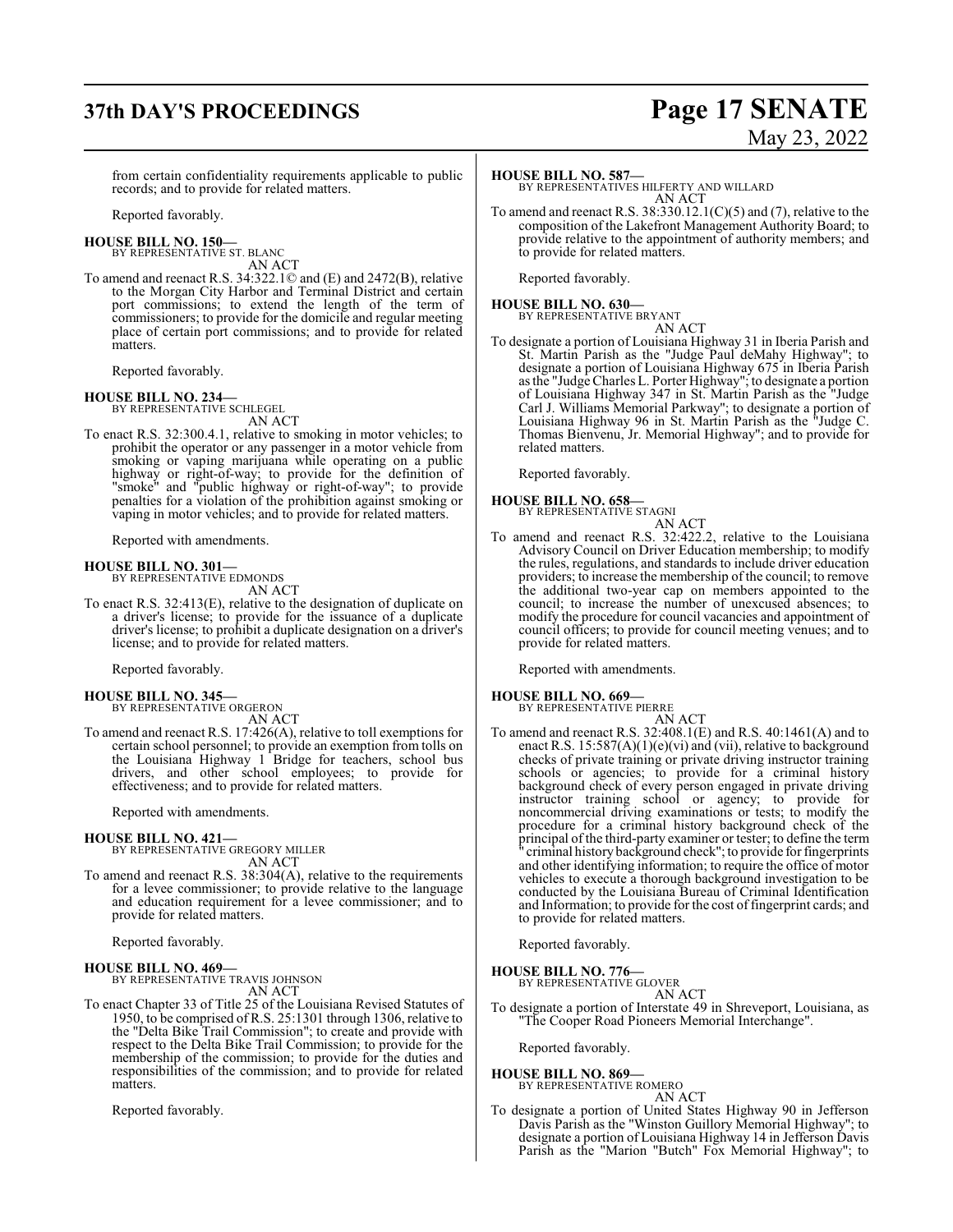# **Page 18 SENATE 37th DAY'S PROCEEDINGS**

designate a portion of Louisiana Highway 21 in Washington Parish as the "Lt. Brian Anthony Nichols "Lt. Nic" Memorial Highway"; and to provide for related matters.

Reported favorably.

#### **HOUSE BILL NO. 1032—** BY REPRESENTATIVE ZERINGUE

AN ACT

To enact R.S. 48:461.26(E)(3), relative to outdoor advertising; to provide an exception to outdoor advertisement for an institution of postsecondary education, an institution of higher education, or a foundation affiliated with the institution; and to provide for related matters.

Reported favorably.

Respectfully submitted, PATRICK MCMATH Chairman

#### **Senate Concurrent Resolutions Returned from the House of Representatives with Amendments**

**SENATE CONCURRENT RESOLUTION NO. 8—**<br>
BY SENATOR CATHEY AND REPRESENTATIVES BOURRIAQUE,<br>
BUTLER, DESHOTEL, MCFARLAND, MCMAHEN, ROMERO,<br>
THOMPSON, WHEAT AND WHITE<br>
A CONCURRENT RESOLUTION

To urge and request the Senate Committee on Agriculture, Forestry, Aquaculture, and Rural Development and the House Committee on Agriculture, Forestry, Aquaculture, and Rural Development to meet and function as a joint committee to study and make recommendations regarding the appropriate level of support to further the missions, goals, and priorities of the Louisiana State University Agricultural Center and the Southern University Agricultural Research and Extension Center.

The concurrent resolution was read by title. Returned from the House of Representatives with amendments:

#### **HOUSE COMMITTEE AMENDMENTS**

Amendments proposed by House Committee on Agriculture, Forestry, Aquaculture, and Rural Development to Engrossed Senate Concurrent Resolution No. 8 by Senator Cathey

#### AMENDMENT NO. 1

On page 1, line 6, after "Agricultural" and before "and" delete "Center" and insert "Center, Louisiana State University School of Veterinary Medicine,"

#### AMENDMENT NO. 2

On page 2, between lines 8 and 9, insert the following:

"WHEREAS, the Louisiana State University School of Veterinary Medicine serves as the only veterinary school in the state and through its missions of teaching, healing, discovering, and protecting provides for the mutually dependent health of animals, people, and the environment by teaching the next generation of veterinarians and biomedical scientists to attain the highest levels of intellectual and medical expertise, cultural competency, ethical standards, and personal development, which aid in healing Louisiana's animal patients, and in so doing improving the economics and well-being of the people who rely on them; and

WHEREAS, the Louisiana State University School of Veterinary Medicine also provides an important public health benefit to the state bymonitoring, detecting, communicating, preventing, and treating emerging and potential threats and outbreaks of various animal diseases, while discovering new therapies, diagnostics, and mechanismsthat lead to cures of animal and human diseases ensuring the livestock and companion animal population and citizens of our state remain healthy and safe; and

WHEREAS, the goals of the Louisiana State University School of Veterinary Medicine include increasing class size to serve the growing demand for veterinarians throughout the state, expanding faculty to enhance teaching and research efforts specifically in the biomedical areas of preventing and curing animal and human disease, engaging new and creative avenues of external research funding, and expanding cancer research efforts; and"

#### AMENDMENT NO. 3

On page 2, line 24, after "AgCenters" and before "and" insert "and the veterinary school"

#### AMENDMENT NO. 4

On page 3, line 1, after "Agricultural" and before "and" delete "Center" and insert "Center, Louisiana State University School of Veterinary Medicine,"

#### AMENDMENT NO. 5

On page 3, line 8, after "Agricultural" and before "and" delete "Center" and insert "Center, Louisiana State University School of Veterinary Medicine,"

#### AMENDMENT NO. 6

On page 3, line 14, after "Agricultural" and before "and" delete "Center" and insert "Center, Louisiana State University School of Veterinary Medicine,"

Senator Cathey moved to concur in the amendments proposed by the House.

#### **ROLL CALL**

The roll was called with the following result:

YEAS

| Mr. President | Foil        | Morris |
|---------------|-------------|--------|
| Abraham       | Harris      | Pope   |
| Allain        | Henry       | Price  |
| Barrow        | Hensgens    | Reese  |
| Bernard       | Hewitt      | Smith  |
| Boudreaux     | Jackson     | Stine  |
| Bouie         | Lambert     | Talbot |
| Carter        | Luneau      | Tarver |
| Cathey        | McMath      | Ward   |
| Cloud         | Milligan    | White  |
| Connick       | Mills, F.   | Womack |
| Fesi          | Mills, R.   |        |
| Fields        | Mizell      |        |
| Total - 37    |             |        |
|               | <b>NAYS</b> |        |
|               |             |        |

Total - 0

ABSENT

Peacock Total - 1

The Chair declared the Senate concurred in the amendments proposed by the House.

#### **Senate Bills and Joint Resolutions Returned from the House of Representatives with Amendments**

#### **SENATE BILL NO. 44—**

BY SENATORS MIZELL, ABRAHAM, ALLAIN, CORTEZ, FESI, FOIL,<br>HENRY, HENSGENS, HEWITT,LAMBERT, MILLIGAN, ROBERT MILLS,<br>MORRIS, PEACOCK, POPE, REESE, STINE, TALBOT, TARVER, WARD,<br>WHITE AND WOMACK AND REPRESENTATIVES AMEDEE, BACA BUTLER, CREWS, DAVIS, DEVILLIER, EDMONDS, EDMONSTON,<br>EMERSON, FARNÚM, FIRMENT, FONTENOT, FRIEMÁN, GADBERRY,<br>GAROFALO,GOUDEAU,HARRIS,HODGES,HORTON,MIKEJOHNSON,<br>MCFARLAND,MIGUEZ,MINCEY,CHARLES OWEN,PRESSLY,RISER,<br>ROMERO, SCH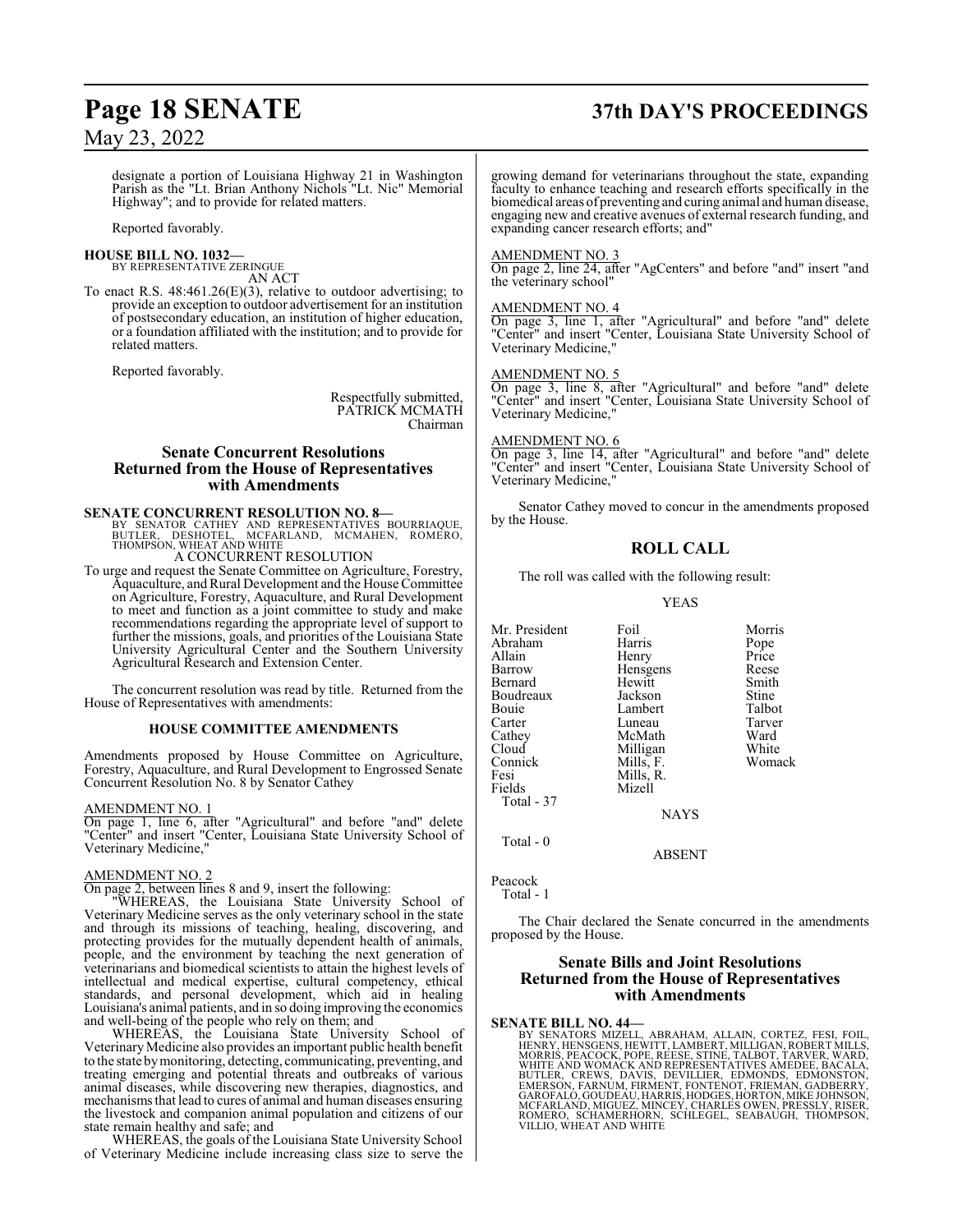#### AN ACT

To enact Chapter 7-A of Title 4 of the Louisiana Revised Statutes of 1950, to be comprised of R.S. 4:441 through 446, relative to athletic activities; to require that schools designate intercollegiate, interscholastic, or intramural athletic teams according to the biological sex of the team members; to provide that teams designated for females are not open to participation bybiological males; to provide immunity protections for schools from certain adverse actions; to provide for causes of action; to provide for legislative findings; to provide for definitions; to provide for remedies; and to provide for related matters.

The bill was read by title. Returned from the House of Representatives with amendments:

#### **HOUSE FLOOR AMENDMENTS**

Amendments proposed by Representative Schlegel to Engrossed Senate Bill No. 44 by Senator Mizell

#### AMENDMENT NO. 1

On page 1, line 4, after "designate" and before "athletic" delete "intercollegiate, interscholastic, or intramural" and insert "intercollegiate and interscholastic"

#### AMENDMENT NO. 2

On page 4, at the end of line 22, delete "**intercollegiate, interscholastic,**" and at the beginning of 23 delete "**or intramural**" and insert "**intercollegiate or interscholastic**"

#### AMENDMENT NO. 3

On page 5, line 6, after "**Each**" and before "**athletic**" delete "**intercollegiate, interscholastic, or intramural**" and insert "**intercollegiate or interscholastic**"

AMENDMENT NO. 4 On page 5, at the end of line 18, delete "**intercollegiate, interscholastic, or intramural**" and insert "**intercollegiate or interscholastic**"

#### AMENDMENT NO. 5

On page 5, between 26 and 27, insert the following: "**E. Nothing in this Chapter shall be construed to apply to an intramural athletic team or intramural sport.**"

AMENDMENT NO. 6

On page 6, at the end of line 2, delete "**intercollegiate,**" and at the beginning of line 3, delete "**interscholastic, or intramural**" and insert "**intercollegiate or interscholastic**"

Senator Mizell moved to concur in the amendments proposed by the House.

#### **ROLL CALL**

The roll was called with the following result:

#### YEAS

| Mr. President | Hensgens  | Peacock |
|---------------|-----------|---------|
| Abraham       | Hewitt    | Pope    |
| Allain        | Jackson   | Reese   |
| Barrow        | Lambert   | Smith   |
| Bernard       | Luneau    | Stine   |
| Cathey        | McMath    | Talbot  |
| Cloud         | Milligan  | Tarver  |
| Connick       | Mills, F. | Ward    |
| Fesi          | Mills, R. | White   |
| Foil          | Mizell    | Womack  |
| Henry         | Morris    |         |
| Total - 32    |           |         |
|               | NAYS      |         |

Boudreaux Carter Harris

# **37th DAY'S PROCEEDINGS Page 19 SENATE** May 23, 2022

Bouie Fields Price Total - 6

ABSENT

Total - 0

The Chair declared the Senate concurred in the amendments proposed by the House.

#### **SENATE BILL NO. 53—** BY SENATOR FOIL

AN ACT

To amend and reenact R.S. 14:95(K), relative to the crime of illegal carrying of weapons; to provide an exception to illegal carrying of weapons for certain retired federal officials; to provide definitions; and to provide for related matters.

The bill was read by title. Returned from the House of Representatives with amendments:

#### **HOUSE COMMITTEE AMENDMENTS**

Amendments proposed by House Committee on Administration of Criminal Justice to Engrossed Senate Bill No. 53 by Senator Foil

#### AMENDMENT NO. 1

On page 1, line 14, after "**retired**" and before "**investigators**" insert "**United States**"

AMENDMENT NO. 2

On page 2, line 4, after "**attorney, or**" and before "**investigator**" insert "**United States**"

AMENDMENT NO. 3 On page 2, line 17, after "**or**" and before "**investigator**" insert "**United States**"

AMENDMENT NO. 4 On page 2, line 26, after "**retired**" and before "**investigator**" insert "**United States**"

#### **HOUSE FLOOR AMENDMENTS**

Amendments proposed by Representative Bacala to Engrossed Senate Bill No. 53 by Senator Foil

AMENDMENT NO. 1 Delete the set of amendments by the House Committee on Administration of Criminal Justice (#3818)

AMENDMENT NO. 2 On page 1, line 14, after "**retired**" and before "**investigators**" insert "**federal**"

AMENDMENT NO. 3 On page 2, line 4, after "**attorney or**" and before "**investigator**" insert "**federal**"

#### AMENDMENT NO. 4

On page 2, line 17, after "**attorney or**" and before "**investigator**" insert "**federal**"

#### AMENDMENT NO. 5

On page 2, line 26, after "**retired**" and before "**investigator**" insert "**federal**"

Senator Foil moved to concur in the amendments proposed by the House.

#### **ROLL CALL**

The roll was called with the following result: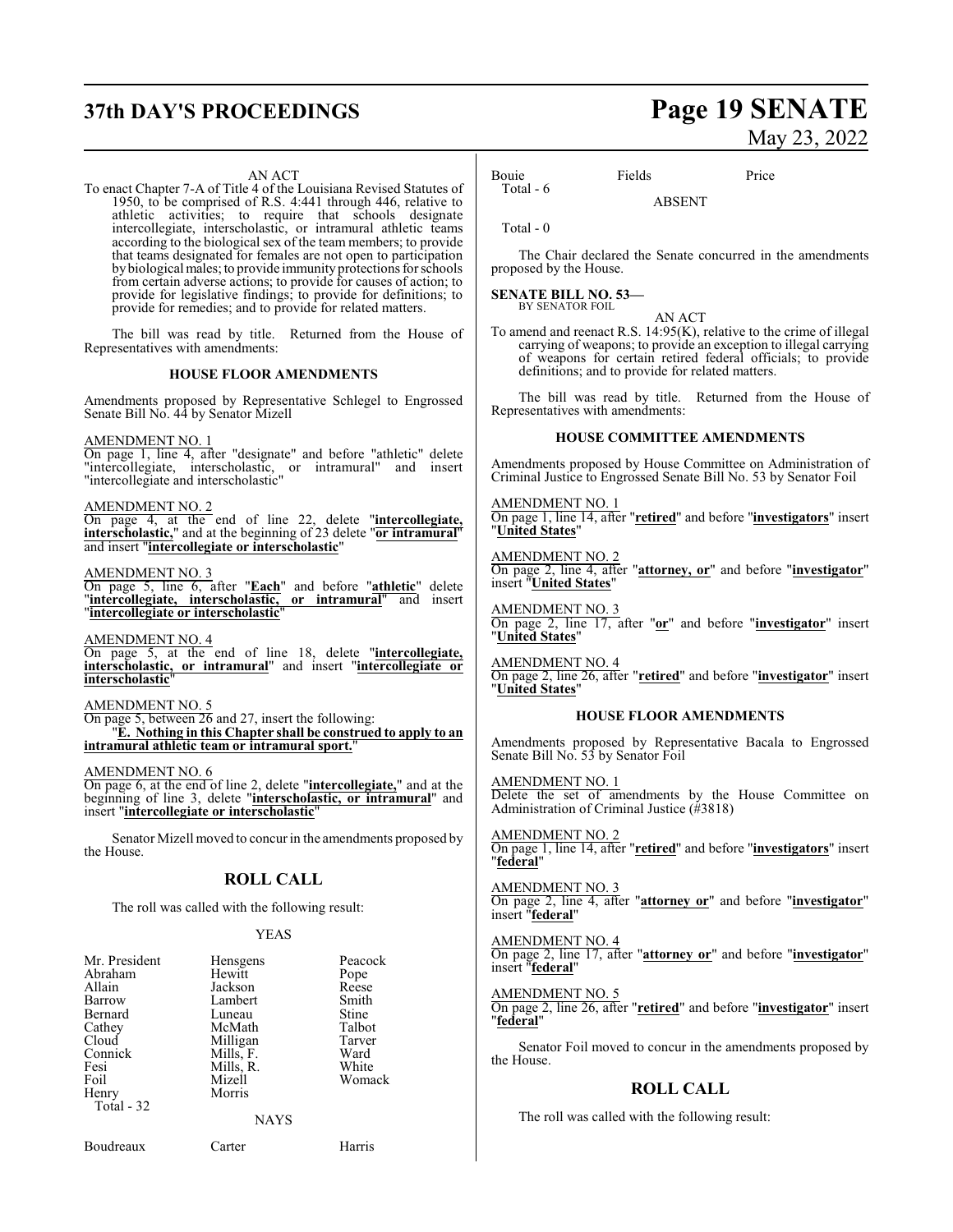|                                                                                                                                                       | <b>YEAS</b>                                                                                                                             |                                                                                                              |
|-------------------------------------------------------------------------------------------------------------------------------------------------------|-----------------------------------------------------------------------------------------------------------------------------------------|--------------------------------------------------------------------------------------------------------------|
| Mr. President<br>Abraham<br>Allain<br>Barrow<br>Bernard<br>Boudreaux<br>Bouie<br>Carter<br>Cathey<br>Cloud<br>Connick<br>Fesi<br>Fields<br>Total - 38 | Foil<br>Harris<br>Henry<br>Hensgens<br>Hewitt<br>Jackson<br>Lambert<br>Luneau<br>McMath<br>Milligan<br>Mills, F.<br>Mills, R.<br>Mizell | Morris<br>Peacock<br>Pope<br>Price<br>Reese<br>Smith<br>Stine<br>Talbot<br>Tarver<br>Ward<br>White<br>Womack |
|                                                                                                                                                       | <b>NAYS</b>                                                                                                                             |                                                                                                              |
| Total - 0                                                                                                                                             | ABSENT                                                                                                                                  |                                                                                                              |

Total - 0

The Chair declared the Senate concurred in the amendments proposed by the House.

#### **Rules Suspended**

Senator Hewitt asked for and obtained a suspension of the rules to allow the ASL interpreter on the Senate Floor.

#### **SENATE BILL NO. 98—**

BY SENATORS HEWITT, ABRAHAM, BARROW, BERNARD,<br>BOUDREAUX,BOUIE,CARTER,CATHEY,CONNICK,CORTEZ,FESI,<br>FIELDS,FOIL,HARRIS,HENSGENS,JACKSON,LAMBERT,LUNEAU,<br>MCMATH, MILLIGAN, FRED MILLS,RRESET MILLS, MIZELL,<br>MORRIS,PEACOCK,POPE,PR AN ACT

To amend and reenact R.S. 46:2351 through 2354, to enact R.S. 46:2355, and to repeal R.S. 46:2356, relative to the Louisiana Commission for the Deaf; to provide for definitions; to provide for the Louisiana Commission for the Deaf; to provide for a governing board; to provide for commission employees; to provide for commission funds; to provide for an effective date; and to provide for related matters.

The bill was read by title. Returned from the House of Representatives with amendments:

#### **LEGISLATIVE BUREAU AMENDMENTS**

Amendments proposed by Legislative Bureau to Engrossed Senate Bill No. 98 by Senator Hewitt

AMENDMENT NO. 1 On page 3, line 21, delete "**governor's**"

AMENDMENT NO. 2 On page 4, line 28, delete "**Louisiana**"

Senator Hewitt moved to concur in the amendments proposed by the House.

## **ROLL CALL**

The roll was called with the following result:

#### YEAS

| Mr. President | Foil     | Morris  |
|---------------|----------|---------|
| Abraham       | Harris   | Peacock |
| Allain        | Henry    | Pope    |
| Barrow        | Hensgens | Price   |
| Bernard       | Hewitt   | Reese   |

# **Page 20 SENATE 37th DAY'S PROCEEDINGS**

| <b>Boudreaux</b><br>Bouie<br>Carter<br>Cathey<br>Cloud<br>Connick<br>Fesi<br>Fields<br>Total - 37 | Jackson<br>Lambert<br>Luneau<br>McMath<br>Milligan<br>Mills, F.<br>Mills, R.<br>Mizell<br><b>NAYS</b> | Smith<br>Stine<br>Talbot<br>Ward<br>White<br>Womack |
|---------------------------------------------------------------------------------------------------|-------------------------------------------------------------------------------------------------------|-----------------------------------------------------|
| Total $-0$                                                                                        | <b>ABSENT</b>                                                                                         |                                                     |

Tarver Total - 1

The Chair declared the Senate concurred in the amendments proposed by the House.

## **SENATE BILL NO. 136—**

BY SENATOR CONNICK AND REPRESENTATIVES CARRIER,<br>EDMONSTON, FISHER, FONTENOT, FREEMAN, HORTON, HUGHES,<br>LACOMBE, LARVADAIN, MARINO, DUSTIN MILLER, PIERRE,<br>PRESSLY, SCHLEGEL, SELDERS, STAGNI, THOMPSON AND VILLIO AN ACT

To amend and reenact R.S.  $14:34.8(A)(1)$ ,  $(B)(3)$ , and  $(C)$  and to enact R.S. 14:2(B)(56), 38.5, and 40.9, relative to crimes of violence; to provide enhanced penalties for the crime of battery of emergencyroompersonnel, emergency services personnel, or a healthcare professional; to create the crime of assault on emergency room personnel, emergency services personnel, or a healthcare professional; to create the crime of unlawful disruption of the operation of a healthcare facility; to provide definitions; to provide penalties; and to provide for related matters.

The bill was read by title. Returned from the House of Representatives with amendments:

#### **HOUSE FLOOR AMENDMENTS**

Amendments proposed by Representative Villio to Reengrossed Senate Bill No. 136 by Senator Connick

#### AMENDMENT NO. 1

On page 3, delete lines 4 through 6 and insert the following: "more than six months. At least forty-eight hours of the sentence imposed shall be without benefit of suspension of sentence."

Senator Connick moved to concur in the amendments proposed by the House.

#### **ROLL CALL**

The roll was called with the following result: YEAS

Morris

Mr. President Foil Peacock<br>Abraham Harris Pope Abraham Harris Pope<br>Allain Henry Price Allain Henry Price Barrow Hensgens Reese<br>Bernard Hewitt Smith Boudreaux Lambert Stine<br>
Bouie Luneau Talbot Bouie Luneau Talbot<br>Carter McMath Tarver Carter McMath Tarve<br>Cathey Milligan Ward Cathey Milligan Ward<br>Cloud Mills, F. White Cloud Mills, F.<br>Connick Mills, R. Connick Mills, R. Womack Fesi Mizell<br>Fields Morris Total - 37

Hewitt Smith<br>Lambert Stine

NAYS

Total - 0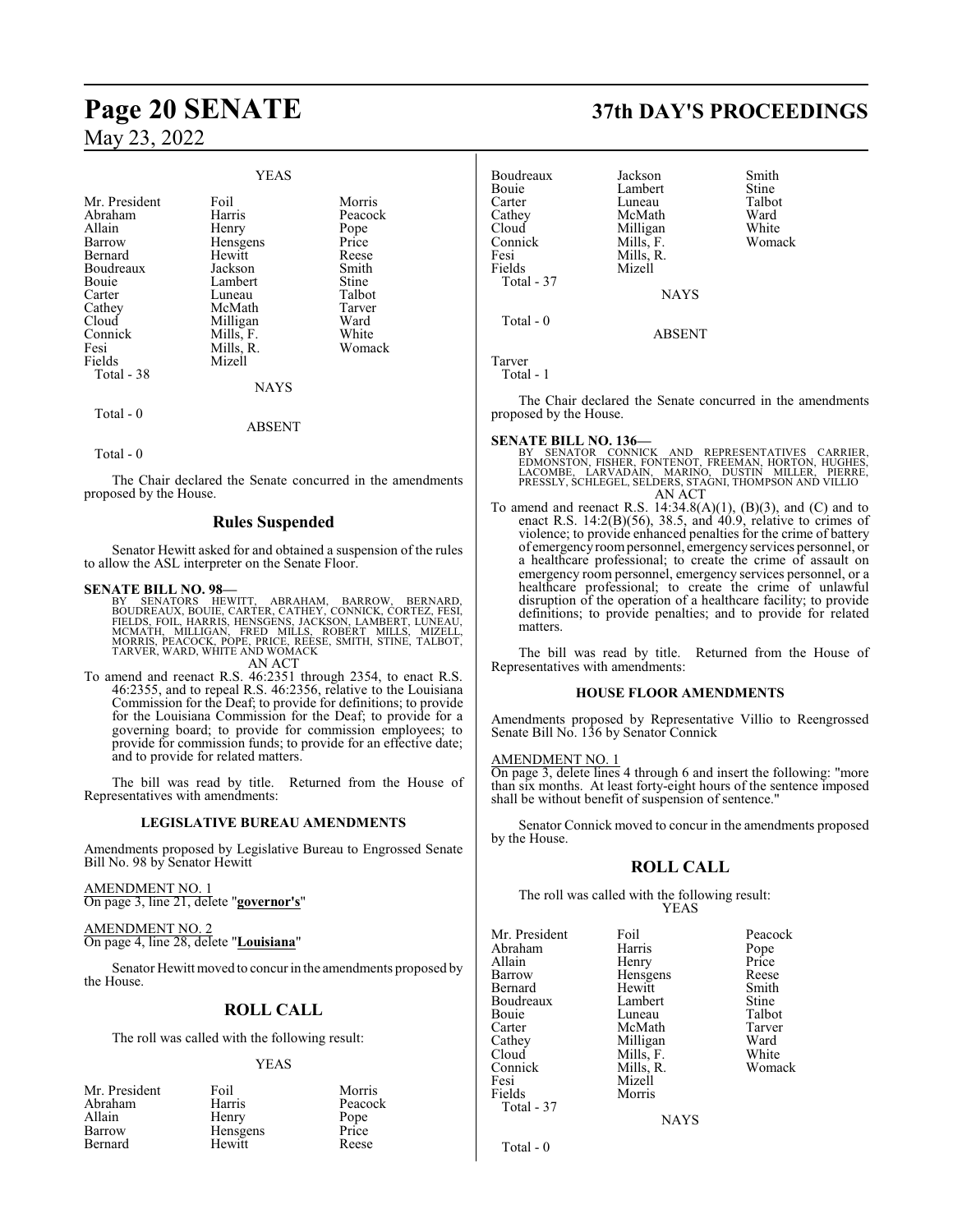# **37th DAY'S PROCEEDINGS Page 21 SENATE**

#### ABSENT

Jackson

Total - 1

The Chair declared the Senate concurred in the amendments proposed by the House.

**SENATE BILL NO. 161—**<br>BY SENATORS TALBOT, BERNARD, CONNICK, CORTEZ, FESI, HENRY, HENSGENS, HEWITT, MCMATH, MILLIGAN, FRED MILLS, ROBERT<br>MILLS, MIZELL, MORRIS, PEACOCK, POPE, SMITH, STINE, WHITE<br>AND WOMACK

AN ACT

To amend and reenact R.S. 14:64.2(B), relative to the crime of carjacking; to increase the penalty for carjacking when committed with a firearm or other dangerous weapon; and to provide for related matters.

The bill was read by title. Returned from the House of Representatives with amendments:

#### **HOUSE COMMITTEE AMENDMENTS**

Amendments proposed by House Committee on Administration of Criminal Justice to Reengrossed Senate Bill No. 161 by Senator Talbot

AMENDMENT NO. 1

On page 1, line 14, after "**than**" and before "**years**" change "**eight**" to "**ten**"

Senator Talbot moved to concur in the amendments proposed by the House.

#### **ROLL CALL**

The roll was called with the following result:

#### YEAS

| Mr. President | Foil        | Morris  |
|---------------|-------------|---------|
| Abraham       | Harris      | Peacock |
|               |             |         |
| Allain        | Henry       | Pope    |
| Barrow        | Hensgens    | Price   |
| Bernard       | Hewitt      | Smith   |
| Boudreaux     | Jackson     | Stine   |
| Bouie         | Lambert     | Talbot  |
| Carter        | Luneau      | Tarver  |
| Cathey        | McMath      | Ward    |
| Cloud         | Milligan    | White   |
| Connick       | Mills, F.   | Womack  |
| Fesi          | Mills, R.   |         |
| Fields        | Mizell      |         |
| Total - 37    |             |         |
|               | <b>NAYS</b> |         |
| Total - 0     |             |         |
|               | ABSENT      |         |

Reese

Total - 1

The Chair declared the Senate concurred in the amendments proposed by the House.

# **SENATE BILL NO. 191—** BY SENATOR HEWITT

AN ACT

To amend and reenact the introductory paragraph of R.S. 17:5025 and (5) and to enact R.S. 17:5025.5, relative to high school core curriculum requirements for the Taylor Opportunity Program for Students; to authorize courses in computer science to be included in the core curriculum; and to provide for related matters.

# May 23, 2022

The bill was read by title. Returned from the House of Representatives with amendments:

#### **HOUSE FLOOR AMENDMENTS**

Amendments proposed by Representative Amedee to Reengrossed Senate Bill No. 191 by Senator Hewitt

#### AMENDMENT NO. 1

On page 1, line 2, after "R.S. 17:5025 and" and before "and to enact" delete  $"(5)"$  and insert  $"(3)"$ 

#### AMENDMENT NO. 2

On page 1, line 7, after "R.S. 17:5025 and" and before "are" delete  $"$ (5) $"$  and insert  $"$ (3)"'

## AMENDMENT NO. 3

On page 1, delete lines 16 and 17 and on page 2, delete lines 1 through 10 and insert the following:

#### "(3) Science - Four Units (a) Biology I.

(b) Chemistry I.

(c) Two units chosen from the following: Earth Science; Environmental Science; Physical Science; Agriscience I and Agriscience II (one unit combined); Chemistry II, AP Chemistry, or IB Chemistry II; AP Environmental Science, or IB Environmental Systems; Physics I, AP Physics I, AP Physics B, or IB Physics I; AP Physics C: Electricity and Magnetism, AP Physics C: Mechanics, IB Physics II, or AP Physics II; Biology II, AP Biology, or IB Biology II.**; two units of Computer Science, which shall be in principles, coding, and programming and may include Computer Science I, Computer Science II, Fundamentals of HTML, CSS, and JavaScript (Level 1), Advanced JavaScript, Functional Programming, and Web Development (Level 2), AP Computer Science A, AP Computer Science Principles, Computer Science Year One IB, and Computer Science Year Two IB.**"

Senator Hewitt moved to reject the amendments proposed by the House.

#### **ROLL CALL**

The roll was called with the following result:

#### YEAS

| Mr. President | Foil        | Morris  |
|---------------|-------------|---------|
| Abraham       | Harris      | Peacock |
| Allain        | Henry       | Pope    |
| Barrow        | Hensgens    | Price   |
| Bernard       | Hewitt      | Reese   |
| Boudreaux     | Jackson     | Smith   |
| Bouie         | Lambert     | Stine   |
| Carter        | Luneau      | Talbot  |
| Cathey        | McMath      | Tarver  |
| Cloud         | Milligan    | Ward    |
| Connick       | Mills, F.   | White   |
| Fesi          | Mills, R.   | Womack  |
| Fields        | Mizell      |         |
| Total - 38    |             |         |
|               | <b>NAYS</b> |         |
| Total $-0$    |             |         |
|               | ABSENT      |         |

Total - 0

The Chair declared the Senate rejected the amendments proposed by the House.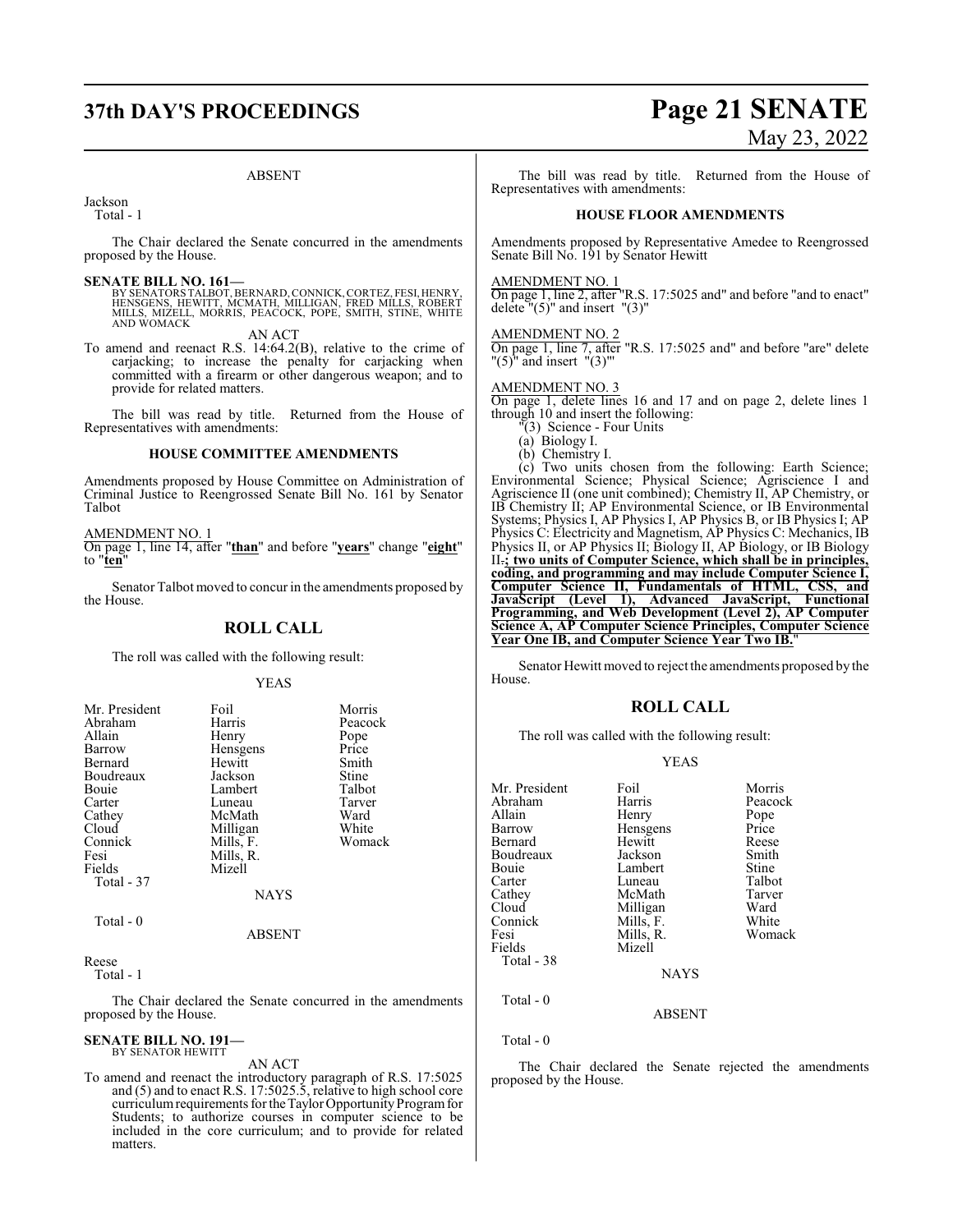#### **SENATE BILL NO. 198—**

BY SENATORS TALBOT, BERNARD, FESI, JACKSON, PEACOCK, SMITH AND STINE AND REPRESENTATIVE WILLARD AN ACT

To enact R.S. 22:46(14.1) and 1897, relative to the adjustment of claims; to provide for definitions; to provide for a written status report; to provide for a primary contact with the insurer; and to provide for related matters.

The bill was read by title. Returned from the House of Representatives with amendments:

#### **HOUSE COMMITTEE AMENDMENTS**

Amendments proposed by House Committee on Insurance to Engrossed Senate Bill No. 198 by Senator Talbot

AMENDMENT NO. 1

On page 2, line 4, change "**an insurance**" to "**a personal residential insurance**"

AMENDMENT NO. 2 On page 2, line 17, delete "**for the insured**"

#### **HOUSE FLOOR AMENDMENTS**

Amendments proposed by Representative Firment to Engrossed Senate Bill No. 198 by Senator Talbot

#### AMENDMENT NO. 1

On page 2, line 4, change "**out of**" to "**due to a named storm or hurricane for which**"

AMENDMENT NO. 2

On page 2, line 5, after "**disaster**" and before "**declared**" insert "**is**"

AMENDMENT NO. 3

On page 2, delete lines 10 through 16 in their entirety and insert in lieu thereof the following:

"**(a) The manner in which the insured's deductible has been applied and a statement as to whether the applicable deductible has been exhausted.**

**(b) The dollar amounts available under each coverage.**

**(c) The dollar amounts paid under each coverage.**

**(d) The dates on which payments were issued, to whom checks were payable, and addresses to which checks were sent or the means by which funds were otherwise delivered.**

**(e) A summary of items known to the insurer, as of the date of the status report, that remain to be adjusted and for which the insured must provide further information or documentation to the insurer in order to complete the adjustment process.**"

#### AMENDMENT NO. 4

On page 2, line 21, after "**employed**" and before "**as**" insert "**or retained**"

#### AMENDMENT NO. 5

On page 2, delete lines 22 through 24 in their entirety and insert in lieu thereof the following: "**are knowledgeable about the claim. The insurer shall maintain a primary contact until the insurer closes the claim or a party files suit on the claim. The designation of a primary contact shall not**"

#### AMENDMENT NO. 6

On page 2, delete lines 28 and 29 in their entirety and insert in lieu thereof the following:

"**C. The primary contact shall refer the insured to his supervisor at the request of an insured.**"

#### AMENDMENT NO. 7

Delete page 3 in its entirety

Senator Talbot moved to concur in the amendments proposed by the House.

# **Page 22 SENATE 37th DAY'S PROCEEDINGS**

### **ROLL CALL**

The roll was called with the following result:

#### YEAS

| Mr. President | Foil        | Morris  |
|---------------|-------------|---------|
| Abraham       | Harris      | Peacock |
| Allain        | Henry       | Pope    |
| Barrow        | Hensgens    | Price   |
| Bernard       | Hewitt      | Smith   |
| Boudreaux     | Jackson     | Stine   |
| Bouie         | Lambert     | Talbot  |
| Carter        | Luneau      | Tarver  |
| Cathey        | McMath      | Ward    |
| Cloud         | Milligan    | White   |
| Connick       | Mills, F.   | Womack  |
| Fesi          | Mills, R.   |         |
| Fields        | Mizell      |         |
| Total - 37    |             |         |
|               | <b>NAYS</b> |         |
|               |             |         |

Reese Total - 1

Total - 0

The Chair declared the Senate concurred in the amendments proposed by the House.

ABSENT

#### **SENATE BILL NO. 206—**

BY SENATOR JACKSON AN ACT

To enact R.S. 15:147(B)(20), relative to the powers and duties of the Public Defender Board; to provide for entering into contracts with the University of Louisiana at Monroe; to provide for an effective date; and to provide for related matters.

The bill was read by title and returned to the Calendar, subject to call.

# **SENATE BILL NO. 230—** BY SENATOR MORRIS

AN ACT To amend and reenact R.S. 22:512(11)(b) and the introductory paragraph of R.S. 22:513(C) and R.S. 22:513(C)(2) and to enact R.S. 22:512(1.1), (9.1), and (12.1), relative to title insurance producers; to provide for definitions; to provide for qualifications ofindividual title insurance producers; to provide for the qualifications of agency title insurance products; and to provide for related matters.

The bill was read by title. Returned from the House of Representatives with amendments:

#### **HOUSE COMMITTEE AMENDMENTS**

Amendments proposed by House Committee on Insurance to Reengrossed Senate Bill No. 230 by Senator Morris

AMENDMENT NO. 1 On page 1, line 14, change "**Business(es)**" to "**business**"

AMENDMENT NO. 2 On page 2, line 1, change "**Employee" shall mean**" to "**employee" means**"

#### AMENDMENT NO. 3

On page 2, line 9, delete "shall mean" and insert "**means**"

Senator Morris moved to concur in the amendments proposed by the House.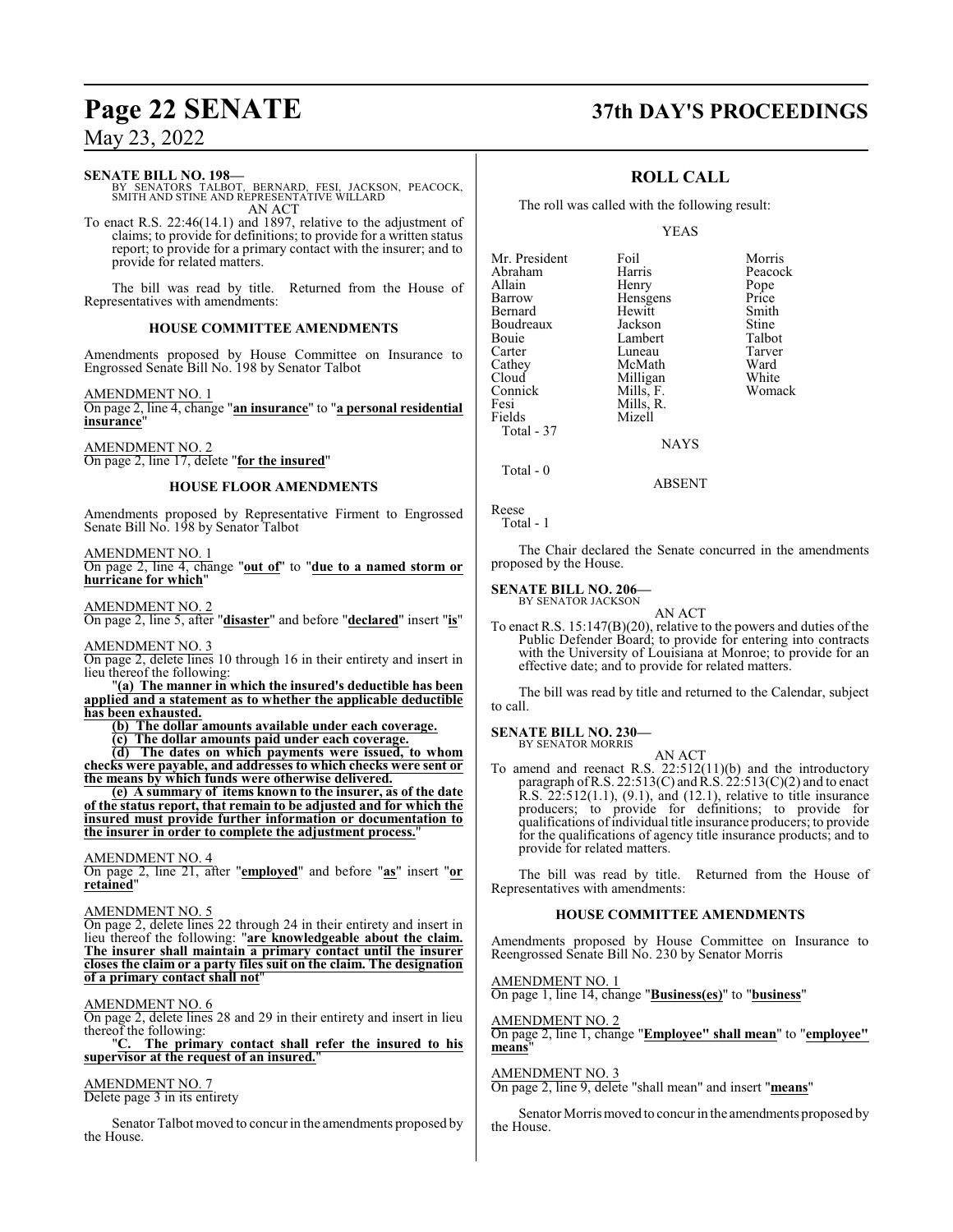### **ROLL CALL**

The roll was called with the following result:

#### YEAS

| Mr. President<br>Abraham<br>Allain<br>Barrow<br>Bernard<br>Boudreaux<br>Bouie<br>Carter<br>Cathey<br>Cloud<br>Connick<br>Fesi<br>Fields<br>Total - 37 | Foil<br>Harris<br>Henry<br>Hensgens<br>Hewitt<br>Lambert<br>Luneau<br>McMath<br>Milligan<br>Mills, F.<br>Mills, R.<br>Mizell<br>Morris<br>NAYS | Peacock<br>Pope<br>Price<br>Reese<br>Smith<br>Stine<br>Talbot<br>Tarver<br>Ward<br>White<br>Womack |
|-------------------------------------------------------------------------------------------------------------------------------------------------------|------------------------------------------------------------------------------------------------------------------------------------------------|----------------------------------------------------------------------------------------------------|
|                                                                                                                                                       |                                                                                                                                                |                                                                                                    |

 $Total - 0$ 

ABSENT

Jackson

Total - 1

The Chair declared the Senate concurred in the amendments proposed by the House.

#### **SENATE BILL NO. 70—**

BY SENATOR TALBOT AND REPRESENTATIVE GAROFALO AN ACT

To enact R.S. 14:67.12 and R.S. 37:1864(A)(3), relative to misappropriation without violence; to create the crime of theft of a catalytic converter or engine control module; to provide penalties; to provide relative to entities engaged in the sale of catalytic converters or engine control modules; to provide relative to registration with law enforcement; and to provide for related matters.

The bill was read by title. Returned from the House of Representatives with amendments:

#### **HOUSE FLOOR AMENDMENTS**

Amendments proposed by Representative Ivey to Reengrossed Senate Bill No. 70 by Senator Talbot

AMENDMENT NO. 1

On page 1, line 17, after "**or taking**" and before "**amounts**" insert "**and any related damage**"

AMENDMENT NO. 2 On page 2, line 4 after "**or taking**" and before "**amounts**" insert "**and any related damage**"

AMENDMENT NO. 3 On page 2, line 9, after "**or taking**" and before "**amounts**" insert "**and any related damage**"

AMENDMENT NO. 4 On page 2, line 14, after "**or taking**" and before "**amounts**" insert "**and any related damage**"

AMENDMENT NO. 5 On page 2, line 25, after "**or taking**" and before "**shall**" insert "**and any related damage**"

Senator Talbot moved to concur in the amendments proposed by the House.

# **37th DAY'S PROCEEDINGS Page 23 SENATE** May 23, 2022

## **ROLL CALL**

The roll was called with the following result:

YEAS

| Mr. President | Foil        | Peacock |
|---------------|-------------|---------|
| Abraham       | Harris      |         |
|               |             | Pope    |
| Allain        | Henry       | Price   |
| Barrow        | Hensgens    | Reese   |
| Bernard       | Hewitt      | Smith   |
| Boudreaux     | Lambert     | Stine   |
| Bouie         | Luneau      | Talbot  |
| Carter        | McMath      | Tarver  |
| Cathey        | Milligan    | Ward    |
| Cloud         | Mills, F.   | White   |
| Connick       | Mills, R.   | Womack  |
| Fesi          | Mizell      |         |
| Fields        | Morris      |         |
| Total - 37    |             |         |
|               | <b>NAYS</b> |         |
| Total - 0     |             |         |

ABSENT

Jackson

Total - 1

The Chair declared the Senate concurred in the amendments proposed by the House.

#### **SENATE BILL NO. 148—**

BY SENATORS MIZELL, ABRAHAM, BARROW, BERNARD, BOUIE,<br>CARTER, CATHEY, CLOUD, CONNICK, CORTEZ, FESI, FIELDS, FOIL,<br>HENRY, HEWITT, JACKSON, LAMBERT, MCMATH, MILLIGAN, FRED<br>SMITH, STINE, TALLS, MORRIS, PETERSON, POPE, PRICE, R **WHITE** 

AN ACT

To amend and reenact Code of Criminal Procedure Art. 983(H) and (I) and R.S. 14:46.2(A)(1), (C)(1) and (3)(b) and (f), and (D), to enact Code of Criminal Procedure Art.  $983(J)$  and  $997$ , and R.S.  $14:46.2(C)(3)(k)$  and (l), relative to human trafficking; to provide relative to expungement of records of arrest and conviction for certain offenses related to human trafficking; to provide for immunity from prosecution for victims of human trafficking; and to provide for related matters.

The bill was read by title. Returned from the House of Representatives with amendments:

#### **HOUSE FLOOR AMENDMENTS**

Amendments proposed by Representative Butler to Reengrossed Senate Bill No. 148 by Senator Mizell

#### AMENDMENT NO. 1

On page 6, between lines 16 and 17, insert the following:

"Section 3. This Act shall be known and may be cited as the "Michelle Johnson Act".

#### AMENDMENT NO. 2

On page 6, at the beginning of line 17, change "Section 3." to Section 4."

Senator Mizell moved to concur in the amendments proposed by the House.

#### **ROLL CALL**

The roll was called with the following result: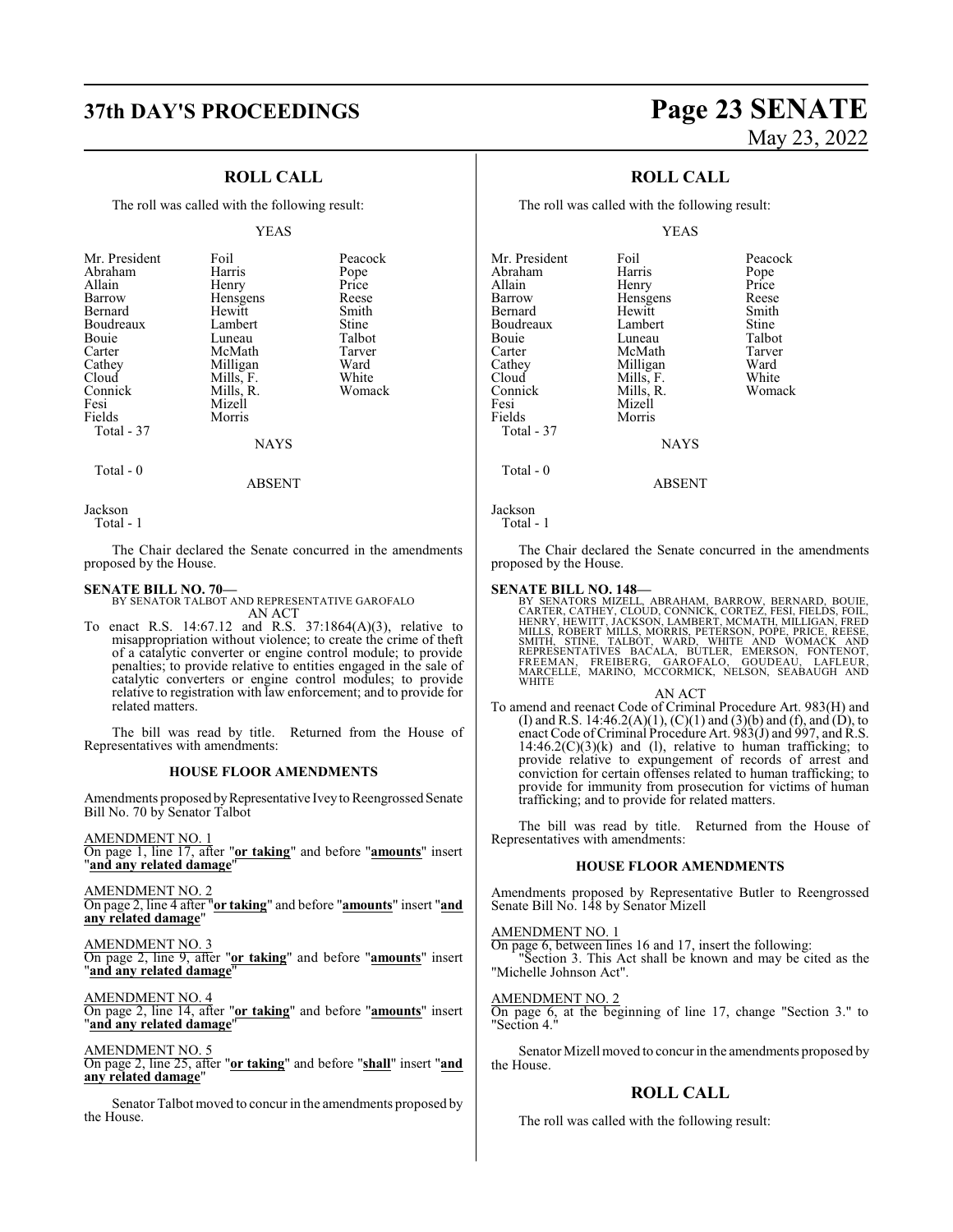#### YEAS

| Mr. President | Fields        | Morris  |
|---------------|---------------|---------|
| Abraham       | Foil          | Peacock |
| Allain        | Harris        | Pope    |
| Barrow        | Henry         | Price   |
| Bernard       | Hewitt        | Reese   |
| Boudreaux     | Lambert       | Smith   |
| Bouie         | Luneau        | Stine   |
| Carter        | McMath        | Talbot  |
| Cathey        | Milligan      | Tarver  |
| Cloud         | Mills, F.     | Ward    |
| Connick       | Mills, R.     | White   |
| Fesi          | Mizell        | Womack  |
| Total - 36    |               |         |
|               | <b>NAYS</b>   |         |
| Total $-0$    |               |         |
|               | <b>ABSENT</b> |         |
| Hensgens      | Jackson       |         |

The Chair declared the Senate concurred in the amendments proposed by the House.

#### **SENATE BILL NO. 366—** BY SENATOR HARRIS

Total - 2

AN ACT

To amend and reenact R.S. 22:976.1(D) and to enact R.S.  $22:976.1(E)$ , relative to health insurance; to prohibit certain health insurance cost-sharing practices; to provide definitions; to provide for fairness in enrollee cost-sharing practices; and to provide for related matters.

The bill was read by title. Returned from the House of Representatives with amendments:

#### **HOUSE COMMITTEE AMENDMENTS**

Amendments proposed by House Committee on Insurance to Engrossed Senate Bill No. 366 by Senator Harris

#### AMENDMENT NO. 1

On page 1, line 2, after "amend and reenact" delete the remainder of the line and insert "R.S. 22:976.1(B) and (D), relative to health"

#### AMENDMENT NO. 2

On page 1, at the end of line 3, insert "for"

#### AMENDMENT NO. 3

On page 1, line 4, after "practices;" insert "to provide for effectiveness;"

#### AMENDMENT NO. 4

On page 1, delete lines 7 and 8 in their entirety and insert the following:

"Section 1. R.S. 22:976.1(B) and (D) are hereby amended and reenacted to read as follows:"

#### AMENDMENT NO. 5

On page 1, line 9, delete "cost-sharing" and insert "**cost sharing**"

#### AMENDMENT NO. 6

On page 1, delete lines 11 through 17 in their entirety and insert the following:

"B. **Cost-sharing calculation.** When calculating an enrollee's contribution to any applicable cost-sharing requirement, a health insurance issuer shall include any cost-sharing amounts paid by the enrollee or on behalf ofthe enrollee by another person. **If application of this requirement results in health savings account ineligibility under 26 U.S.C. 223, this requirement shall apply for health savings account-qualified high deductible health plans with respect to the deductible of the plan after the enrollee has satisfied the minimum deductible under 26 U.S.C. 223, except**

# **Page 24 SENATE 37th DAY'S PROCEEDINGS**

**with respect to items or services that are preventive care pursuant to 26 U.S.C. 223(c)(2)(C), in which case the requirements of this Subsection shall apply regardless of whether the minimum deductible under 26 U.S.C. 223 has been satisfied.** \* \* \*

D. The commissioner of insurance may promulgate rules and regulations **in accordance with the Administrative Procedure Act** as are necessary to implement this Section.

#### AMENDMENT NO. 7

On page 2, delete lines 1 through 6 in their entirety

Senator Harris moved to concur in the amendments proposed by the House.

### **ROLL CALL**

The roll was called with the following result:

#### YEAS

|             | Peacock                                                          |
|-------------|------------------------------------------------------------------|
|             | Pope                                                             |
| Henry       | Price                                                            |
|             | Reese                                                            |
| Hewitt      | Smith                                                            |
| Lambert     | Stine                                                            |
| Luneau      | Talbot                                                           |
| McMath      | Tarver                                                           |
|             | Ward                                                             |
|             | White                                                            |
|             | Womack                                                           |
| Mizell      |                                                                  |
| Morris      |                                                                  |
|             |                                                                  |
| <b>NAYS</b> |                                                                  |
|             |                                                                  |
| ARSENT      |                                                                  |
|             | Foil<br>Harris<br>Hensgens<br>Milligan<br>Mills, F.<br>Mills, R. |

Jackson Total - 1

The Chair declared the Senate concurred in the amendments proposed by the House.

#### **SENATE BILL NO. 377—**

BY SENATORS PEACOCK, BARROW, BERNARD, BOUDREAUX, BOUIE, CARTER, CATHEY, CLOUD, CONNICK, CORTEZ, FESI, FIELDS, HELLOS, HELLOS, HELLOS, MILLS, MIZELL, PÓPE, PRICE, REESE, SMITH, STINE, TALBOT, TARVER AND WOMACK AND REPRESENT

To amend and reenact R.S. 17:7(6)(b), (c), and (e), 7.1(A)(3)(b) and  $(B)(1)$ , to enact R.S. 17:7.1(A)(1) and 7.2(A)(7), and to repeal R.S.  $17:7.1(A)(7)$  and  $7.2(A)(4)$ , relative to the certification of teachers; to provide relative to the responsibilities of the State Board of Elementary and Secondary Education; to provide for teaching certification qualifications and requirements; to provide eligibility criteria; to provide for the granting of teaching certifications; to provide relative to approved teacher education programs; and to provide for related matters.

The bill was read by title. Returned from the House of Representatives with amendments:

#### **LEGISLATIVE BUREAU AMENDMENTS**

Amendments proposed byLegislative Bureau to Reengrossed Senate Bill No. 377 by Senator Peacock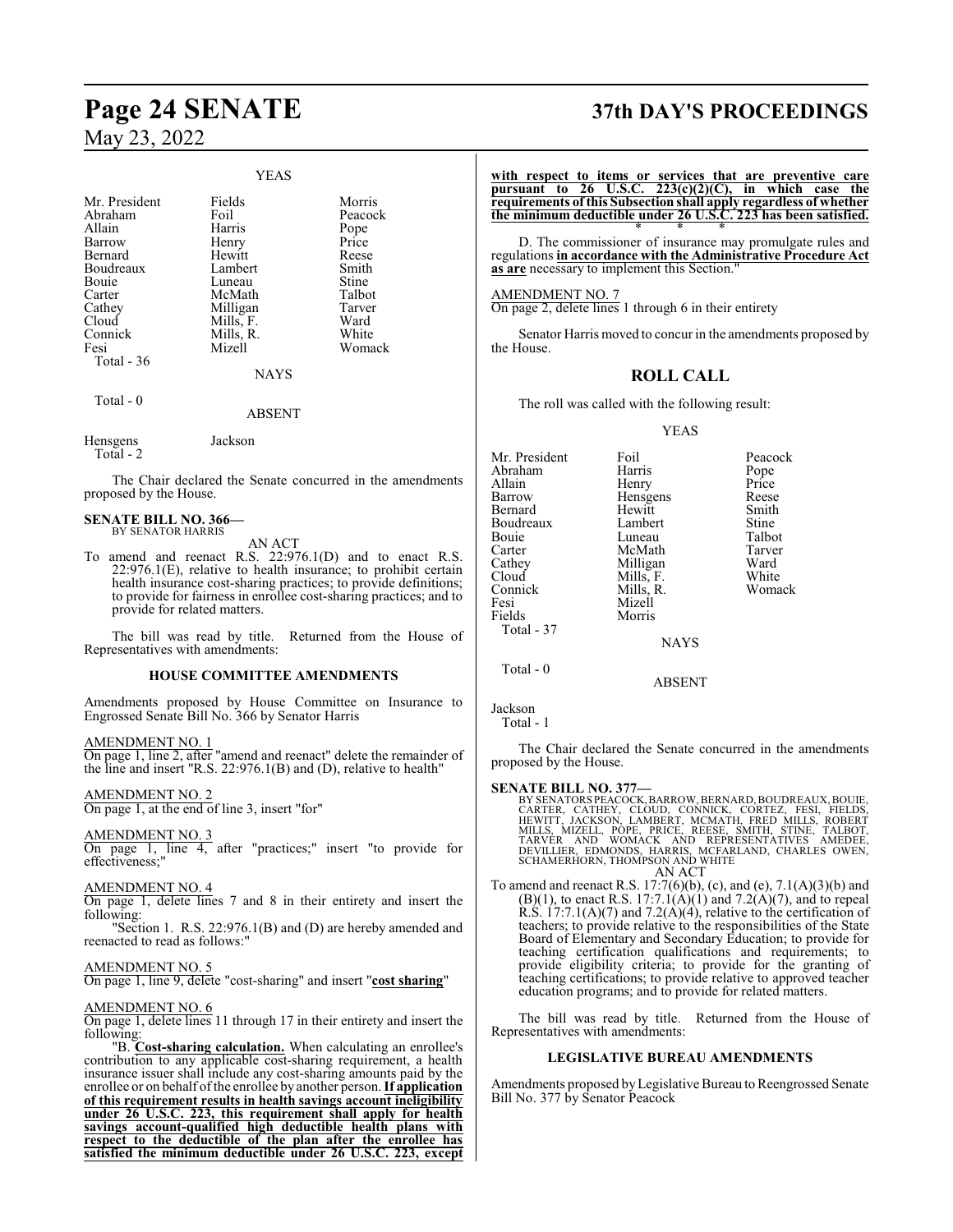# **37th DAY'S PROCEEDINGS Page 25 SENATE**

#### AMENDMENT NO. 1

On page 6, line 9, following "**hundred**" delete "**and**"

AMENDMENT NO. 2 On page 8, line 14, following "**hundred**" delete "**and**"

Senator Peacock moved to concur in the amendments proposed by the House.

### **ROLL CALL**

The roll was called with the following result:

#### YEAS

| Mr. President | Foil      | Peaco       |
|---------------|-----------|-------------|
| Abraham       | Harris    | Pope        |
| Allain        | Henry     | Price       |
| Barrow        | Hensgens  | Rees        |
| Bernard       | Hewitt    | Smitl       |
| Boudreaux     | Lambert   | Stine       |
| Bouie         | Luneau    | Talbo       |
| Carter        | McMath    | <b>Tarv</b> |
| Cathey        | Milligan  | Ward        |
| Cloud         | Mills, F. | Whit        |
| Connick       | Mills, R. | Wom         |
| Fesi          | Mizell    |             |
| Fields        | Morris    |             |
| Total - 37    |           |             |
|               |           |             |

Foil Peacock<br>
Harris Pope Hensgens Reese<br>Hewitt Smith Hewitt Smith<br>Lambert Stine Lambert Stine<br>
Luneau Talbot Luneau Talbot<br>McMath Tarver McMath Tarve<br>
Milligan Ward Milligan Ward<br>
Mills, F. White Mills, F. White<br>Mills, R. Womack Mills, R.

NAYS

#### Total - 0

ABSENT

### Jackson

Total - 1

The Chair declared the Senate concurred in the amendments proposed by the House.

#### **Senate Concurrent Resolutions on Second Reading Reported by Committees**

#### **SENATE CONCURRENT RESOLUTION NO. 42—**

BY SENATOR TALBOT A CONCURRENT RESOLUTION

To suspend until sixty days after final adjournment of the 2023 Regular Session of the Legislature of Louisiana the provisions of R.S. 51:1286(C)(2)( $c$ ), which limit the Department of Culture, Recreation and Tourism's purchase of in-state media advertisements to an amount not exceeding ten percent of all funds used for the purchase of media advertisements.

Reported favorably by the Committee on Commerce, Consumer Protection, and International Affairs. The concurrent resolution was read by title, ordered engrossed and passed to a third reading.

#### **Senate Bills and Joint Resolutions on Third Reading and Final Passage**

## **SENATE BILL NO. 262—**

BY SENATOR BOUDREAUX AN ACT

To enact R.S. 22:1821(H), relative to health and accident insurance claims payments; to provide relative to health care; to provide relative to access to care for patients; to provide relative to certain criteria for reimbursement; to provide for an effective date; and to provide for related matters.

#### **Floor Amendments**

Senator F. Mills proposed the following amendments.

# May 23, 2022

**SENATE FLOOR AMENDMENTS**

Amendments proposed by Senator Fred Mills on behalf of the Legislative Bureau to Engrossed Senate Bill No. 262 by Senator Boudreaux

AMENDMENT NO. 1 On page 1, line 17, following "**than**" and before "**state**" insert "**the**"

On motion of Senator F. Mills, the amendments were adopted.

The bill was read by title. Senator F. Mills moved the final passage of the amended bill.

## **ROLL CALL**

The roll was called with the following result:

#### YEAS

Mr. President Foil Peacock<br>Abraham Harris Pope Abraham Harris Pope<br>
Allain Henry Price Allain Henry Price<br>
Barrow Hensgens Reese Hensgens Reese<br>Hewitt Smith Bernard Hewitt Smith Boudreaux Lambert Stine<br>Bouie Luneau Talbot Bouie Luneau Talbot Carter McMath Tarve<br>Cathey Milligan Ward Cathey Milligan Ward<br>Cloud Mills, F. White Cloud Mills, F. White<br>Connick Mills, R. Womack Connick Mills, R.<br>Fesi Mizell Fesi Mizell<br>Fields Morris Morris Total - 37 NAYS Total - 0

ABSENT

Jackson

Total - 1

The Chair declared the amended bill was passed, ordered reengrossed and sent to the House. Senator Boudreaux moved to reconsider the vote by which the bill was passed and laid the motion on the table.

#### **Senate Bills and Joint Resolutions on Third Reading and Final Passage, Subject to Call**

#### **Called from the Calendar**

Senator Stine asked that Senate Bill No. 498 be called from the Calendar.

**SENATE BILL NO. 498— (Substitute of Senate Bill No. 457 by Senator Stine)**

BY SENATOR STINE

AN ACT To enact R.S. 48:2085, relative to the Louisiana Transportation Authority; to provide for design build projects; to provide for unsolicited proposals; to provide for responsibilities of the Department of Transportation and Development; and to provide for related matters.

#### **Floor Amendments**

Senator Stine proposed the following amendments.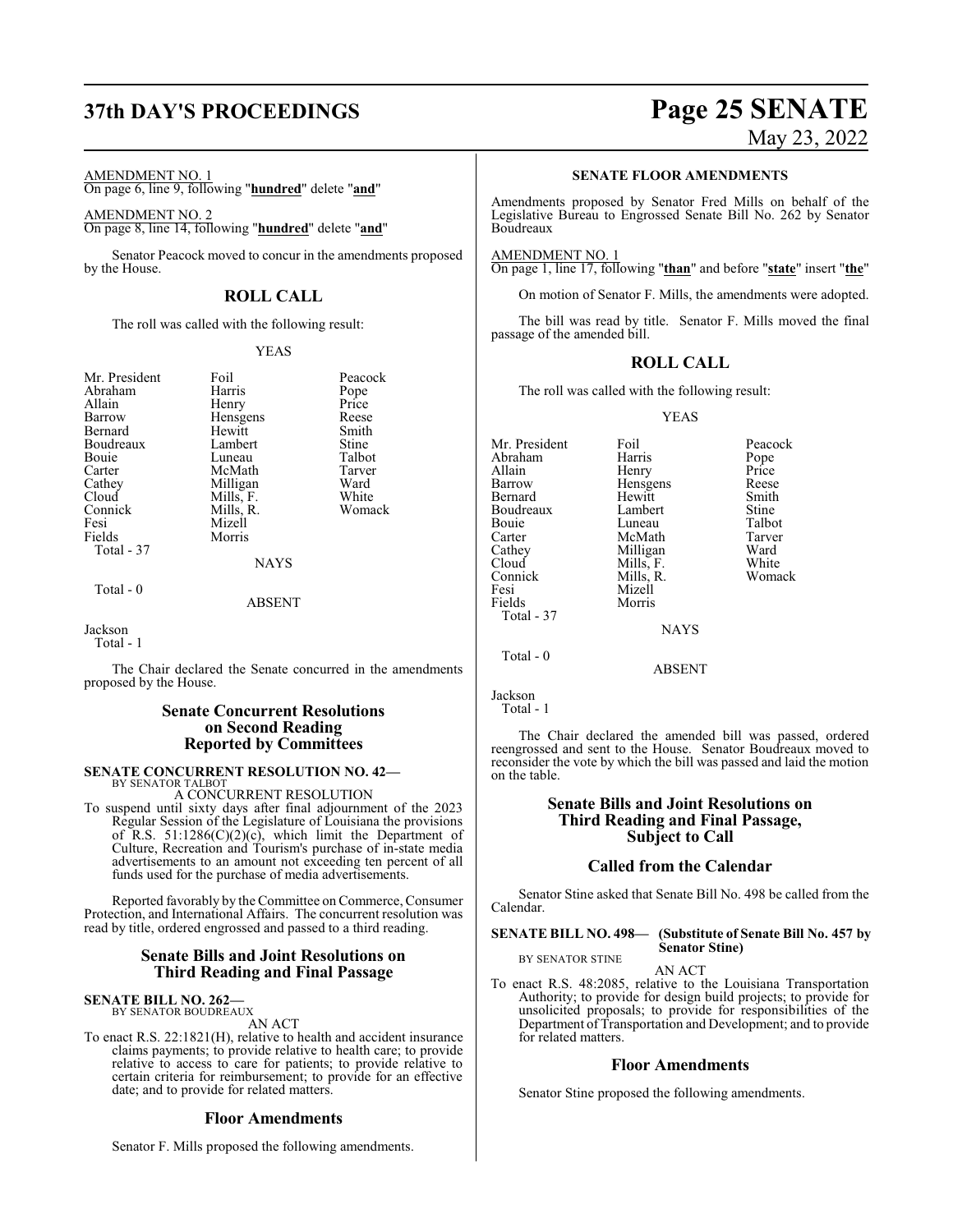#### **SENATE FLOOR AMENDMENTS**

Amendments proposed by Senator Stine to Engrossed Senate Bill No. 498 by Senator Stine

AMENDMENT NO. 1

On page 1, line 10, after "**projects**" and before the period "**.**" insert "**in excess of one hundred million dollars**"

AMENDMENT NO. 2 On page 1, line 15, after "**to submit**" delete "**a**" and insert "**an unsolicited**"

On motion of Senator Stine, the amendments were adopted.

The bill was read by title. Senator Stine moved the final passage of the amended bill.

#### **ROLL CALL**

The roll was called with the following result:

#### YEAS

| Mr. President<br>Abraham<br>Allain<br>Barrow<br>Bernard<br>Boudreaux<br>Bouie<br>Carter<br>Cloud<br>Connick<br>Fesi<br>Fields<br>Foil | Harris<br>Henry<br>Hensgens<br>Hewitt<br>Jackson<br>Lambert<br>Luneau<br>McMath<br>Milligan<br>Mills, F.<br>Mills, R.<br>Mizell<br>Morris | Peacock<br>Pope<br>Price<br>Reese<br>Smith<br>Stine<br>Talbot<br>Tarver<br>Ward<br>White<br>Womack |
|---------------------------------------------------------------------------------------------------------------------------------------|-------------------------------------------------------------------------------------------------------------------------------------------|----------------------------------------------------------------------------------------------------|
| Total - 37<br>Cathey                                                                                                                  | <b>NAYS</b>                                                                                                                               |                                                                                                    |

Total - 1

ABSENT

Total - 0

The Chair declared the amended bill was passed, ordered reengrossed and sent to the House. Senator Stine moved to reconsider the vote by which the bill was passed and laid the motion on the table.

#### **Called from the Calendar**

Senator Morris asked that Senate Bill No. 89 be called from the Calendar.

**SENATE BILL NO. 89—** BY SENATOR MORRIS

AN ACT

To amend and reenact Code of Criminal Procedure Art. 312(E), (F), and (G), relative to bail; to provide relative to bail for offenders who have committed or been convicted of certain offenses; and to provide for related matters.

#### **Floor Amendments**

Senator Morris proposed the following amendments.

#### **SENATE FLOOR AMENDMENTS**

Amendments proposed by Senator Morris to Engrossed Senate Bill No. 89 by Senator Morris

# **Page 26 SENATE 37th DAY'S PROCEEDINGS**

AMENDMENT NO. 1

On page 1, line 4, after "certain offenses;" insert "to provide for effectiveness;"

#### AMENDMENT NO. 2

On page 3, after line 3, insert the following:

Section 2. This Act shall take effect and become operative if and when the proposed amendment of Article I, Section 18 of the Constitution of Louisiana contained in the Act which originated as Senate Bill No. 4 of this 2022 Regular Session of the Legislature is adopted at the statewide election to be held on November 8, 2022, and becomes effective."

On motion of Senator Morris, the amendments were adopted.

The bill was read by title. Senator Morris moved the final passage of the amended bill.

#### **ROLL CALL**

The roll was called with the following result:

#### YEAS

| Mr. President<br>Abraham<br>Allain<br>Bernard<br>Cathey<br>Cloud<br>Connick<br>Fesi<br>Henry<br>Total - 26 | Hensgens<br>Hewitt<br>Lambert<br>McMath<br>Milligan<br>Mills, F.<br>Mills, R.<br>Mizell<br>Morris<br><b>NAYS</b> | Peacock<br>Pope<br>Reese<br>Stine<br>Talbot<br>Ward<br>White<br>Womack |
|------------------------------------------------------------------------------------------------------------|------------------------------------------------------------------------------------------------------------------|------------------------------------------------------------------------|
| Barrow<br>Boudreaux<br>Bouie<br>Carter<br>Total - 12                                                       | Fields<br>Foil<br>Harris<br>Jackson<br>ABSENT                                                                    | Luneau<br>Price<br>Smith<br>Tarver                                     |

Total - 0

The Chair declared the amended bill was passed, ordered reengrossed and sent to the House. Senator Morris moved to reconsider the vote by which the bill was passed and laid the motion on the table.

#### **Called from the Calendar**

Senator Barrow asked that Senate Bill No. 476 be called from the Calendar.

#### **SENATE BILL NO. 476—**

BY SENATOR BARROW AN ACT

To amend and reenact R.S. 33:2740.67(B) and (C)(1), relative to the Baton Rouge North Economic Development District; to provide relative to the boundaries of the district; to provide for the governance of the district; and to provide for related matters.

#### **Floor Amendments**

Senator Fred Mills sent up floor amendments.

#### **SENATE FLOOR AMENDMENTS**

Amendments proposed by Senator Fred Mills on behalf of the Legislative Bureau to Engrossed Senate Bill No. 476 by Senator Barrow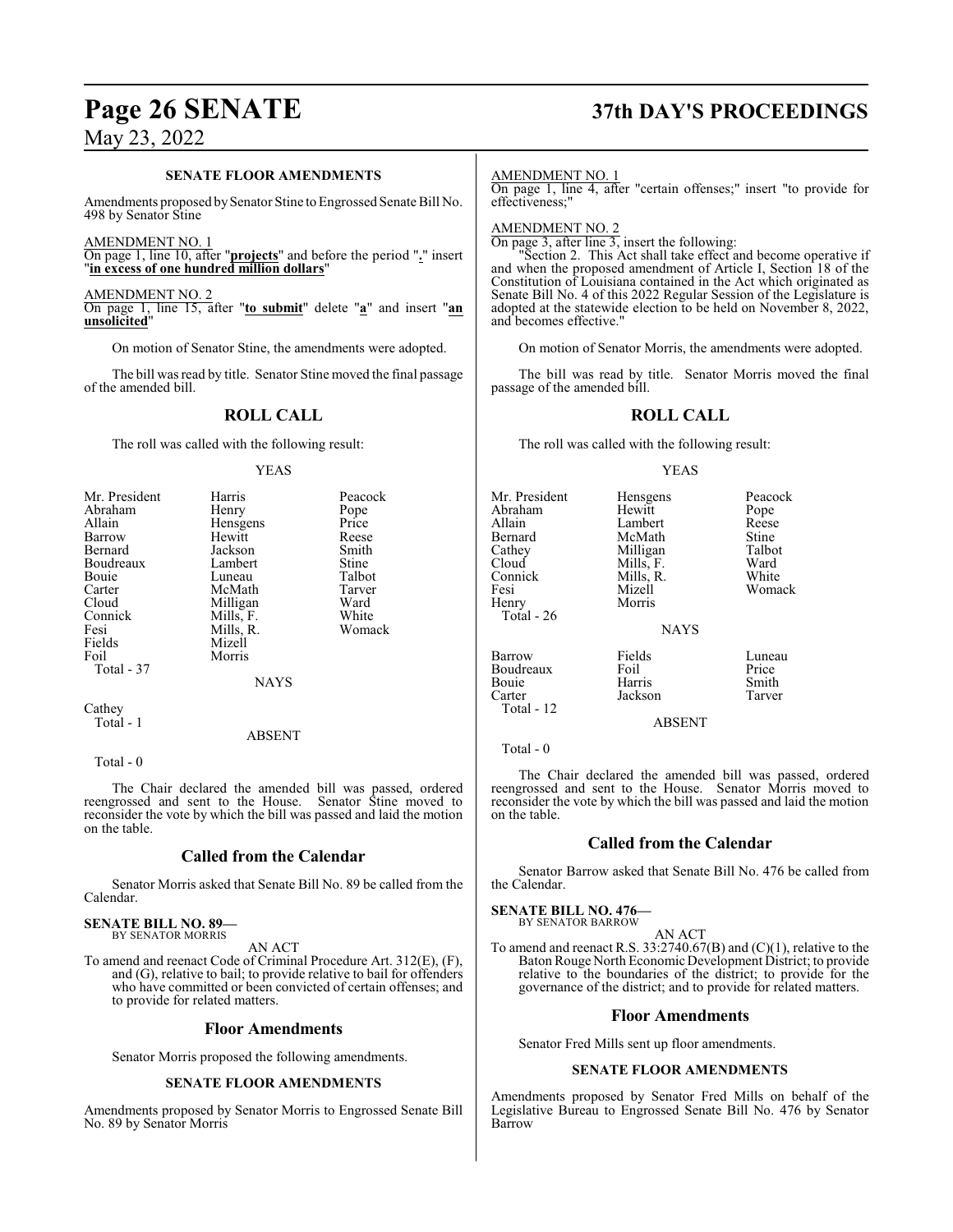# **37th DAY'S PROCEEDINGS Page 27 SENATE**

# May 23, 2022

AMENDMENT NO. 1

On page 1, line 2, change " $(C)(1)$ " to "the introductory paragraph of  $(C)(1)$  and  $(d)$ "

AMENDMENT NO. 2 On page 1, line 7, change " $(C)(1)$  is" to "the introductory paragraph of  $\left(\overline{C}\right)\left(1\right)$  and (d) are"

On motion of Senator Fred Mills, the amendments were adopted.

#### **Floor Amendments**

Senator Barrow proposed the following amendments.

#### **SENATE FLOOR AMENDMENTS**

Amendments proposed by Senator Barrow to Engrossed Senate Bill No. 476 by Senator Barrow

AMENDMENT NO. 1

On page 1, delete line 2, and insert:

"To amend and reenact the introductory paragraph of R.S. 33:2740.67(C)(1), 2740.67(C)(1)(f) through (i), (2), and (3) and to repeal R.S. 33:2740.67 $(C)(1)(k)$  and  $(l)$ , relative to the Baton Rouge North"

#### AMENDMENT NO. 2

On page 1, delete line 7 and insert:

"Section 1. The introductory paragraph of R.S. 33:2740.67(C)(1), 2740.67(C)(1)(f) through (i), (2), and (3) are hereby amended and reenacted to read"

#### AMENDMENT NO. 3

On page 1, delete lines 11 through 17 and on page 2, delete lines 1 through 10

#### AMENDMENT NO. 4

On page 2, line 16, change "thirteen **fifteen**-member" to "thirteen **nine**-member"

#### AMENDMENT NO. 5

On page 2, delete lines 19 through 21 and insert the following:

"(f) One member shall be appointed by the state representative for House District No. 61**, on a rotating basis beginning in 2022 and every other year thereafter**.

(g) One member shall be appointed by the state representative for House District No. 63**, on a rotating basis beginning in 2022 and every other year thereafter**.

(h) One member shall be appointed by the state representative for House District No. 67**, on a rotating basis beginning in 2023 and every other year thereafter**.

(i) One member shall be appointed by the state representative for House District No. 101**, on a rotating basis beginning in 2023 and every other third thereafter**.

\* \* \* (k) One accountant located within the district to be selected by a subcommittee formed by the board.

(l) One representative of a civic association located within the strict to be selected by a subcommittee formed by the board.

 $(2)(a)$  (i) Members serving pursuant to Subparagraphs  $(1)(a)$ through (I) **(e) and (j)** of this Subsection shall serve **two** four-year terms after initial terms as provided by  $H<sub>cm</sub>$  (ii) of this Subparagraph**(b) of this Paragraph**.

(ii)**(b)Except for members serving pursuant to Subparagraphs (1)(f) through (i) of this Subsection,** Three **two** members shall serve an initial term of one year; three **two** shall serve two years; **and one** three shall serve three years; and two shall ser  $\frac{1}{\sqrt{1-\frac{1}{\sqrt{1-\frac{1}{\sqrt{1-\frac{1}{\sqrt{1-\frac{1}{\sqrt{1-\frac{1}{\sqrt{1-\frac{1}{\sqrt{1-\frac{1}{\sqrt{1-\frac{1}{\sqrt{1-\frac{1}{\sqrt{1-\frac{1}{\sqrt{1-\frac{1}{\sqrt{1-\frac{1}{\sqrt{1-\frac{1}{\sqrt{1-\frac{1}{\sqrt{1-\frac{1}{\sqrt{1-\frac{1}{\sqrt{1-\frac{1}{\sqrt{1-\frac{1}{\sqrt{1-\frac{1}{\sqrt{1-\frac{1}{\sqrt{1-\frac{1}{\sqrt{1-\frac{1}{\sqrt{1-\frac{1}{\sqrt{1-\frac{1$ 

(b) Members serving pursuant to Subparagraphs (1)(j) and (k) of this Subsection shall serve at the pleasure of the subcommittee formed by the board.

(3) Board members shall be eligible for reappointment **but the cumulative term of service shall not exceed four years**."

#### AMENDMENT NO. 6

On page 2, between lines 22 and 23 insert:

"Section 2. R.S.  $33:2740.67(C)(1)$  (k) and (l) are hereby repealed."

AMENDMENT NO. 7

On page 2, line 23, change "Section 2." to "Section 3."

On motion of Senator Barrow, the amendments were adopted.

The bill was read by title. Senator Barrow moved the final passage of the amended bill.

#### **ROLL CALL**

The roll was called with the following result:

YEAS

| Mr. President | Foil        | Morris  |
|---------------|-------------|---------|
| Abraham       | Harris      | Peacock |
| Allain        | Henry       | Pope    |
| Barrow        | Hensgens    | Price   |
| Bernard       | Hewitt      | Reese   |
| Boudreaux     | Jackson     | Smith   |
| Bouie         | Lambert     | Stine   |
| Carter        | Luneau      | Talbot  |
| Cathey        | McMath      | Tarver  |
| Cloud         | Milligan    | Ward    |
| Connick       | Mills, F.   | White   |
| Fesi          | Mills, R.   | Womack  |
| Fields        | Mizell      |         |
| Total - 38    |             |         |
|               | <b>NAYS</b> |         |
| Total - 0     |             |         |

Total - 0

The Chair declared the amended bill was passed, ordered reengrossed and sent to the House. Senator Barrow moved to reconsider the vote by which the bill was passed and laid the motion on the table.

ABSENT

#### **House Concurrent Resolutions on Second Reading Reported by Committees**

#### **HOUSE CONCURRENT RESOLUTION NO. 14—** BY REPRESENTATIVE WILLARD

A CONCURRENT RESOLUTION

To create a task force to study the voting rights of persons with disabilities and the procedures available to assist voters with disabilities to cast their votes and to report its findings to the Legislature of Louisiana prior to February 1, 2023.

Reported favorably by the Committee on Senate and Governmental Affairs.

The resolution was read by title. Senator Price moved to concur in the House Concurrent Resolution.

#### **ROLL CALL**

The roll was called with the following result:

#### YEAS

| Mr. President | Foil     | Morris        |
|---------------|----------|---------------|
| Abraham       | Harris   | Peacock       |
| Allain        | Henry    | Pope<br>Price |
| Barrow        | Hensgens |               |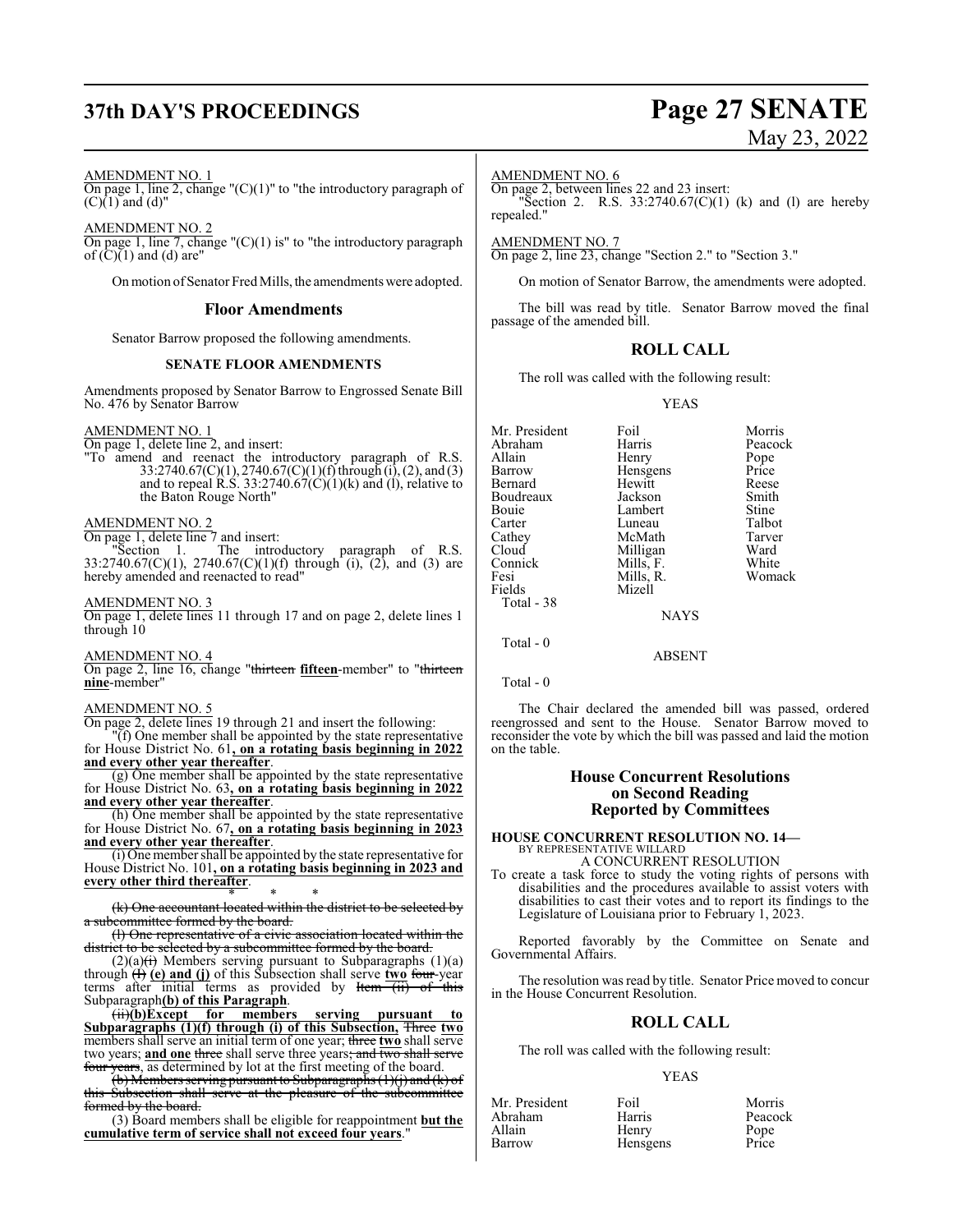| Bernard     | Hewitt      | Reese  |
|-------------|-------------|--------|
| Boudreaux   | Lambert     | Smith  |
| Bouie       | Luneau      | Stine  |
| Carter      | McMath      | Talbot |
| Cloud       | Milligan    | Tarver |
| Connick     | Mills, F.   | Ward   |
| Fesi        | Mills, R.   | White  |
| Fields      | Mizell      | Womack |
| Total $-36$ |             |        |
|             | <b>NAYS</b> |        |
| Total - 0   |             |        |
|             | ABSENT      |        |

Cathey Jackson

Total - 2

The Chair declared the Senate concurred in the House Concurrent Resolution and ordered it returned to the House.

- **HOUSE CONCURRENT RESOLUTION NO. 27—**<br>BY REPRESENTATIVES MIKE JOHNSON, BUTLER, DESHOTEL,<br>FIRMENT, HARRIS, TRAVIS JOHNSON, LARVADAIN, CHARLES OWEN,<br>RISER, AND SCHAMERHORN A CONCURRENT RESOLUTION
- To memorialize the United States Congress to take such actions as are necessary to reject the recommendation to close the Alexandria Veterans Affairs Medical Center located in Pineville, Louisiana, as recommended by the United States Department of Veterans Affairs' report to the Asset and Infrastructure Review Commission.

Reported favorably by the Committee on Health and Welfare.

The resolution was read by title. Senator Luneau moved to concur in the House Concurrent Resolution.

## **ROLL CALL**

The roll was called with the following result:

#### YEAS

| Mr. President | Harris      | Peacock |
|---------------|-------------|---------|
| Abraham       | Henry       | Pope    |
| Allain        | Hensgens    | Price   |
| Barrow        | Hewitt      | Reese   |
| Bernard       | Jackson     | Smith   |
| Boudreaux     | Lambert     | Stine   |
| <b>Bouje</b>  | Luneau      | Talbot  |
| Carter        | McMath      | Tarver  |
| Cloud         | Milligan    | Ward    |
| Connick       | Mills, F.   | White   |
| Fesi          | Mills, R.   | Womack  |
| Fields        | Mizell      |         |
| Foil          | Morris      |         |
| Total - 37    |             |         |
|               | <b>NAYS</b> |         |
| Total - 0     |             |         |
|               | ABSENT      |         |

Cathey

Total - 1

The Chair declared the Senate concurred in the House Concurrent Resolution and ordered it returned to the House.

#### **HOUSE CONCURRENT RESOLUTION NO. 32—** BY REPRESENTATIVE EDMONDS

A CONCURRENT RESOLUTION

To urge and request the secretary of state to produce and publish an annual report of all voting complaints.

# **Page 28 SENATE 37th DAY'S PROCEEDINGS**

Reported favorably by the Committee on Senate and Governmental Affairs.

The resolution was read by title. Senator Foil moved to concur in the House Concurrent Resolution.

## **ROLL CALL**

The roll was called with the following result:

|--|

| Mr. President | Foil        | Morris  |
|---------------|-------------|---------|
| Abraham       | Harris      | Peacock |
| Allain        | Henry       | Pope    |
| Barrow        | Hensgens    | Price   |
| Bernard       | Hewitt      | Reese   |
| Boudreaux     | Jackson     | Smith   |
| Bouie         | Lambert     | Stine   |
| Carter        | Luneau      | Talbot  |
| Cathey        | McMath      | Tarver  |
| Cloud         | Milligan    | Ward    |
| Connick       | Mills, F.   | White   |
| Fesi          | Mills, R.   | Womack  |
| Fields        | Mizell      |         |
| Total - 38    |             |         |
|               | <b>NAYS</b> |         |
| Total - 0     |             |         |

Total - 0

The Chair declared the Senate concurred in the House Concurrent Resolution and ordered it returned to the House.

ABSENT

#### **HOUSE CONCURRENT RESOLUTION NO. 35—**

BY REPRESENTATIVES BACALA, ADAMS, CREWS, ECHOLS, TRAVIS JOHNSON, MCMAHEN, DUSTIN MILLER, ROBERT OWEN, SELDERS, STAGNI, AND TURNER

## A CONCURRENT RESOLUTION

To request a joint study effort by the Department of Children and Family Services, the Louisiana Department of Health, the Louisiana Department of Education, the Louisiana Housing Corporation, and the Louisiana Workforce Commission to examine the phenomena known as "benefits cliffs" and their effect on beneficiaries of public assistance programs and to submit recommendations to the legislature concerning means by which these disincentives for work can be eliminated.

Reported favorably by the Committee on Health and Welfare.

The resolution was read by title. Senator Lambert moved to concur in the House Concurrent Resolution.

#### **ROLL CALL**

The roll was called with the following result:

| Mr. President | Harris    | Peacock |
|---------------|-----------|---------|
| Abraham       | Henry     | Pope    |
| Allain        | Hensgens  | Price   |
| Barrow        | Hewitt    | Reese   |
| Bernard       | Jackson   | Smith   |
| Bouie         | Lambert   | Stine   |
| Carter        | Luneau    | Talbot  |
| Cathey        | McMath    | Tarver  |
| Cloud         | Milligan  | Ward    |
| Connick       | Mills, F. | White   |
| Fesi          | Mills, R. | Womack  |
| Fields        | Mizell    |         |
| Foil          | Morris    |         |
| Total - 37    |           |         |
|               |           |         |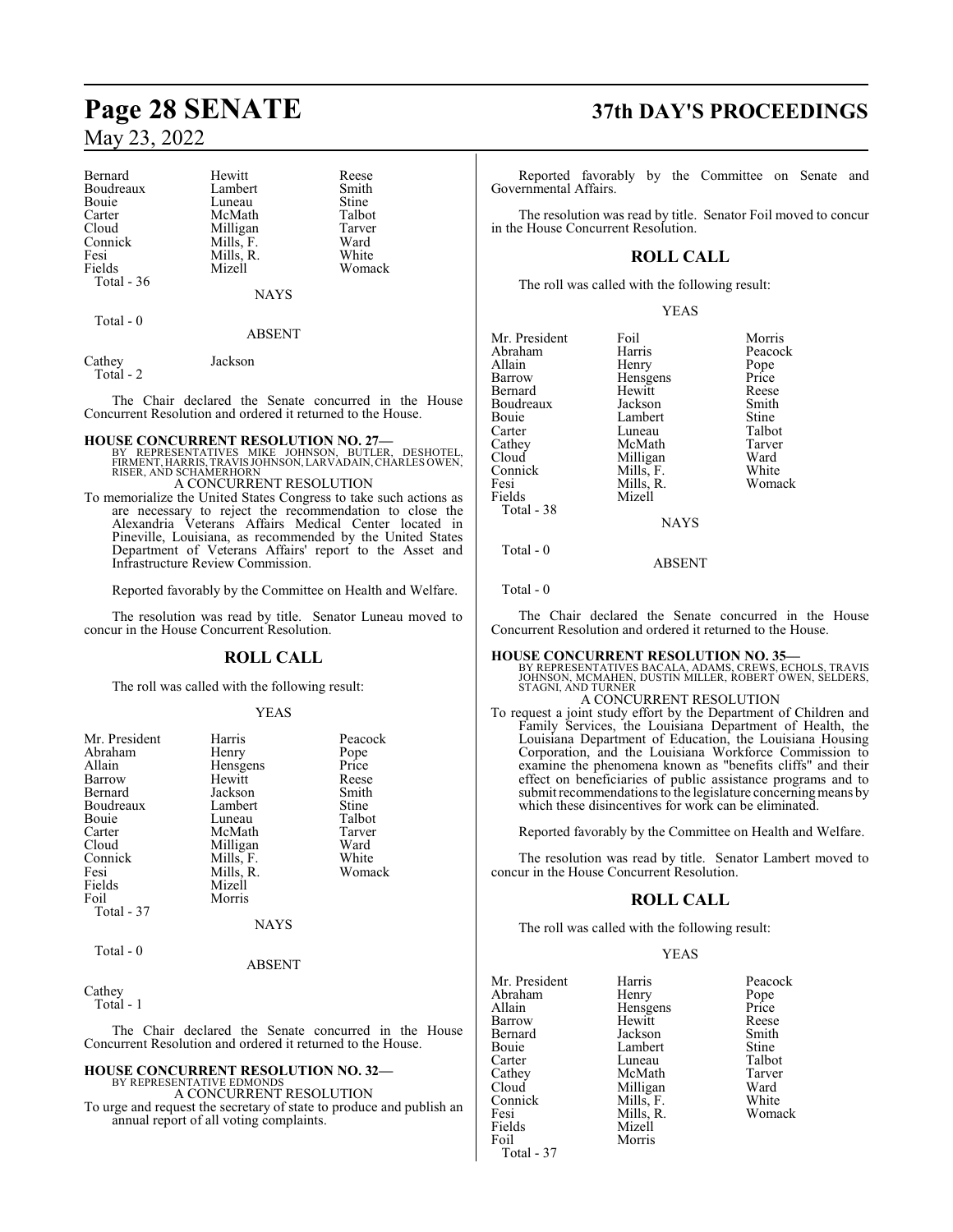#### NAYS

Total - 0

#### ABSENT

Boudreaux

Total - 1

The Chair declared the Senate concurred in the House Concurrent Resolution and ordered it returned to the House.

HOUSE CONCURRENT RESOLUTION NO. 76<br>BY REPRESENTATIVES PHELPS, ADAMS, BOYD, BRASS, BROWN,<br>BRYANT, CARPENTER, ROBBY CARTER, WILFORD CARTER,<br>CORMIER, COX, DUPLESSIS, FISHER, FREEMAN, GAINES, GLOVER,<br>GREEN, HUGHES, JEFFERSON, A CONCURRENT RESOLUTION

To express the support of the Legislature of Louisiana for equitable access to transformative therapies for sickle cell disease.

Reported favorably by the Committee on Health and Welfare.

The resolution was read by title. Senator Price moved to concur in the House Concurrent Resolution.

## **ROLL CALL**

The roll was called with the following result:

#### YEAS

| Mr. President | Harris      | Peacock |
|---------------|-------------|---------|
| Abraham       | Henry       | Pope    |
| Allain        | Hensgens    | Price   |
| Barrow        | Hewitt      | Reese   |
| Bernard       | Jackson     | Smith   |
| Boudreaux     | Lambert     | Stine   |
| Bouie         | Luneau      | Talbot  |
| Carter        | McMath      | Tarver  |
| Cloud         | Milligan    | Ward    |
| Connick       | Mills, F.   | White   |
| Fesi          | Mills, R.   | Womack  |
| Fields        | Mizell      |         |
| Foil          | Morris      |         |
| Total - 37    |             |         |
|               | <b>NAYS</b> |         |
| Total - 0     |             |         |
|               | ABSENT      |         |

Cathey Total - 1

The Chair declared the Senate concurred in the House Concurrent Resolution and ordered it returned to the House.

#### **Bagneris Rule**

Senator Mizell moved to invoke the rule to temporarily pass over controversial House Bills on Third Reading and Final Passage with the intention of taking them up later, in their regular order and to suspend the rules to specifically start with House Bill No. 231.

Without objection, so ordered.

#### **House Bills and Joint Resolutions on Third Reading and Final Passage**

**HOUSE BILL NO. 231—**

BY REPRESENTATIVES BRASS, ADAMS, BAGLEY, BOYD, BRYANT,<br>ROBBY CARTER, WILFORD CARTER, CORMIER, COX, CREWS,<br>DUPLESSIS, FISHER, FREEMAN, FREIBERG, GAROFALO, GLOVER,

# **37th DAY'S PROCEEDINGS Page 29 SENATE** May 23, 2022

GREEN, HORTON, HUGHES, ILLG, JEFFERSON, JENKINS, TRAVIS JOHNSON, JORDAN, LAFLEUR, LYONS, MARCELLE, MCFARLAND, DUSTIN MILLER, NEWELL, PIERRE, SCHEXNAYDER, SEABAUGH, SELDERS, ST. BLANC, STAGNI, THOMPSON, AND WILLARD AN ACT

To amend and reenact R.S. 17:3161.1(A) and to enact R.S. 17:3161.1(C), relative to the transfer of academic credit between postsecondary education institutions; to require certain institutions to enter transfer agreements; to provide relative to the facilitation of credit transfers; and to provide for related matters.

The bill was read by title. Senator Fields moved the final passage of the bill.

## **ROLL CALL**

The roll was called with the following result:

#### YEAS

| Mr. President<br>Abraham<br>Allain<br>Barrow<br>Bernard<br>Boudreaux<br>Carter<br>Cloud<br>Connick<br>Fesi | Harris<br>Henry<br>Hensgens<br>Hewitt<br>Jackson<br>Lambert<br>Luneau<br>McMath<br>Milligan<br>Mills, F. | Morris<br>Peacock<br>Pope<br>Price<br>Reese<br>Smith<br><b>Stine</b><br>Talbot<br>Tarver<br>Ward |
|------------------------------------------------------------------------------------------------------------|----------------------------------------------------------------------------------------------------------|--------------------------------------------------------------------------------------------------|
| Foil<br>Total - 36                                                                                         | Mizell<br><b>NAYS</b>                                                                                    | Womack                                                                                           |
| Total $-0$                                                                                                 | <b>ABSENT</b>                                                                                            |                                                                                                  |
| Bouie                                                                                                      | Cathey                                                                                                   |                                                                                                  |

Total - 2

The Chair declared the bill was passed and ordered it returned to the House. Senator Fields moved to reconsider the vote by which the bill was passed and laid the motion on the table.

#### **HOUSE BILL NO. 332—**

BY REPRESENTATIVE BOURRIAQUE AN ACT

To amend and reenact R.S. 56:333(G)(1), relative to the frequency of mullet stock assessments; to require the Wildlife and Fisheries Commission to conduct a stock assessment on mullet every five years; and to provide for related matters.

The bill was read by title. Senator Hensgens moved the final passage of the bill.

#### **ROLL CALL**

The roll was called with the following result:

#### YEAS

| Mr. President | Harris    | Peacock       |
|---------------|-----------|---------------|
| Abraham       | Henry     |               |
| Allain        | Hensgens  | Pope<br>Price |
| Barrow        | Hewitt    | Reese         |
| Bernard       | Jackson   | Smith         |
| Boudreaux     | Lambert   | <b>Stine</b>  |
| Bouie         | Luneau    | Talbot        |
| Carter        | McMath    | Tarver        |
| Cloud         | Milligan  | Ward          |
| Connick       | Mills, F. | White         |
| Fesi          | Mills, R. | Womack        |
|               |           |               |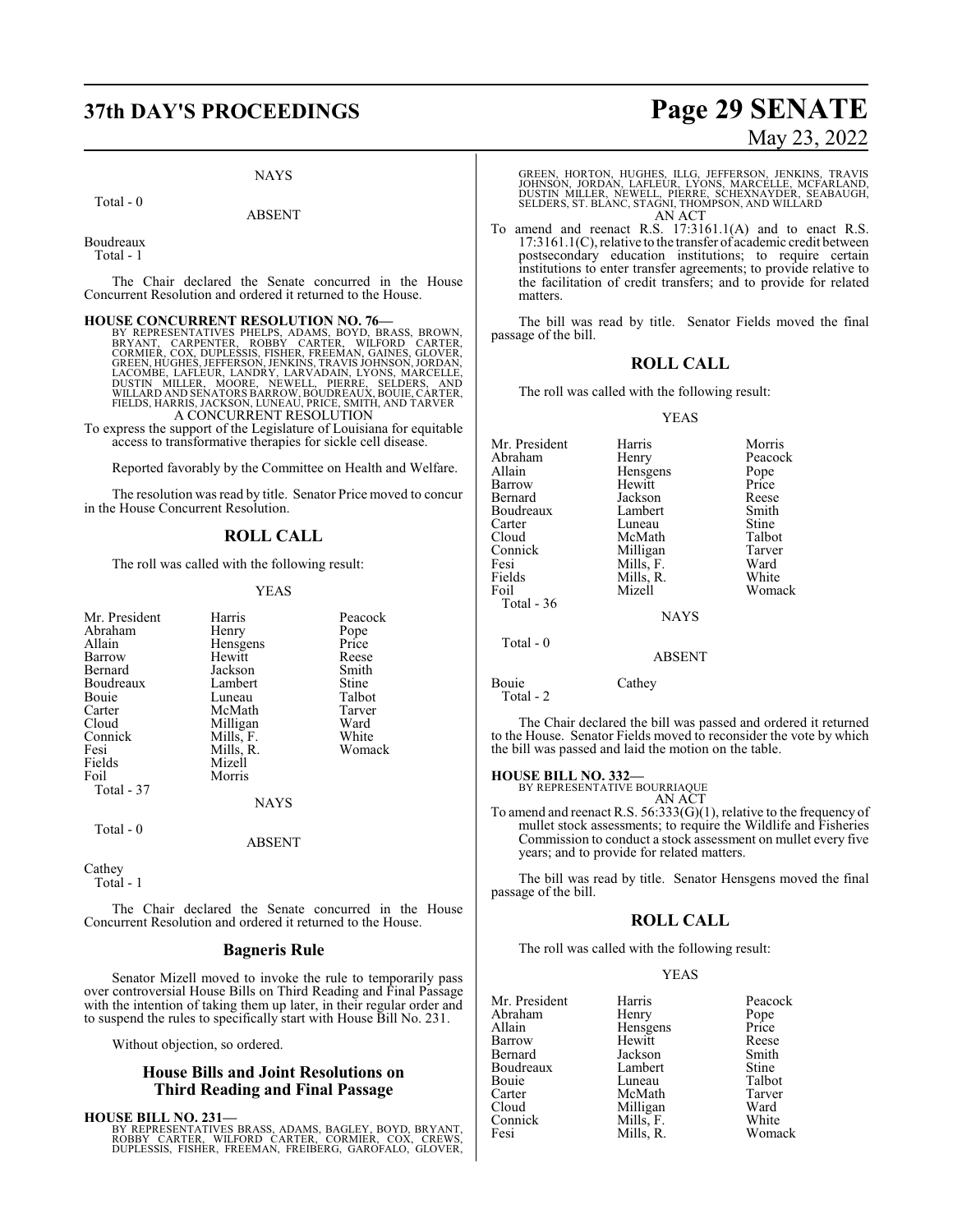| Fields     | Mizell      |
|------------|-------------|
| Foil       | Morris      |
| Total - 37 |             |
|            | <b>NAVS</b> |

Total - 0

ABSENT

Cathey Total - 1

The Chair declared the bill was passed and ordered it returned to the House. Senator Hensgens moved to reconsider the vote by which the bill was passed and laid the motion on the table.

# **HOUSE BILL NO. 333—** BY REPRESENTATIVE BRASS

AN ACT

To enact R.S. 17:2926(A)(4), relative to curricula; to provide for advising of students; to provide for the scheduling of advanced courses; and to provide for related matters.

The bill was read by title. Senator Mizell moved the final passage of the bill.

## **ROLL CALL**

The roll was called with the following result:

#### YEAS

| Mr. President | Harris      | Peacock |
|---------------|-------------|---------|
| Abraham       | Henry       | Pope    |
| Allain        | Hensgens    | Price   |
| Barrow        | Hewitt      | Reese   |
| Bernard       | Jackson     | Smith   |
| Boudreaux     | Lambert     | Stine   |
| Bouie         | Luneau      | Talbot  |
| Carter        | McMath      | Tarver  |
| Cloud         | Milligan    | Ward    |
| Connick       | Mills, F.   | White   |
| Fesi          | Mills, R.   | Womack  |
| Fields        | Mizell      |         |
| Foil          | Morris      |         |
| Total $-37$   |             |         |
|               | <b>NAYS</b> |         |
| Total - 0     |             |         |
|               | ABSENT      |         |

#### Cathey

Total - 1

The Chair declared the bill was passed and ordered it returned to the House. Senator Mizell moved to reconsider the vote by which the bill was passed and laid the motion on the table.

# **HOUSE BILL NO. 238—** BY REPRESENTATIVE ORGERON

AN ACT

To amend and reenact Section 2 of Act No. 569 of the 1976 Regular Session of the Louisiana Legislature, as amended and reenacted by Act No. 622 of the 1980 Regular Session of the Louisiana Legislature and Act 462 of the 1989 Regular Session of the LouisianaLegislature, relative to Special Education District No. 1 of the parish of Lafourche; to provide relative to the membership of the district's board of commissioners; to provide for the method of appointment; and to provide for related matters.

The bill was read by title. Senator Fesi moved the final passage of the bill.

# **Page 30 SENATE 37th DAY'S PROCEEDINGS**

## **ROLL CALL**

The roll was called with the following result:

#### YEAS

| Mr. President | Foil        | Mizell  |
|---------------|-------------|---------|
| Abraham       | Harris      | Morris  |
| Allain        | Henry       | Peacock |
| Barrow        | Hensgens    | Pope    |
| Bernard       | Hewitt      | Price   |
| Boudreaux     | Jackson     | Reese   |
| Bouie         | Lambert     | Smith   |
| Carter        | Luneau      | Stine   |
| Cloud         | McMath      | Talbot  |
| Connick       | Milligan    | Tarver  |
| Fesi          | Mills, F.   | Ward    |
| Fields        | Mills, R.   | White   |
| Total - 36    |             |         |
|               | <b>NAYS</b> |         |
| Total - 0     |             |         |

#### ABSENT

#### Cathey Womack

Total - 2

The Chair declared the bill was passed and ordered it returned to the House. Senator Fesi moved to reconsider the vote by which the bill was passed and laid the motion on the table.

- HOUSE BILL NO. 337—<br>
BY REPRESENTATIVES HILFERTY, ADAMS, AMEDEE, BAGLEY,<br>
BROWN, BRYANT, CARPENTER, CARRIER, CORMIER, COUSSAN,<br>
DAVIS, DEVILLIER, EDMONDS, EDMONSTON, JEMERSON, FISHER,<br>
FREEMAN, FREIBERG, FRIEMAN, GAINES, G AN ACT
- To amend and reenact R.S. 40:1321(S) and to enact R.S. 40:1321(T), relative to a special identification card designation for persons with autism spectrum disorder; to provide for the establishment of an autism spectrum disorder designation on a special identification card; to provide for the criteria for obtaining an autism spectrum disorder designation for new applicants or renewals; to provide penalties for persons making false statements to obtain special designation; to require the implementation of a law enforcement officer training course; to provide for the promulgation of rules and regulations; and to provide for related matters.

The bill was read by title. Senator Foil moved the final passage of the billf

#### **ROLL CALL**

The roll was called with the following result:

#### YEAS

| Mr. President | Harris    | Peacock |
|---------------|-----------|---------|
| Abraham       | Henry     | Pope    |
| Allain        | Hensgens  | Price   |
| Barrow        | Hewitt    | Reese   |
| Bernard       | Jackson   | Smith   |
| Boudreaux     | Lambert   | Stine   |
| Bouie         | Luneau    | Talbot  |
| Carter        | McMath    | Tarver  |
| Cloud         | Milligan  | Ward    |
| Connick       | Mills, F. | White   |
| Fesi          | Mills, R. | Womack  |
| Fields        | Mizell    |         |
| Foil          | Morris    |         |
| Total - 37    |           |         |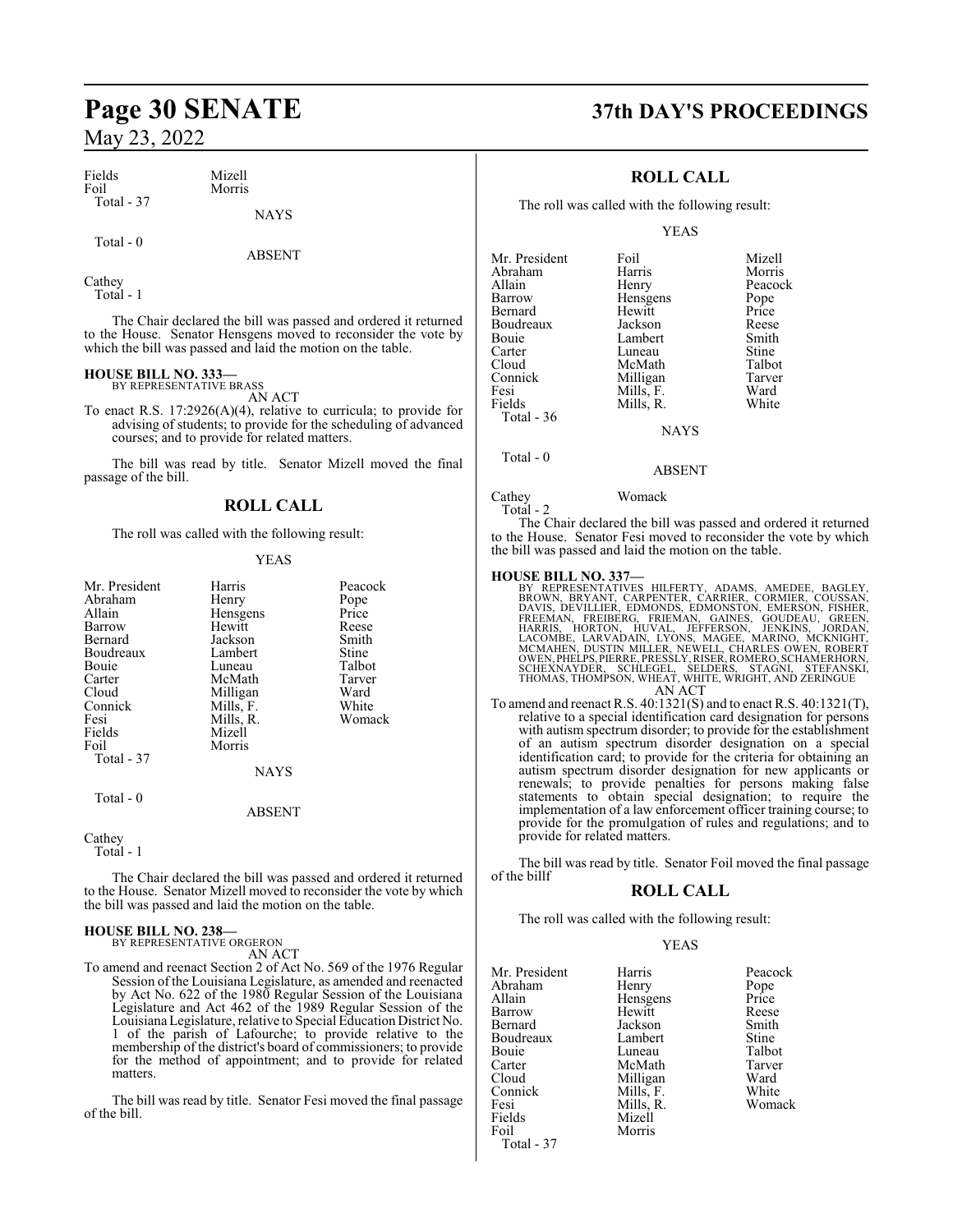# **37th DAY'S PROCEEDINGS Page 31 SENATE**

#### NAYS

ABSENT

Total - 0

Cathey

Total - 1

The Chair declared the bill was passed and ordered it returned to the House. Senator Foil moved to reconsider the vote by which the bill was passed and laid the motion on the table.

# **HOUSE BILL NO. 348—** BY REPRESENTATIVE AMEDEE

AN ACT

To enact R.S. 33:4564.8, relative to recreation districts in St. Mary Parish; to increase the per diem paid to the boards of commissioners of such districts; and to provide for related matters.

The bill was read by title. Senator Allain moved the final passage of the bill.

#### **ROLL CALL**

The roll was called with the following result:

#### YEAS

| Mr. President | Harris      | Peacock |
|---------------|-------------|---------|
| Abraham       | Henry       | Pope    |
| Allain        | Hensgens    | Price   |
| Barrow        | Hewitt      | Reese   |
| Bernard       | Jackson     | Smith   |
| Boudreaux     | Lambert     | Stine   |
| Bouie         | Luneau      | Talbot  |
| Carter        | McMath      | Tarver  |
| Cloud         | Milligan    | Ward    |
| Connick       | Mills, F.   | White   |
| Fesi          | Mills, R.   | Womack  |
| Fields        | Mizell      |         |
| Foil          | Morris      |         |
| Total - 37    |             |         |
|               | <b>NAYS</b> |         |
| Total - 0     |             |         |
|               | ARSENT      |         |

Cathey

Total - 1

The Chair declared the bill was passed and ordered it returned to the House. Senator Allain moved to reconsider the vote by which the bill was passed and laid the motion on the table.

#### **HOUSE BILL NO. 375—**

BY REPRESENTATIVE DESHOTEL AN ACT

To amend and reenact R.S. 33:385.1(B), relative to municipal officers; to provide relative to the office of chief of police of a village; to provide relative to qualifications; to provide for an effective date; and to provide for related matters.

The bill was read by title. Senator Cloud moved the final passage of the bill.

#### **ROLL CALL**

The roll was called with the following result:

Henry

#### YEAS

|         | Mr. President |  |
|---------|---------------|--|
| Abraham |               |  |

Harris Peacock<br>
Henry Pope

# May 23, 2022

Allain Hensgens Price Hewitt Reese<br>Jackson Smith Bernard Jackson Smith Boudreaux Lambert Stine<br>
Bouie Luneau Talbot Bouie Luneau Talbot<br>Carter McMath Tarver Carter McMath Tarve<br>Cloud Milligan Ward Cloud Milligan Ward<br>Connick Mills. F. White Connick Mills, F.<br>Fesi Mills, R. Mills, R. Womack<br>Mizell Fields<br>Foil Morris Total - 37 **NAYS**  Total - 0 ABSENT

Cathey Total - 1

The Chair declared the bill was passed and ordered it returned to the House. Senator Cloud moved to reconsider the vote by which the bill was passed and laid the motion on the table.

#### **HOUSE BILL NO. 392—**

BY REPRESENTATIVE HUGHES AN ACT

To amend and reenact R.S. 33:9103(D) and 9124(B), relative to communications districts; to provide relative to employees of such districts; to provide that certain employees may be considered first responders; and to provide for related matters.

The bill was read by title. Senator Bouie moved the final passage of the bill.

#### **ROLL CALL**

The roll was called with the following result:

#### YEAS

| Mr. President | Harris      | Peacock |
|---------------|-------------|---------|
| Abraham       | Henry       | Pope    |
| Allain        | Hensgens    | Price   |
| Barrow        | Hewitt      | Reese   |
| Bernard       | Jackson     | Smith   |
| Boudreaux     | Lambert     | Stine   |
| Bouie         | Luneau      | Talbot  |
| Carter        | McMath      | Tarver  |
| Cloud         | Milligan    | Ward    |
| Connick       | Mills, F.   | White   |
| Fesi          | Mills, R.   | Womack  |
| Fields        | Mizell      |         |
| Foil          | Morris      |         |
| Total - 37    |             |         |
|               | <b>NAYS</b> |         |
| Total - 0     |             |         |

ABSENT

#### Cathey

Total - 1

The Chair declared the bill was passed and ordered it returned to the House. Senator Bouie moved to reconsider the vote by which the bill was passed and laid the motion on the table.

#### **HOUSE BILL NO. 417—**

BY REPRESENTATIVE HILFERTY AN ACT

To amend and reenact R.S.  $17:436.1(K)(1)$  and to enact R.S. 17:407.50.2, relative to licensed early learning centers and public elementary and secondary schools; to provide with respect to anaphylaxis training; to provide with respect to the administration of medication; to authorize the maintenance of a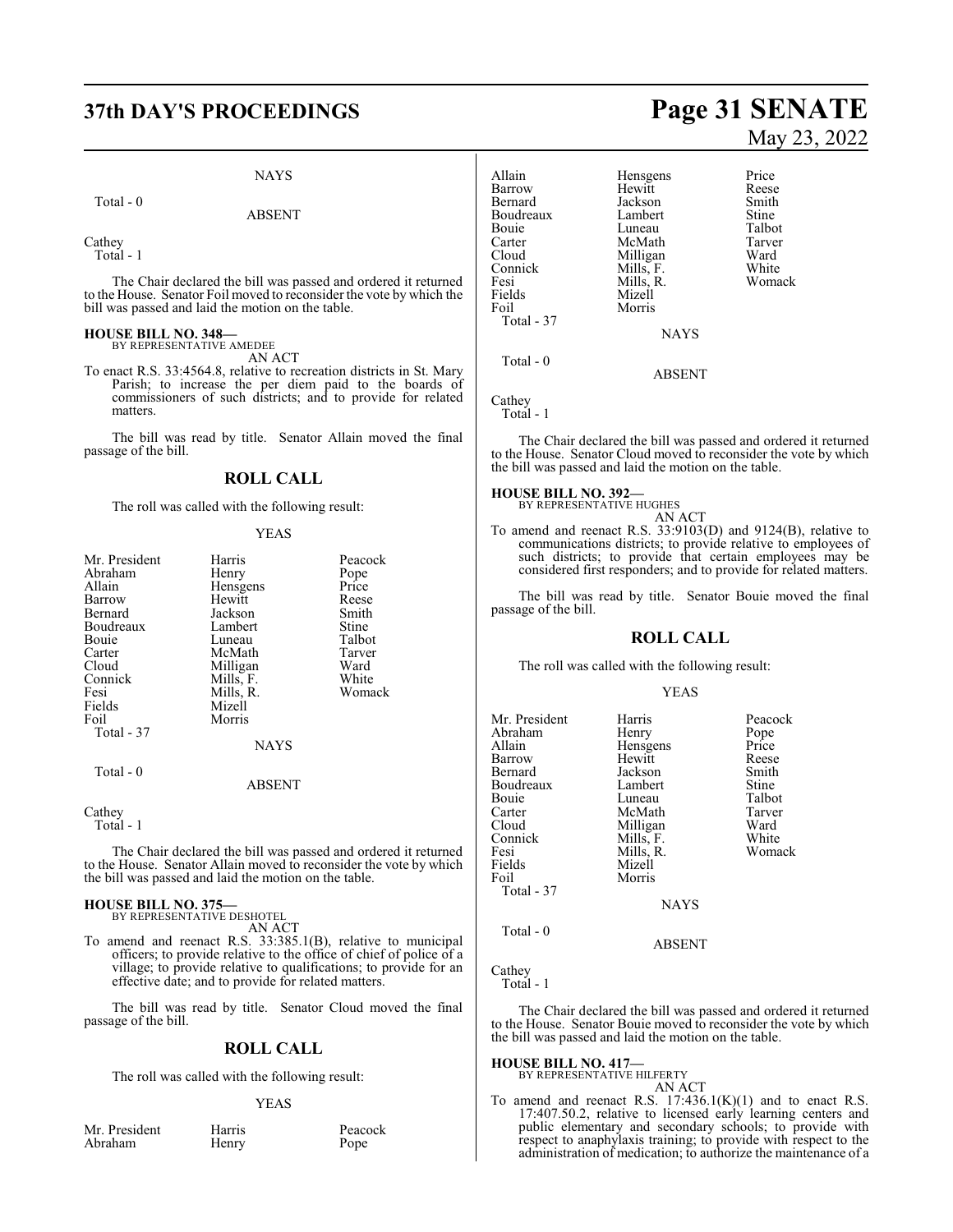# **Page 32 SENATE 37th DAY'S PROCEEDINGS**

May 23, 2022

supply of auto-injectable epinephrine; to provide for definitions; to provide for effectiveness; and to provide for related matters.

#### **Floor Amendments**

Senator Mizell proposed the following amendments.

#### **SENATE FLOOR AMENDMENTS**

Amendments proposed by Senator Mizell to Engrossed House Bill No. 417 by Representative Hilferty

#### AMENDMENT NO. 1

On page 1, delete line 20, and insert the following: "anaphylaxis training organization, or any other entity approved by the Louisiana Department of Health in the administration of auto-injectable"

On motion of Senator Mizell, the amendments were adopted.

The bill was read by title. Senator Mizell moved the final passage of the amended bill.

#### **ROLL CALL**

The roll was called with the following result:

#### YEAS

| Harris        | Peacock                            |
|---------------|------------------------------------|
| Henry         | Pope                               |
|               | Price                              |
| Hewitt        | Reese                              |
| Jackson       | Smith                              |
| Lambert       | Stine                              |
| Luneau        | Talbot                             |
| McMath        | Tarver                             |
| Milligan      | Ward                               |
|               | White                              |
|               | Womack                             |
| Mizell        |                                    |
| Morris        |                                    |
|               |                                    |
| <b>NAYS</b>   |                                    |
|               |                                    |
| <b>ABSENT</b> |                                    |
|               | Hensgens<br>Mills, F.<br>Mills, R. |

Cathey

Total - 1

The Chair declared the amended bill was passed and ordered it returned to the House. Senator Mizell moved to reconsider the vote by which the bill was passed and laid the motion on the table.

#### **HOUSE BILL NO. 419—**

BY REPRESENTATIVE MCFARLAND AN ACT

To amend and reenact R.S.  $56:320(A)(3)$  and  $(C)(1)$ , relative to methods for taking fish; to provide for taking of bream with minnow traps; to allow hand-grabbing of catfish; and to provide for related matters.

The bill was read by title. Senator Hensgens moved the final passage of the bill.

#### **ROLL CALL**

The roll was called with the following result:

#### YEAS

| Mr. President |  |
|---------------|--|
| Abraham       |  |
| Allain        |  |

Harris Peacock<br>
Henry Pope Henry Pope<br>
Hensgens Price Hensgens

| Barrow     | Hewitt      | Reese  |
|------------|-------------|--------|
| Bernard    | Jackson     | Smith  |
| Boudreaux  | Lambert     | Stine  |
| Bouie      | Luneau      | Talbot |
| Carter     | McMath      | Tarver |
| Cloud      | Milligan    | Ward   |
| Connick    | Mills, F.   | White  |
| Fesi       | Mills, R.   | Womack |
| Fields     | Mizell      |        |
| Foil       | Morris      |        |
| Total - 37 |             |        |
|            | <b>NAYS</b> |        |
| Total $-0$ |             |        |
|            | ABSENT      |        |

Cathey Total - 1

The Chair declared the bill was passed and ordered it returned to the House. Senator Hensgens moved to reconsider the vote by which the bill was passed and laid the motion on the table.

#### **HOUSE BILL NO. 422—**

BY REPRESENTATIVE STEFANSKI AN ACT

To amend and reenact R.S.  $56:116.1(A)(6)$  and to enact R.S. 56:8(153) and 116.3(H), relative to the taking of deer by precharged pneumatic devices; to provide for definitions; to provide for methods of taking; to provide for requirements and restrictions; and to provide for related matters.

The bill was read by title. Senator Hensgens moved the final passage of the bill.

## **ROLL CALL**

The roll was called with the following result:

#### YEAS

| Mr. President<br>Abraham<br>Allain<br>Barrow<br>Bernard<br>Boudreaux<br>Bouie<br>Carter<br>Cathey<br>Cloud<br>Connick<br>Fesi<br>Total - 36 | Fields<br>Foil<br>Harris<br>Henry<br>Hensgens<br>Hewitt<br>Jackson<br>Lambert<br>Luneau<br>McMath<br>Milligan<br>Mills, R.<br><b>NAYS</b> | Mizell<br>Morris<br>Peacock<br>Pope<br>Price<br>Reese<br>Smith<br>Stine<br>Talbot<br>Ward<br>White<br>Womack |
|---------------------------------------------------------------------------------------------------------------------------------------------|-------------------------------------------------------------------------------------------------------------------------------------------|--------------------------------------------------------------------------------------------------------------|
| Total $-0$                                                                                                                                  | ABSENT                                                                                                                                    |                                                                                                              |
|                                                                                                                                             |                                                                                                                                           |                                                                                                              |

Mills, F. Tarver Total - 2

The Chair declared the bill was passed and ordered it returned to the House. Senator Hensgens moved to reconsider the vote by which the bill was passed and laid the motion on the table.

#### **HOUSE BILL NO. 441—**

BY REPRESENTATIVE STEFANSKI AN ACT

To amend and reenact R.S. 33:2554(C)(3)(introductory paragraph), relative to the municipal fire and police civil service; to provide relative to the certification and appointment of eligible persons in the police department for the city of Rayne; and to provide for related matters.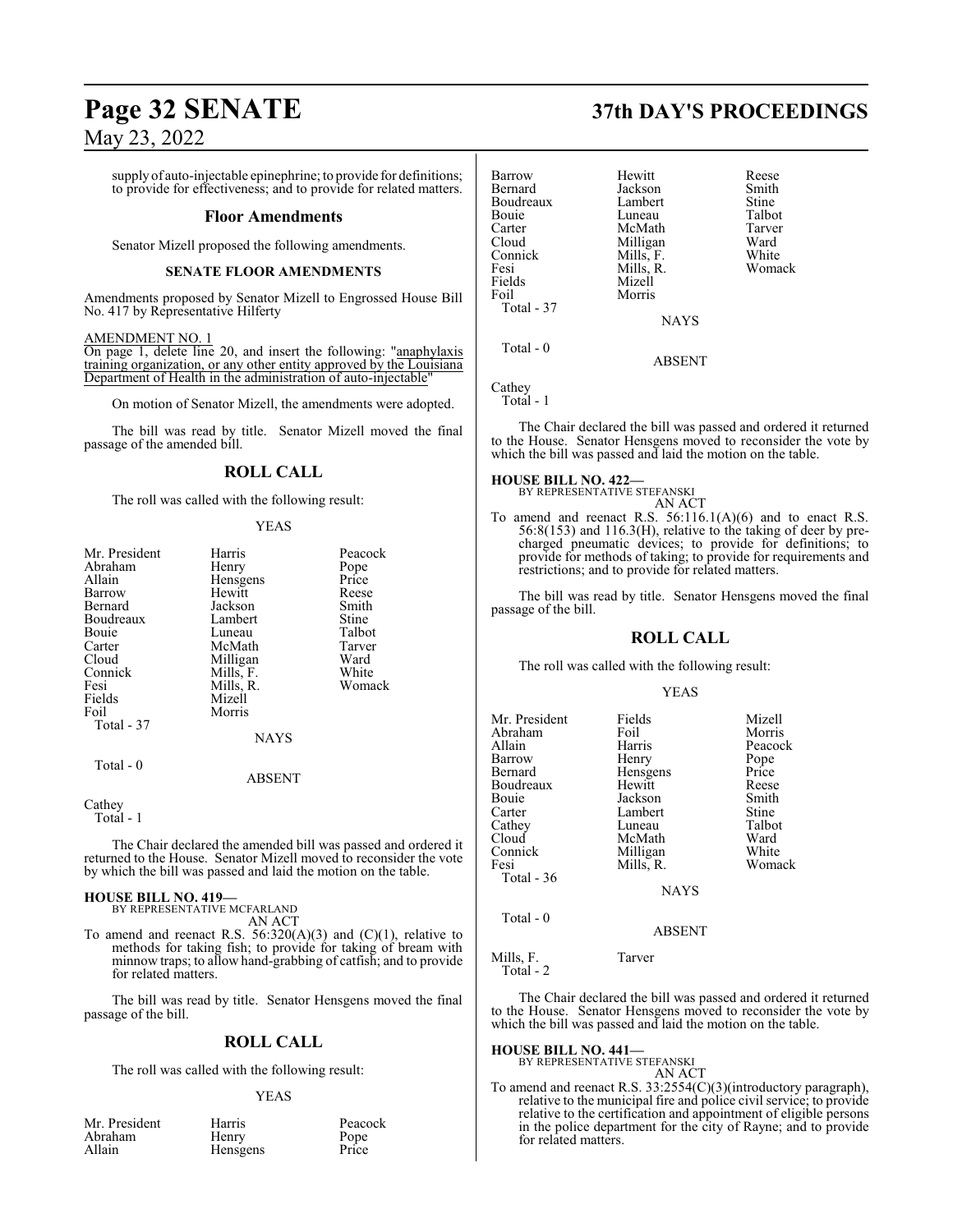# **37th DAY'S PROCEEDINGS Page 33 SENATE**

The bill was read by title. Senator Hensgens moved the final passage of the bill.

#### **ROLL CALL**

The roll was called with the following result:

#### YEAS

| Mr. President | Foil            | Morris  |
|---------------|-----------------|---------|
| Abraham       | Harris          | Peacock |
| Allain        | Henry           | Pope    |
| Barrow        | Hensgens        | Price   |
| Bernard       | Hewitt          | Reese   |
| Boudreaux     | Jackson         | Smith   |
| <b>Bouje</b>  | Lambert         | Stine   |
| Carter        | Luneau          | Talbot  |
| Cathey        | McMath          | Tarver  |
| Cloud         | Milligan        | Ward    |
| Connick       | Mills, F.       | White   |
| Fesi          | Mills, R.       | Womack  |
| Fields        | Mizell          |         |
| Total - 38    |                 |         |
|               | <b>NI A VZC</b> |         |

NAYS

#### ABSENT

Total - 0

Total - 0

The Chair declared the bill was passed and ordered it returned to the House. Senator Hensgens moved to reconsider the vote by which the bill was passed and laid the motion on the table.

**HOUSE BILL NO. 457—** BY REPRESENTATIVES CARPENTER, FREIBERG, GLOVER, LYONS, MARCELLE, AND STAGNI AN ACT

To enact R.S. 38:2233.4, relative to the city of Baton Rouge and the parish of East Baton Rouge; to provide relative to the procurement of goods and services; to provide relative to contracts awarded to socially and economically disadvantaged businesses; to authorize certain entities to set-aside a certain percentage of contracts to be awarded to such businesses; to provide relative to rules and regulations regarding the certification of socially and economically disadvantaged businesses; and to provide for related matters.

The bill was read by title. Senator Barrow moved the final passage of the bill.

#### **ROLL CALL**

The roll was called with the following result:

#### YEAS

| Mr. President | Foil      | Peacock |
|---------------|-----------|---------|
| Abraham       | Harris    | Pope    |
| Allain        | Henry     | Price   |
| Barrow        | Hensgens  | Reese   |
| Bernard       | Hewitt    | Smith   |
| Boudreaux     | Jackson   | Stine   |
| Bouie         | Lambert   | Talbot  |
| Carter        | Luneau    | Tarver  |
| Cathey        | McMath    | Ward    |
| Cloud         | Milligan  | White   |
| Connick       | Mills, F. | Womack  |
| Fesi          | Mizell    |         |
| Fields        | Morris    |         |
| Total - 37    |           |         |
|               | NAYS      |         |

# May 23, 2022

#### ABSENT

Mills, R. Total - 1

The Chair declared the bill was passed and ordered it returned to the House. Senator Barrow moved to reconsider the vote by which the bill was passed and laid the motion on the table.

#### **HOUSE BILL NO. 548—**

BY REPRESENTATIVES FREEMAN, MOORE, AND SCHLEGEL AND SENATORS BARROW AND MIZELL AN ACT

To enact R.S. 17:3921.4, relative to digital devices in public schools; to require the state Department of Education to develop health and safety guidelines for the use of digital devices in public schools; to require collaboration with the Louisiana Department of Health and others in developing the guidelines; to provide for the content of the guidelines; to require the state Department of Education to distribute the guidelines to public school governing authorities; to provide for an effective date; and to provide for related matters.

The bill was read by title. Senator Henry moved the final passage of the bill.

#### **ROLL CALL**

The roll was called with the following result:

#### YEAS

| Mr. President | Foil          | Morris  |
|---------------|---------------|---------|
| Abraham       | Harris        | Peacock |
| Allain        | Henry         | Pope    |
| Barrow        | Hensgens      | Price   |
| Bernard       | Hewitt        | Reese   |
| Bouie         | Jackson       | Smith   |
| Carter        | Lambert       | Stine   |
| Cathey        | Luneau        | Talbot  |
| Cloud         | McMath        | Tarver  |
| Connick       | Milligan      | Ward    |
| Fesi          | Mills, F.     | White   |
| Fields        | Mizell        | Womack  |
| Total $-36$   |               |         |
|               | <b>NAYS</b>   |         |
| Total $-0$    | <b>ABSENT</b> |         |

Boudreaux Mills, R. Total - 2

The Chair declared the bill was passed and ordered it returned to the House. Senator Henry moved to reconsider the vote by which the bill was passed and laid the motion on the table.

**HOUSE BILL NO. 563—** BY REPRESENTATIVE BACALA AN ACT

To amend and reenact R.S. 33:154 and 172(A)(1)(a) and (D), relative to the parish of Ascension; to provide relative to municipal annexations; to require municipal governing authoritiesto notify the parish governing authority prior to annexing property; and to provide for related matters.

The bill was read by title. Senator Lambert moved the final passage of the bill.

#### **ROLL CALL**

The roll was called with the following result: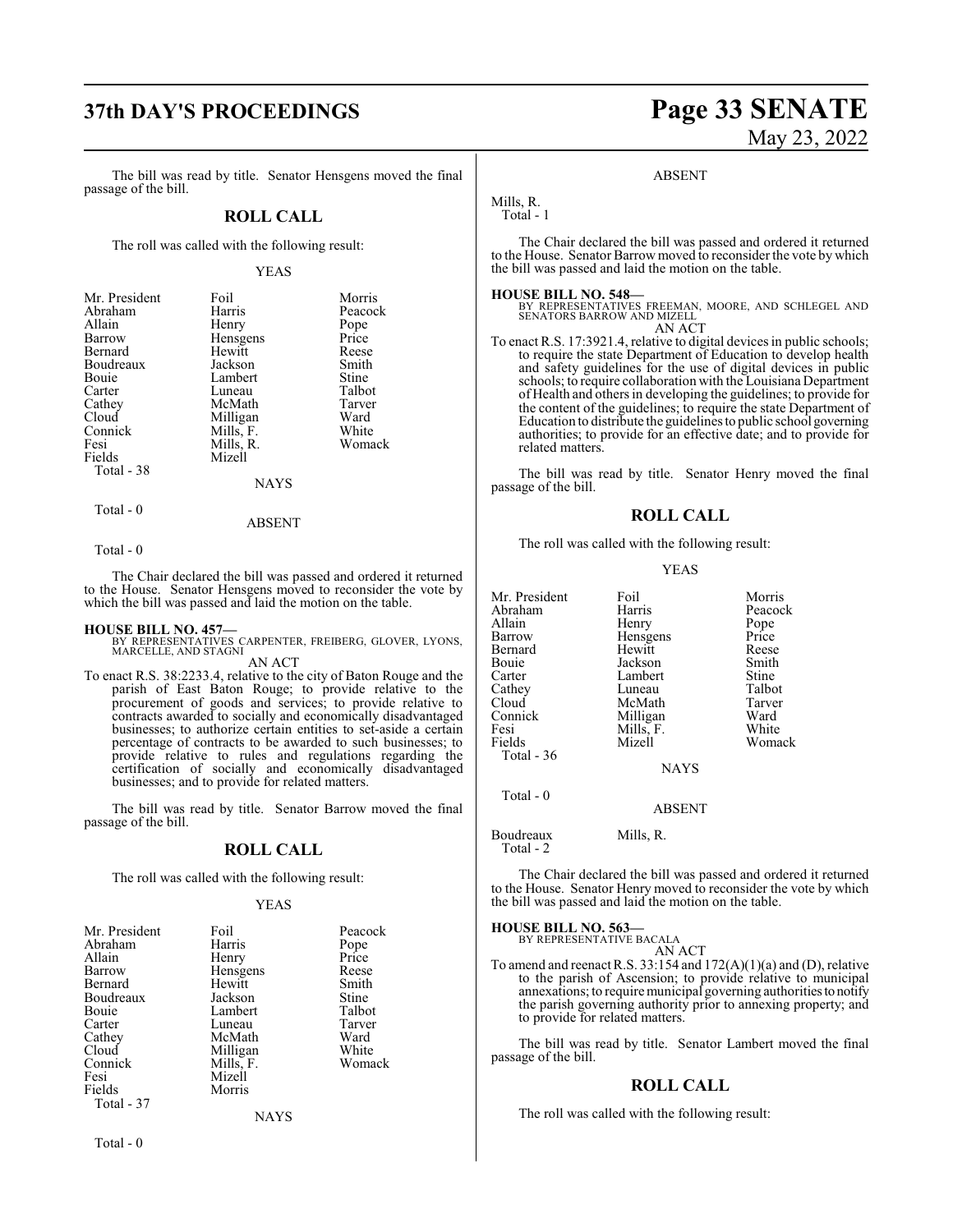|                                                                                                                                             | <b>YEAS</b>                                                                                                                           |                                                                                           |
|---------------------------------------------------------------------------------------------------------------------------------------------|---------------------------------------------------------------------------------------------------------------------------------------|-------------------------------------------------------------------------------------------|
| Mr. President<br>Abraham<br>Allain<br>Barrow<br>Bernard<br>Boudreaux<br>Bouie<br>Carter<br>Cloud<br>Connick<br>Fesi<br>Fields<br>Total - 34 | Foil<br>Harris<br>Henry<br>Hensgens<br>Hewitt<br>Jackson<br>Lambert<br>Luneau<br>McMath<br>Milligan<br>Mills, F.<br>Mills, R.<br>NAYS | Mizell<br>Peacock<br>Pope<br>Price<br>Reese<br>Smith<br>Stine<br>Talbot<br>Ward<br>Womack |
| Total - 0                                                                                                                                   | ABSENT                                                                                                                                |                                                                                           |
| Cathey<br>Morris<br>Total - 4                                                                                                               | Tarver<br>White                                                                                                                       |                                                                                           |

The Chair declared the bill was passed and ordered it returned to the House. Senator Lambert moved to reconsider the vote by which the bill was passed and laid the motion on the table.

#### **HOUSE BILL NO. 572—**

BY REPRESENTATIVE JORDAN AN ACT

To enact R.S. 33:4763(C), relative to condemned property; to provide for an online condemned property list; to provide for public access; to provide for removal of properties from the list; and to provide for related matters.

#### **Floor Amendments**

Senator Foil proposed the following amendments.

#### **SENATE FLOOR AMENDMENTS**

Amendments proposed by Senator Foil to Engrossed House Bill No. 572 by Representative Jordan

#### AMENDMENT NO. 1

 $\overline{\text{On page 2, after line 2, insert the following:}}$ <br>  $\frac{1}{2}$  The intent of this Subsection

The intent of this Subsection is to make additional information regarding condemned property available to the public and the press. A parish or municipal governing authority that has complied with the requirements of R.S. 33:4762 and 4765 shall be deemed to have met due process requirements regarding notifying property owners about condemned property."

On motion of Senator Foil, the amendments were adopted.

The bill was read by title. Senator Foil moved the final passage of the amended bill.

## **ROLL CALL**

The roll was called with the following result:

#### YEAS

| Mr. President | Foil     | Morris  |
|---------------|----------|---------|
| Abraham       | Harris   | Peacock |
| Allain        | Henry    | Pope    |
| Barrow        | Hensgens | Price   |
| Bernard       | Hewitt   | Reese   |
| Boudreaux     | Jackson  | Smith   |
| Bouie         | Lambert  | Stine   |
| Carter        | Luneau   | Talbot  |
| Cathey        | McMath   | Tarver  |

# **Page 34 SENATE 37th DAY'S PROCEEDINGS**

| Cloud<br>Connick<br>Fesi<br>Fields | Milligan<br>Mills, F.<br>Mills, R.<br>Mizell | Ward<br>White<br>Womack |
|------------------------------------|----------------------------------------------|-------------------------|
| Total - 38                         | <b>NAYS</b>                                  |                         |
| Total $-0$                         | <b>ABSENT</b>                                |                         |

Total - 0

The Chair declared the amended bill was passed and ordered it returned to the House. Senator Foil moved to reconsider the vote by which the bill was passed and laid the motion on the table.

# **HOUSE BILL NO. 583—** BY REPRESENTATIVE BACALA

AN ACT

To enact R.S. 33:1236(35)(c), relative to Ascension Parish; to provide relative to the administrative office of the parish governing authority; to provide relative to services provided by such office to certain entities within the parish; to increase the amount the parish governing authority is authorized to charge for such services; and to provide for related matters.

The bill was read by title. Senator Lambert moved the final passage of the bill.

#### **ROLL CALL**

The roll was called with the following result:

#### YEAS

| Mr. President | Foil        | Morris  |
|---------------|-------------|---------|
| Abraham       | Harris      | Peacock |
| Allain        | Henry       | Pope    |
| Barrow        | Hensgens    | Price   |
| Bernard       | Hewitt      | Reese   |
| Boudreaux     | Jackson     | Smith   |
| Bouie         | Lambert     | Stine   |
| Carter        | Luneau      | Talbot  |
| Cathey        | McMath      | Tarver  |
| Cloud         | Milligan    | Ward    |
| Connick       | Mills, F.   | White   |
| Fesi          | Mills, R.   | Womack  |
| Fields        | Mizell      |         |
| Total - 38    |             |         |
|               | <b>NAYS</b> |         |
| $Total - 0$   |             |         |

Total - 0

The Chair declared the bill was passed and ordered it returned to the House. Senator Lambert moved to reconsider the vote by which the bill was passed and laid the motion on the table.

ABSENT

# **HOUSE BILL NO. 604—** BY REPRESENTATIVE DAVIS

AN ACT

To amend and reenact R.S. 32:705(B)(3), relative to the transfer of ownership of a vehicle; and to provide for related matters.

#### **Floor Amendments**

Senator Carter proposed the following amendments.

#### **SENATE FLOOR AMENDMENTS**

Amendments proposed by Senator Carter to Reengrossed House Bill No. 604 by Representative Davis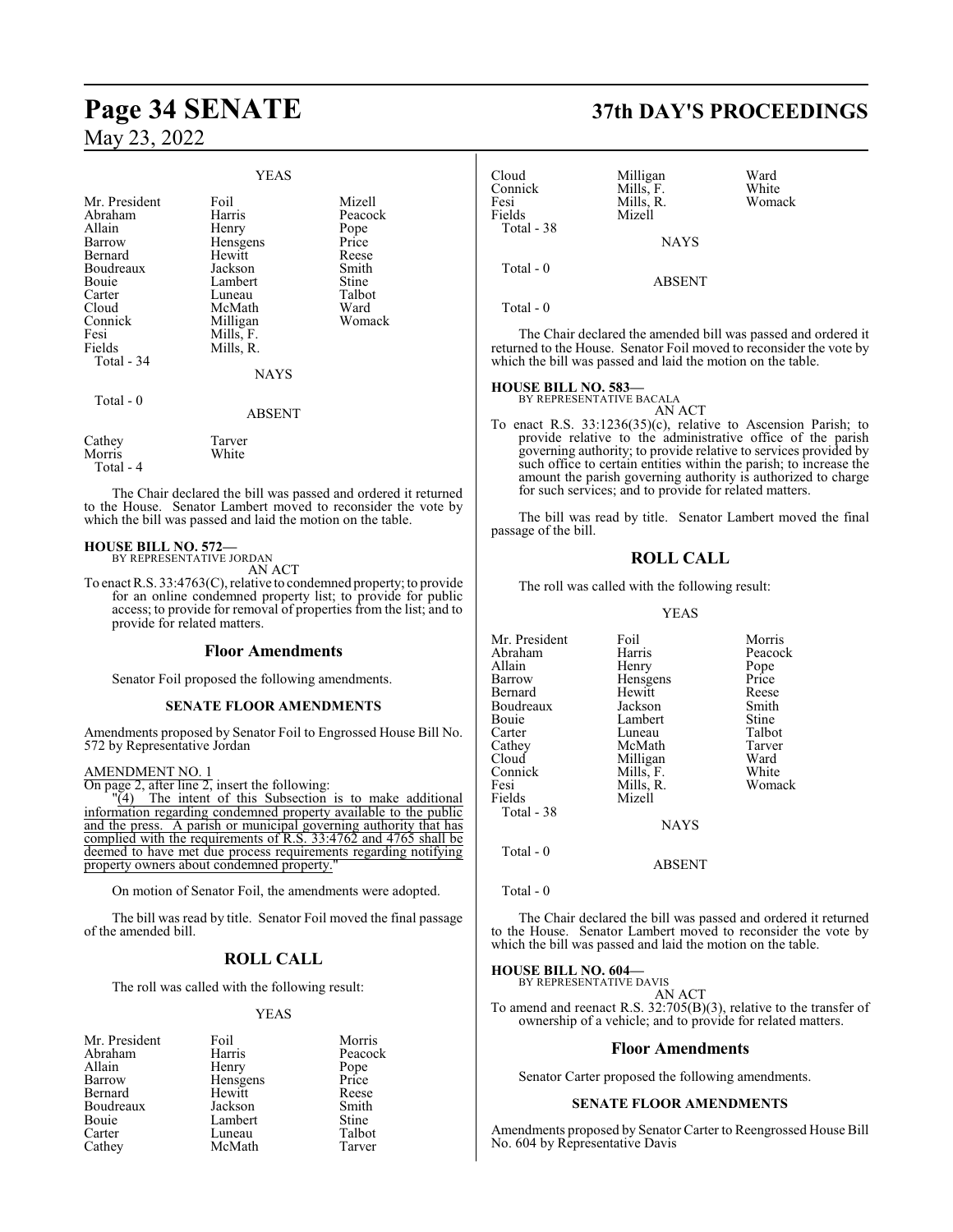# **37th DAY'S PROCEEDINGS Page 35 SENATE**

#### AMENDMENT NO. 1

In Senate Committee Amendment No. 4 proposed by the Senate Committee on Transportation, Highways and Public Works, designated as SCAHB CADGEA 3138, and adopted by the Senate on May 15, 2022, on page 2, after line 13, insert the following:

"Section 3. The provisions of this Act that amend R. S.  $32:707(D)(1)(a)$  and  $(J)(1)(c)($ intro para) and R.S. 47:303(B)(2) shall be effective January 1, 2023."

On motion of Senator Carter, the amendments were adopted.

The bill was read by title. Senator McMath moved the final passage of the amended bill.

### **ROLL CALL**

The roll was called with the following result:

#### YEAS

| Mr. President<br>Abraham<br>Allain<br>Barrow<br>Bernard<br>Boudreaux<br><b>Bouje</b><br>Carter<br>Cathey<br>Cloud<br>Connick<br>Fesi<br>Fields<br>Total - 38 | Foil<br>Harris<br>Henry<br>Hensgens<br>Hewitt<br>Jackson<br>Lambert<br>Luneau<br>McMath<br>Milligan<br>Mills, F.<br>Mills, R.<br>Mizell<br><b>NAYS</b> | Morris<br>Peacock<br>Pope<br>Price<br>Reese<br>Smith<br>Stine<br>Talbot<br>Tarver<br>Ward<br>White<br>Womack |
|--------------------------------------------------------------------------------------------------------------------------------------------------------------|--------------------------------------------------------------------------------------------------------------------------------------------------------|--------------------------------------------------------------------------------------------------------------|
| Total - 0                                                                                                                                                    |                                                                                                                                                        |                                                                                                              |
|                                                                                                                                                              |                                                                                                                                                        |                                                                                                              |

ABSENT

```
 Total - 0
```
The Chair declared the amended bill was passed and ordered it returned to the House. Senator McMath moved to reconsider the vote by which the bill was passed and laid the motion on the table.

#### **HOUSE BILL NO. 699—**

BY REPRESENTATIVE LACOMBE AN ACT

To amend and reenact R.S.  $33:103(C)(1)(1)$ , relative to the town of Addis; to authorize the governing authority of the town of Addis to pay members of the Addis Planning Commission a per diem; to provide for the amount of the per diem and the number of meetings for which members may be paid; to provide for an effective date; and to provide for related matters.

The bill was read by title. Senator Ward moved the final passage of the bill.

#### **ROLL CALL**

The roll was called with the following result:

#### YEAS

| Mr. President | Foil     | Morris  |
|---------------|----------|---------|
| Abraham       | Harris   | Peacock |
| Allain        | Henry    | Pope    |
| Barrow        | Hensgens | Price   |
| Bernard       | Hewitt   | Reese   |
| Boudreaux     | Jackson  | Smith   |
| Bouie         | Lambert  | Stine   |
| Carter        | Luneau   | Talbot  |
| Cathey        | McMath   | Tarver  |
| Cloud         | Milligan | Ward    |

# May 23, 2022

| Connick<br>Fesi<br>Fields<br>Total - 38 | Mills, F.<br>Mills, R.<br>Mizell | White<br>Womack                                                |
|-----------------------------------------|----------------------------------|----------------------------------------------------------------|
|                                         | <b>NAYS</b>                      |                                                                |
| Total $-0$                              | <b>ABSENT</b>                    |                                                                |
| Total - 0                               |                                  |                                                                |
|                                         |                                  | The Chair declared the bill was passed and ordered it returned |

#### **HOUSE BILL NO. 704—**

BY REPRESENTATIVES NEWELL, BOYD, LANDRY, MOORE, AND SCHLEGEL AND SENATOR BARROW AN ACT

to the House. Senator Ward moved to reconsider the vote by which

the bill was passed and laid the motion on the table.

To amend and reenact R.S. 47:463.108(A), (D), and (E) and to repeal R.S. 47:463.108(F), relative to the breast cancer awareness special prestige license plate; provides relative to monies received from the royalty fees; and to provide for related matters.

The bill was read by title. Senator Carter moved the final passage of the bill.

#### **ROLL CALL**

The roll was called with the following result:

#### YEAS

| Mr. President | Foil        | Peacock |
|---------------|-------------|---------|
| Abraham       | Harris      | Pope    |
| Allain        | Henry       | Price   |
| Barrow        | Hensgens    | Reese   |
| Bernard       | Hewitt      | Smith   |
| Boudreaux     | Jackson     | Stine   |
| Bouie         | Lambert     | Talbot  |
| Carter        | Luneau      | Tarver  |
| Cathey        | McMath      | Ward    |
| Cloud         | Milligan    | White   |
| Connick       | Mills, F.   | Womack  |
| Fesi          | Mills, R.   |         |
| Fields        | Mizell      |         |
| Total - 37    |             |         |
|               | <b>NAYS</b> |         |
| $M_{\odot}$   |             |         |

Morris Total - 1

ABSENT

Total - 0

The Chair declared the bill was passed and ordered it returned to the House. Senator Carter moved to reconsider the vote by which the bill was passed and laid the motion on the table.

#### **HOUSE BILL NO. 710—**

BY REPRESENTATIVE STEFANSKI AN ACT

To amend and reenact R.S. 38:2225.2.4(B)(5)(introductory paragraph), (E), and (F)(4) and to enact R.S.  $38:2225.2.4(B)(7)$ and  $(F)(2)(f)$ , relative to the provisions of construction management at risk project delivery method; to provide for the "selection review committee" definition to include ranking proposers; to provide for the requirements of the selection review committee members; to provide for the procedures of the selection review committee; to provide for the requirements of the request for qualifications; to exempt the selection review committee meetings from the Open Meetings Law; to provide for the procedure of a nonresponsive construction management at risk bid winner; and to provide for related matters.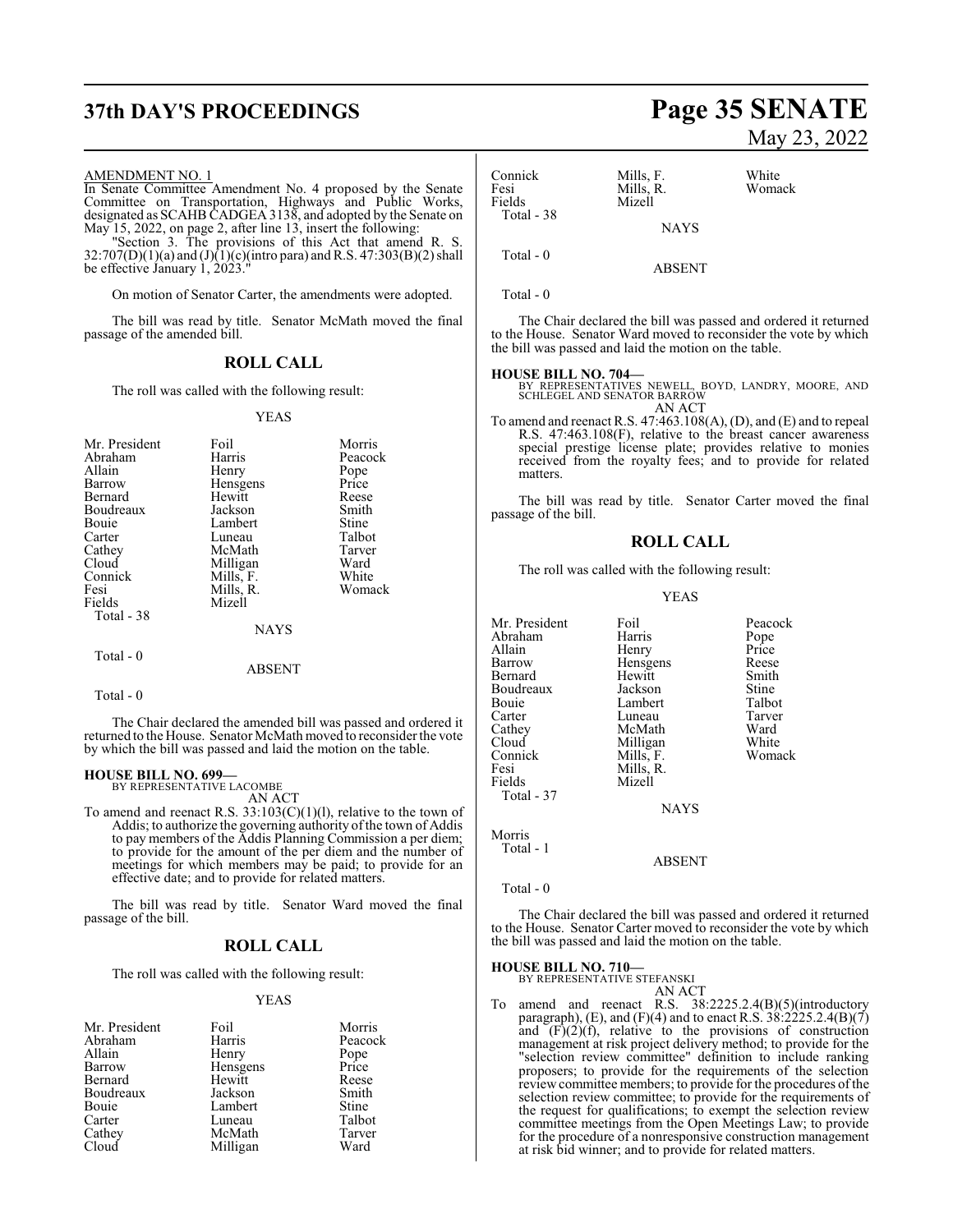The bill was read by title. Senator McMath moved the final passage of the bill.

#### **ROLL CALL**

The roll was called with the following result:

#### YEAS

| Mr. President | Foil      | Peacock       |
|---------------|-----------|---------------|
| Abraham       | Harris    |               |
| Allain        | Henry     | Pope<br>Price |
| Barrow        | Hensgens  | Reese         |
| Bernard       | Hewitt    | Smith         |
| Boudreaux     | Jackson   | Stine         |
| Bouie         | Lambert   | Talbot        |
| Carter        | Luneau    | Tarver        |
| Cathey        | McMath    | Ward          |
| Cloud         | Milligan  | White         |
| Connick       | Mills, R. | Womack        |
| Fesi          | Mizell    |               |
| Fields        | Morris    |               |
| Total - 37    |           |               |
|               | NAVC      |               |

NAYS

Total - 0

ABSENT

Mills, F.

Total - 1

The Chair declared the bill was passed and ordered it returned to the House. Senator McMath moved to reconsider the vote by which the bill was passed and laid the motion on the table.

# **HOUSE BILL NO. 713—** BY REPRESENTATIVE ZERINGUE

AN ACT

To enact R.S. 33:4161.1, relative to stormwater utility systems; to authorize political subdivisions to create stormwater utility systems and adopt utility fees relative to stormwater management systems; to provide relative to definitions; and to provide for related matters.

The bill was read by title. Senator Foil moved the final passage of the bill.

#### **ROLL CALL**

The roll was called with the following result:

#### YEAS

| Mr. President<br>Allain<br>Barrow<br>Bernard<br>Boudreaux<br>Bouie<br>Carter<br>Cathey<br>Cloud<br>Connick<br>Fesi<br>Fields<br>Foil<br>Total - 37 | Harris<br>Henry<br>Hensgens<br>Hewitt<br>Jackson<br>Lambert<br>Luneau<br>McMath<br>Milligan<br>Mills, F.<br>Mills, R.<br>Mizell<br>Morris | Peacock<br>Pope<br>Price<br>Reese<br>Smith<br>Stine<br>Talbot<br>Tarver<br>Ward<br>White<br>Womack |
|----------------------------------------------------------------------------------------------------------------------------------------------------|-------------------------------------------------------------------------------------------------------------------------------------------|----------------------------------------------------------------------------------------------------|
|                                                                                                                                                    | <b>NAYS</b>                                                                                                                               |                                                                                                    |
| Total - 0<br>Abraham                                                                                                                               | <b>ABSENT</b>                                                                                                                             |                                                                                                    |

Total - 1

# **Page 36 SENATE 37th DAY'S PROCEEDINGS**

The Chair declared the bill was passed and ordered it returned to the House. Senator Foil moved to reconsider the vote by which the bill was passed and laid the motion on the table.

### **HOUSE BILL NO. 718—**

BY REPRESENTATIVE CHARLES OWEN AN ACT

To amend and reenact R.S. 56:3000(G), 3001, 3002, and 3004(Section heading), (A)(introductory paragraph), (2), and (3), and (B)(introductory paragraph) and to enact R.S. 56:3000(F)(4) and (5), relative to hunting and fishing licenses; to provide additional eligibility for resident recreational license rates; to provide for the cost of a Senior/Retired Military combination license; to provide for conflicts with other law; to provide for effective date and conditions of enactment; and to provide for related matters.

The bill was read by title. Senator Reese moved the final passage of the bill.

#### **ROLL CALL**

The roll was called with the following result:

#### YEAS

| Mr. President<br>Abraham<br>Allain<br>Barrow<br>Bernard<br>Boudreaux<br>Bouie | Foil<br>Harris<br>Henry<br>Hensgens<br>Hewitt<br>Jackson<br>Lambert | Morris<br>Peacock<br>Pope<br>Price<br>Reese<br>Smith<br>Stine |
|-------------------------------------------------------------------------------|---------------------------------------------------------------------|---------------------------------------------------------------|
| Carter<br>Cathey<br>Cloud<br>Connick<br>Fesi<br>Fields<br>Total - 38          | Luneau<br>McMath<br>Milligan<br>Mills, F.<br>Mills, R.<br>Mizell    | Talbot<br>Tarver<br>Ward<br>White<br>Womack                   |
| Total $-0$                                                                    | <b>NAYS</b><br>ABSENT                                               |                                                               |

Total - 0

The Chair declared the bill was passed and ordered it returned to the House. Senator Reese moved to reconsider the vote by which the bill was passed and laid the motion on the table.

**HOUSE BILL NO. 791—** BY REPRESENTATIVE KERNER

AN ACT

To enact R.S. 56:302.9(J), relative to penalties for charter fishing without required credentials; to provide for revocation of basic and saltwater fishing privileges; and to provide for related matters.

The bill was read by title. Senator Connick moved the final passage of the bill.

#### **ROLL CALL**

The roll was called with the following result:

YEAS

Mr. President Foil Morris<br>Abraham Harris Peacoc Abraham Harris Peacock<br>Allain Henry Pope Allain **Henry** Pope<br>
Barrow Hensgens Price Bernard Hewitt Reese Boudreaux

Hensgens Price<br>Hewitt Reese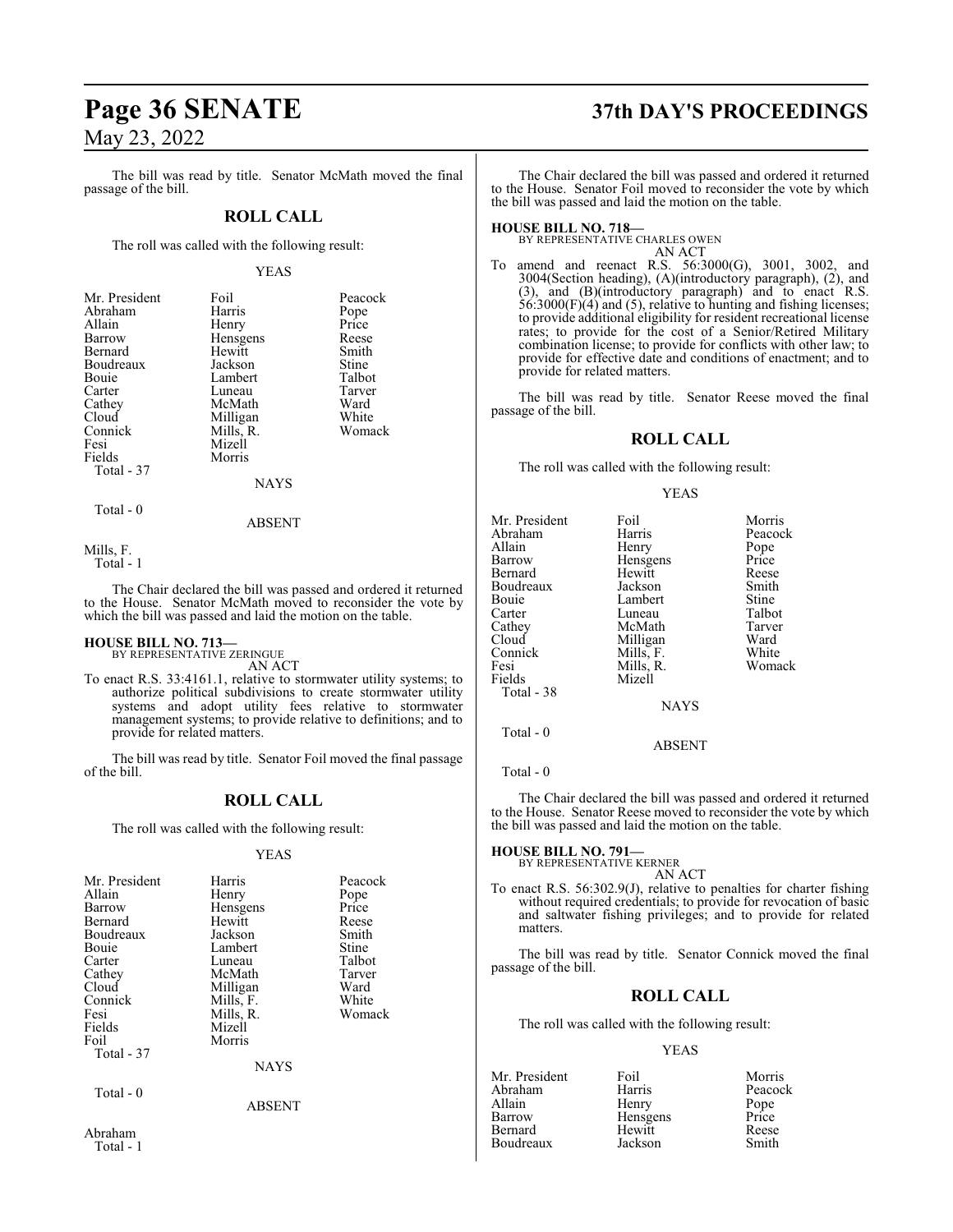Bouie Lambert Stine<br>
Carter Luneau Talbot Carter Luneau Talbot<br>Cathev McMath Tarver Cathey McMath Tarve<br>Cloud Milligan Ward Cloud Milligan Ward<br>
Connick Mills, F. White Connick Mills, F. White<br>
Fesi Mills, R. Womack Fesi Mills, R.<br>Fields Mizell Total - 38

Mizell

**NAYS** 

ABSENT

Total - 0

Total - 0

The Chair declared the bill was passed and ordered it returned to the House. Senator Connick moved to reconsider the vote by which the bill was passed and laid the motion on the table.

#### **HOUSE BILL NO. 855—**

BY REPRESENTATIVE THOMAS AN ACT

To amend and reenact R.S. 32:361.2(A)(3)(c), relative to tinting of motor vehicle windows for a medical exemption; to provide for an exemption relative to certain diagnosed medical or physical conditions; to provide for the duration of the medical exemption applicable to window tinting; and to provide for related matters.

The bill was read by title. Senator McMath moved the final passage of the bill.

#### **ROLL CALL**

The roll was called with the following result:

#### YEAS

| Mr. President<br>Abraham<br>Allain<br>Barrow<br>Bernard<br>Boudreaux<br><b>Bouje</b><br>Carter<br>Cathey<br>Cloud<br>Connick | Foil<br>Harris<br>Henry<br>Hensgens<br>Hewitt<br>Jackson<br>Lambert<br>Luneau<br>McMath<br>Milligan<br>Mills, F. | Morris<br>Peacock<br>Pope<br>Price<br>Reese<br>Smith<br>Stine<br>Talbot<br>Tarver<br>Ward<br>White |
|------------------------------------------------------------------------------------------------------------------------------|------------------------------------------------------------------------------------------------------------------|----------------------------------------------------------------------------------------------------|
| Fesi                                                                                                                         | Mills, R.                                                                                                        | Womack                                                                                             |
| Fields<br>Total - 38                                                                                                         | Mizell<br><b>NAYS</b>                                                                                            |                                                                                                    |

ABSENT

Total - 0

Total - 0

The Chair declared the bill was passed and ordered it returned to the House. Senator McMath moved to reconsider the vote by which the bill was passed and laid the motion on the table.

#### **HOUSE BILL NO. 919—**

BY REPRESENTATIVE TURNER AN ACT

To enact R.S. 41:906, relative to the exchange of school land; to authorize the Union Parish School Board to exchange school land, including but not limited to sixteenth section land; to provide for procedures, terms, and conditions, including advertisement, appraisals, and public hearing forsuch exchange; and to provide for related matters.

The bill was read by title. Senator Cathey moved the final passage of the bill.

# **37th DAY'S PROCEEDINGS Page 37 SENATE** May 23, 2022

### **ROLL CALL**

The roll was called with the following result:

YEAS

| Mr. President | Foil        | Morris  |
|---------------|-------------|---------|
| Abraham       | Harris      | Peacock |
| Allain        | Henry       | Pope    |
| Barrow        | Hensgens    | Price   |
| Bernard       | Hewitt      | Reese   |
| Boudreaux     | Jackson     | Smith   |
| Bouie         | Lambert     | Stine   |
| Carter        | Luneau      | Talbot  |
| Cathey        | McMath      | Tarver  |
| Cloud         | Milligan    | Ward    |
| Connick       | Mills, F.   | White   |
| Fesi          | Mills, R.   | Womack  |
| Fields        | Mizell      |         |
| Total - 38    |             |         |
|               | <b>NAYS</b> |         |
| Total - 0     |             |         |

Total - 0

The Chair declared the bill was passed and ordered it returned to the House. Senator Cathey moved to reconsider the vote by which the bill was passed and laid the motion on the table.

ABSENT

#### **HOUSE BILL NO. 979—**

BY REPRESENTATIVE FREEMAN AN ACT

To provide relative to the effectiveness of Act No. 366 of the 2021 Regular Session of the Legislature regarding student information; to provide for the continued effectiveness of provisions that require school governing authorities to share certain student information with the Department ofChildren and Family Services for the purpose of facilitating the administration of certain federal food assistance programs and that provide exceptions; and to provide for related matters.

The bill was read by title. Senator Fields moved the final passage of the bill.

#### **ROLL CALL**

The roll was called with the following result:

#### YEAS

| Mr. President | Foil          | Morris  |
|---------------|---------------|---------|
| Abraham       | Harris        | Peacock |
| Allain        | Henry         | Pope    |
| Barrow        | Hensgens      | Price   |
| Bernard       | Hewitt        | Reese   |
| Boudreaux     | Jackson       | Smith   |
| Bouie         | Lambert       | Stine   |
| Carter        | Luneau        | Talbot  |
| Cathey        | McMath        | Tarver  |
| Cloud         | Milligan      | Ward    |
| Connick       | Mills, F.     | White   |
| Fesi          | Mills, R.     | Womack  |
| Fields        | Mizell        |         |
| Total - 38    |               |         |
|               | <b>NAYS</b>   |         |
| Total $-0$    |               |         |
|               | <b>ABSENT</b> |         |
| Total - 0     |               |         |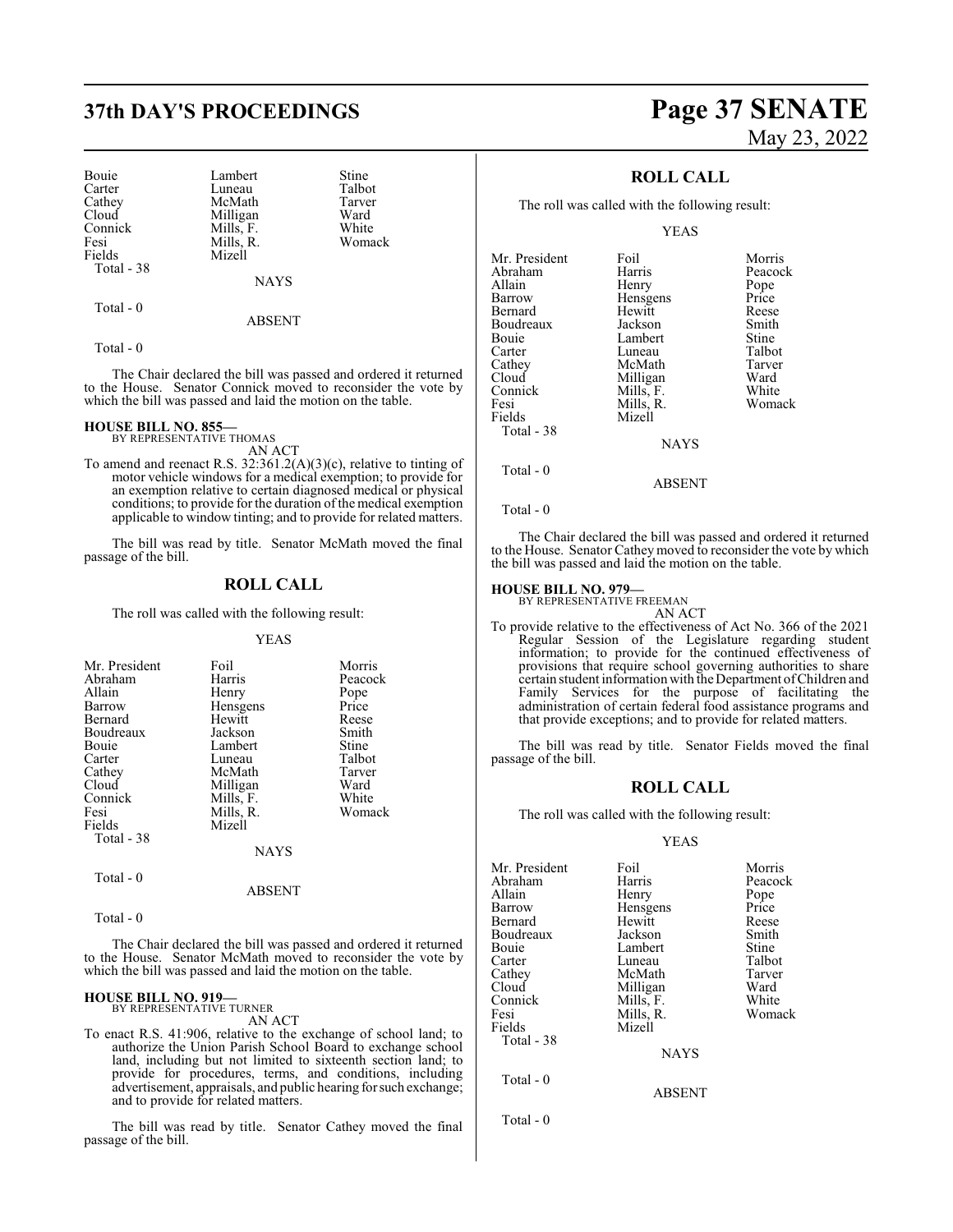The Chair declared the bill was passed and ordered it returned to the House. Senator Fields moved to reconsider the vote by which the bill was passed and laid the motion on the table.

#### **Rules Suspended**

Senator Bouie asked for and obtained a suspension of the rules to revert to the Morning Hour.

#### **Message from the House**

#### **CONCURRING IN SENATE CONCURRENT RESOLUTIONS**

May 23, 2022

To the Honorable President and Members of the Senate:

I am directed to inform your honorable body that the House of Representatives has finally concurred in the following Senate Concurrent Resolutions:

#### **SENATE CONCURRENT RESOLUTION NO. 14—** BY SENATOR FOIL

A CONCURRENT RESOLUTION

To establish the Cybersecurity Redhibition Task Force and to recognize the task force as the unified and coordinated body of information technology and security professionals from various branches of federal and state government to consider creating a distinct cause of action for state agencies that respond to cyber incidents as part of the state's emergency support function to recover qualifying expenses from managed service providers and managed security service providers servicing public bodies and critical infrastructure whose actions or omissions contributed to the cyber incident.

Reported with amendments.

Respectfully submitted, MICHELLE D. FONTENOT Clerk of the House of Representatives

#### **Message from the House**

#### **CONCURRING IN SENATE CONCURRENT RESOLUTIONS**

#### May 23, 2022

To the Honorable President and Members of the Senate:

I am directed to inform your honorable body that the House of Representatives has finally concurred in the following Senate Concurrent Resolutions:

#### **SENATE CONCURRENT RESOLUTION NO. 59—** BY SENATOR PEACOCK

A CONCURRENT RESOLUTION To commend Elizabeth "Ellie" Chase Franks on being a 2022 state "Students of the Year" finalist.

Reported without amendments.

#### **SENATE CONCURRENT RESOLUTION NO. 6—** BY SENATOR CATHEY

A CONCURRENT RESOLUTION

To create and provide for the Task Force on Tenure in Public Postsecondary Education.

Reported without amendments.

# **Page 38 SENATE 37th DAY'S PROCEEDINGS**

#### **SENATE CONCURRENT RESOLUTION NO. 33—**

BY SENATOR MILLIGAN AND REPRESENTATIVES AMEDEE, EMERSON, FREEMAN, FREIBERG, JEFFERSON, CHARLES OWEN, ST. BLANC AND TARVER A CONCURRENT RESOLUTION

To urge and request the state superintendent of education to create

the Teachers' Advisory Council.

Reported without amendments.

**SENATE CONCURRENT RESOLUTION NO. 40—**<br>
BY SENATOR MILLIGAN AND REPRESENTATIVES AMEDEE,<br>
EMERSON, FREEMAN, FREIBERG, HARRIS, JEFFERSON, MCFARLAND,<br>
CHARLES OWEN, SCHAMERHORN, ST. BLANC AND TARVER<br>
A CONCURRENT RESOLUTION

To urge and request each city, parish, and other local school board to create a Teachers' Advisory Council.

Reported without amendments.

Respectfully submitted, MICHELLE D. FONTENOT Clerk of the House of Representatives

#### **Introduction of Senate Resolutions**

#### **SENATE RESOLUTION NO. 143—**

BY SENATOR BOUIE A RESOLUTION

To commend Mr. Sidney H. Cates III for his illustrious service to the New Orleans Police Department (NOPD), the city of New Orleans, and the United States of America.

The resolution was read by title and placed on the Calendar for a second reading.

#### **SENATE RESOLUTION NO. 144—** BY SENATOR BARROW

#### A RESOLUTION

To urge and request the Commissioner of Insurance to develop outreach initiatives to assist seniors and special needs individuals to ensure they have an understanding of the property damage claims process and of how an insurer is required to treat them fairly and free from unfair or deceptive acts or practices that may occur after a presidentially or gubernatorially declared disaster or emergency.

The resolution was read by title and placed on the Calendar for a second reading.

#### **SENATE RESOLUTION NO. 145—** BY SENATOR BARROW

A RESOLUTION

To create and provide for the Task Force on Expert Testimony for Justification Defense.

The resolution was read by title and placed on the Calendar for a second reading.

#### **SENATE RESOLUTION NO. 146—**

BY SENATOR JACKSON A RESOLUTION

To urge and request the state Department of Education to study the impact of adding days to the school calendar has on teachers, and to submit a written report of its findings and any recommendations to the Senate Committee on Education not later than December 1, 2022.

The resolution was read by title and placed on the Calendar for a second reading.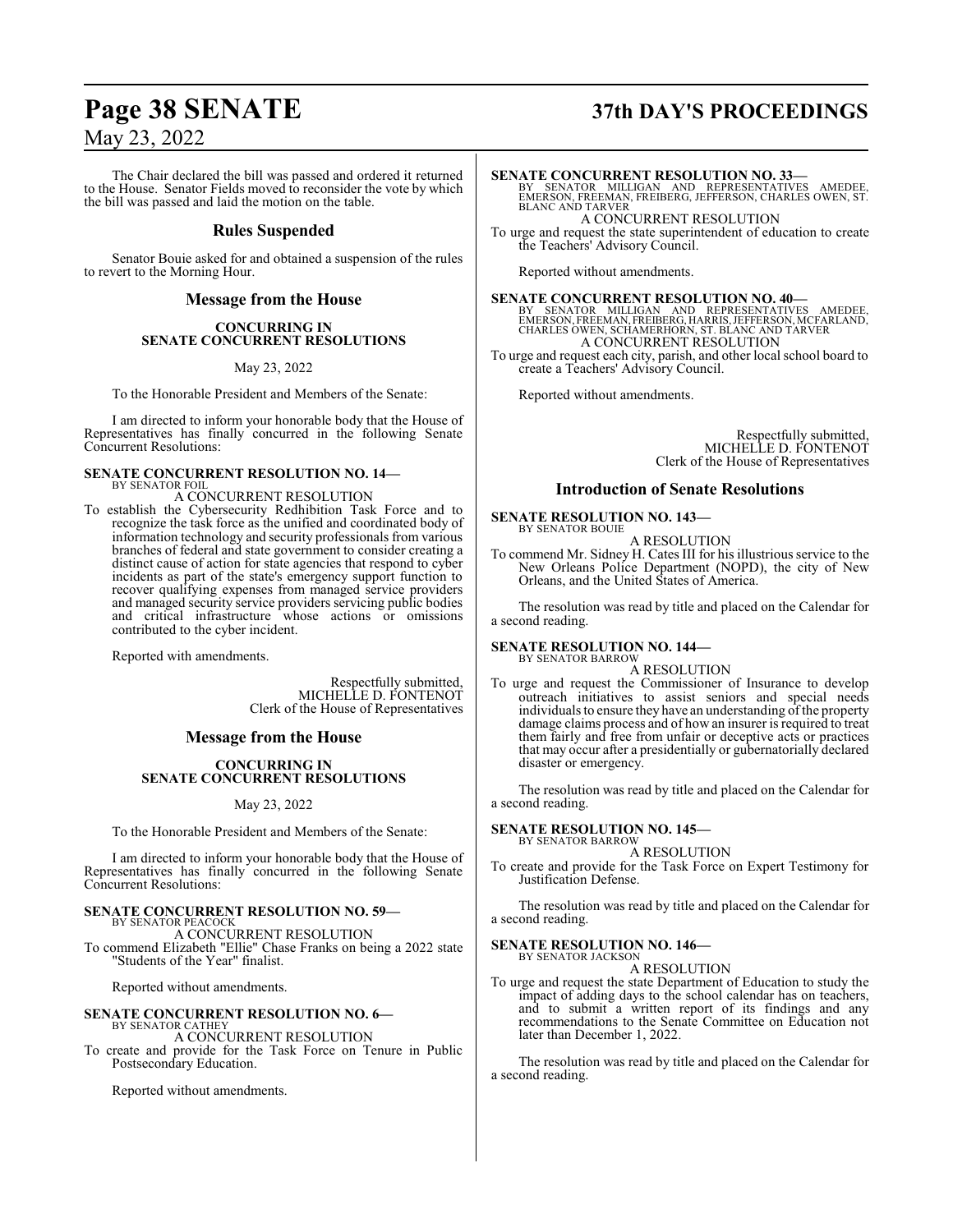#### **Message from the House**

**ASKING CONCURRENCE IN HOUSE BILLS AND JOINT RESOLUTIONS**

#### May 23, 2022

To the Honorable President and Members of the Senate:

I am directed to inform your honorable body that the House of Representatives has finally passed and asks your concurrence in the following House Bills and Joint Resolutions:

| HB No. 298 | HB No. 366 | HB No. 673 |
|------------|------------|------------|
|            |            |            |

HB No. 1083

Respectfully submitted, MICHELLE D. FONTENOT Clerk of the House of Representatives

#### **House Bills and Joint Resolutions on First Reading**

**HOUSE BILL NO. 298—** BY REPRESENTATIVE JORDAN

A JOINT RESOLUTION

To amend Article I, Section 3 of the Constitution of Louisiana, relative to the prohibition of slavery and involuntary servitude; to provide relative to the administration of criminal justice; to provide for submission of the proposed amendment to the electors; and to provide for related matters.

The bill was read by title and placed on the Calendar for a second reading.

# **HOUSE BILL NO. 366—** BY REPRESENTATIVE FRIEMAN

A JOINT RESOLUTION

Proposing to amend Article V, Section 23(B) of the Constitution of Louisiana, to provide for the mandatory retirement age for judges; to increase the mandatory retirement age for judges; to provide for submission of the proposed amendment to the electors; and to provide for related matters.

The bill was read by title and placed on the Calendar for a second reading.

#### **HOUSE BILL NO. 673—**

BY REPRESENTATIVE JORDAN AN ACT

To amend and reenact R.S. 40:2869(D) and (E) and to enact R.S. 40:2869(A)(21) through (25), relative to pharmacy benefit managers; to provide for the pharmacy benefit manager monitoring advisory council; to provide for membership; to provide for technical changes; to provide for effectiveness; and to provide for related matters.

The bill was read by title and placed on the Calendar for a second reading.

## **HOUSE BILL NO. 1083— (Substitute for House Bill No. 41 by Representative Newell)** BY REPRESENTATIVE NEWELL

AN ACT

To amend and reenact R.S. 17:111(A), R.S. 23:332(A)(1) and (2),  $(B)$ ,  $(C)(1)$  and  $(2)$ ,  $(D)$ ,  $(E)$ ,  $(F)(1)$  and  $(2)$ , and  $(H)(3)$  and  $(4)$ , R.S. 51:2232(5), 2236(A), 2602(A), 2606(A)(1) through (5), 2607(A), and 2608 and to enact R.S. 23:332(I) and R.S.  $51:2232(11)$  and  $2603(13)$ , relative to discrimination; to provide relative to discrimination based on hairstyle; to provide relative to discrimination in education, employment, public accommodations, and housing opportunities; to provide for definitions; and to provide for related matters.

# **37th DAY'S PROCEEDINGS Page 39 SENATE** May 23, 2022

The bill was read by title and placed on the Calendar for a second reading.

#### **Message from the House**

#### **ASKING CONCURRENCE IN HOUSE CONCURRENT RESOLUTIONS**

May 23, 2022

To the Honorable President and Members of the Senate:

I am directed to inform your honorable body that the House of Representatives has finally passed and asks your concurrence in the following House Concurrent Resolutions:

| HCR No. 126 | <b>HCR No. 127</b> | <b>HCR No. 128</b> |
|-------------|--------------------|--------------------|
| HCR No. 111 | <b>HCR No. 112</b> | <b>HCR No. 113</b> |

HCR No. 115

Respectfully submitted, MICHELLE D. FONTENOT Clerk of the House of Representatives

#### **House Concurrent Resolutions on First Reading**

#### **HOUSE CONCURRENT RESOLUTION NO. 111—** BY REPRESENTATIVE STAGNI

A CONCURRENT RESOLUTION To urge and request the Louisiana Department of Health to examine options to improve reimbursement rates for residential substance abuse treatment facilities in the state.

The resolution was read by title and placed on the Calendar for a second reading.

## **HOUSE CONCURRENT RESOLUTION NO. 112—** BY REPRESENTATIVE AMEDEE A CONCURRENT RESOLUTION

To urge and request local public bodies to provide for a mechanism for the public to submit input concerning agenda items via electronic mail and, to the extent practicable, to allow the public to view and participate in meetings via electronic means.

The resolution was read by title and placed on the Calendar for a second reading.

## **HOUSE CONCURRENT RESOLUTION NO. 113—** BY REPRESENTATIVE MINCEY A CONCURRENT RESOLUTION

To urge and request the state Department of Education to study the cost of standardized testing associated with state assessments and submit a written report of findings and data supporting such findings to the Legislature of Louisiana by January 13, 2023.

The resolution was read by title and placed on the Calendar for a second reading.

# **HOUSE CONCURRENT RESOLUTION NO. 115—** BY REPRESENTATIVE SCHEXNAYDER

A CONCURRENT RESOLUTION

To memorialize the United States Congress to support the partnership between nonprofit organizations and the federal government.

The resolution was read by title and placed on the Calendar for a second reading.

## **HOUSE CONCURRENT RESOLUTION NO. 126—** BY REPRESENTATIVE SCHEXNAYDER A CONCURRENT RESOLUTION

To commend HillaryR. "Butch"Browning, Jr., on the occasion of his retirement, for his service in fire protection and law enforcement.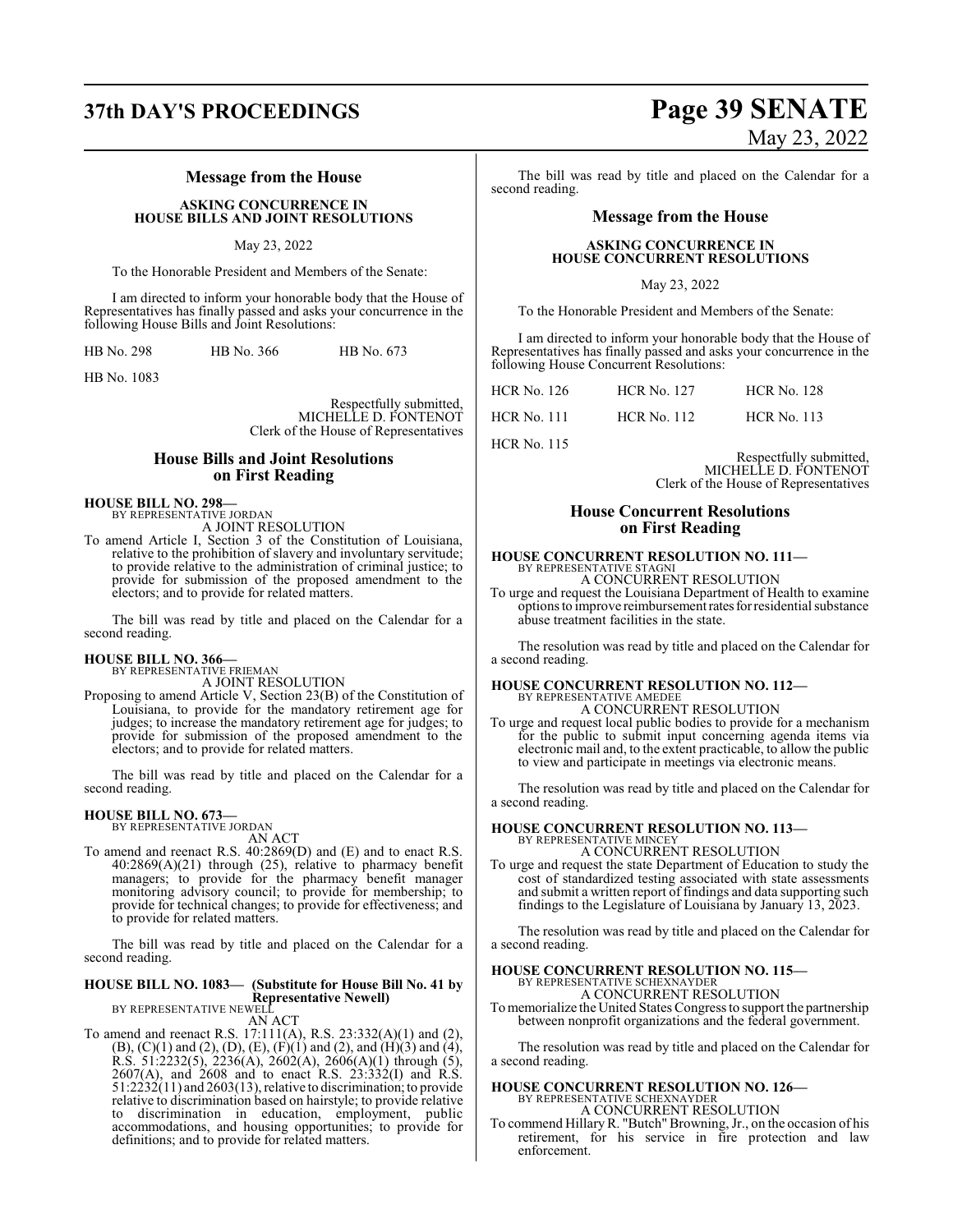The resolution was read by title and placed on the Calendar for a second reading.

# **HOUSE CONCURRENT RESOLUTION NO. 127—** BY REPRESENTATIVE HUGHES

A CONCURRENT RESOLUTION

To commend the Parent Leadership Training Institute of New Orleans.

The resolution was read by title and placed on the Calendar for a second reading.

#### **HOUSE CONCURRENT RESOLUTION NO. 128—** BY REPRESENTATIVE BAGLEY

A CONCURRENT RESOLUTION

To recognize Monday, June 27, 2022, as Post-Traumatic Stress Injury Awareness Day in Louisiana.

The resolution was read by title and placed on the Calendar for a second reading.

## **Privileged Report of the Committee on Senate and Governmental Affairs**

## **ENROLLMENTS**

Senator Hewitt, Chairman on behalf ofthe Committee on Senate and Governmental Affairs, submitted the following report:

#### May 23, 2022

To the President and Members of the Senate:

I am directed by your Committee on Senate and Governmental Affairs to submit the following report:

The following Senate Concurrent Resolutions have been properly enrolled:

#### **SENATE CONCURRENT RESOLUTION NO. 56—** BY SENATOR PEACOCK

A CONCURRENT RESOLUTION

To commend Eden Elizabeth Trainor on being selected as a finalist in the Department of Education's 2022 Louisiana Students of the Year Awards Program.

#### **SENATE CONCURRENT RESOLUTION NO. 57—** BY SENATOR FIELDS

A CONCURRENT RESOLUTION To express the sincere and heartfelt condolences ofthe Legislature of Louisiana upon the passing of Mr. Clovis Hayes.

> Respectfully submitted, SHARON W. HEWITT Chairman

The foregoing Senate Concurrent Resolutions were signed by the President of the Senate.

#### **Privileged Report of the Committee on Senate and Governmental Affairs**

## **ENROLLMENTS**

Senator Hewitt, Chairman on behalf of the Committee on Senate and Governmental Affairs, submitted the following report:

#### May 23, 2022

To the President and Members of the Senate:

# **Page 40 SENATE 37th DAY'S PROCEEDINGS**

I am directed by your Committee on Senate and Governmental Affairs to submit the following report:

The following Senate Bills have been properly enrolled:

#### **SENATE BILL NO. 411—** BY SENATORS WHITE AND BARROW

AN ACT

To amend and reenact R.S. 40:2841, 2842(3), 2843(A), 2844(B)(3), (15), (16), (17), (20), and (23), (C), and (D), and 2845(A)(1) and  $(2)(b)$  and  $(C)(1)$ , relative to the Louisiana Emergency Response Network; to provide for legislative purpose; to provide for definitions; to provide for the Louisiana Emergency Response Network; to provide for the governing board; to provide for an annual report; and to provide for related matters.

#### **SENATE BILL NO. 448—**

matters.

BY SENATOR LUNEAU

AN ACT To amend and reenact R.S. 56:40.3(E), relative to civil and aquatic life penalties; to provide for the collection of civil penalties for restitution of wildlife; to provide with respect to hearing officer rulings; to provide with respect to legal delays; to provide relative to administrative hearing; and to provide for related

> Respectfully submitted, SHARON W. HEWITT Chairman

The foregoing Senate Bills were signed by the President of the Senate.

#### **Message to the Governor**

## **SIGNED SENATE BILLS**

May 20, 2022

To the Honorable Governor of the State of Louisiana:

The President of the Senate and the Speaker of the House of Representatives have signed the following Senate Bills:

#### **SENATE BILL NO. 36—** BY SENATOR HENRY

AN ACT

To amend and reenact R.S. 14:38(B) and to enact R.S. 14:38(C), relative to the crime of simple assault; to provide for increased penalties when the offense is committed upon a store's employee during a theft; and to provide for related matters.

#### **SENATE BILL NO. 40—**

BY SENATORS MCMATH, BARROW, LUNEAU AND MIZELL AN ACT

To enact R.S. 46:286.2, relative to protections for foster children; to provide for special identification cards for children in foster care; to provide for an effective date; and to provide for related matters.

#### **SENATE BILL NO. 363—** BY SENATOR FOIL

AN ACT

To amend and reenact R.S. 6:333(B) and to enact Code of Civil Procedure Art. 2336.1, relative to the judicial sale of property; to provide for the determination of superior encumbrances or privileges; to provide for issuance of a subpoena duces tecum upon the owner or servicer of an obligation secured by a superior encumbrance; and to provide for related matters.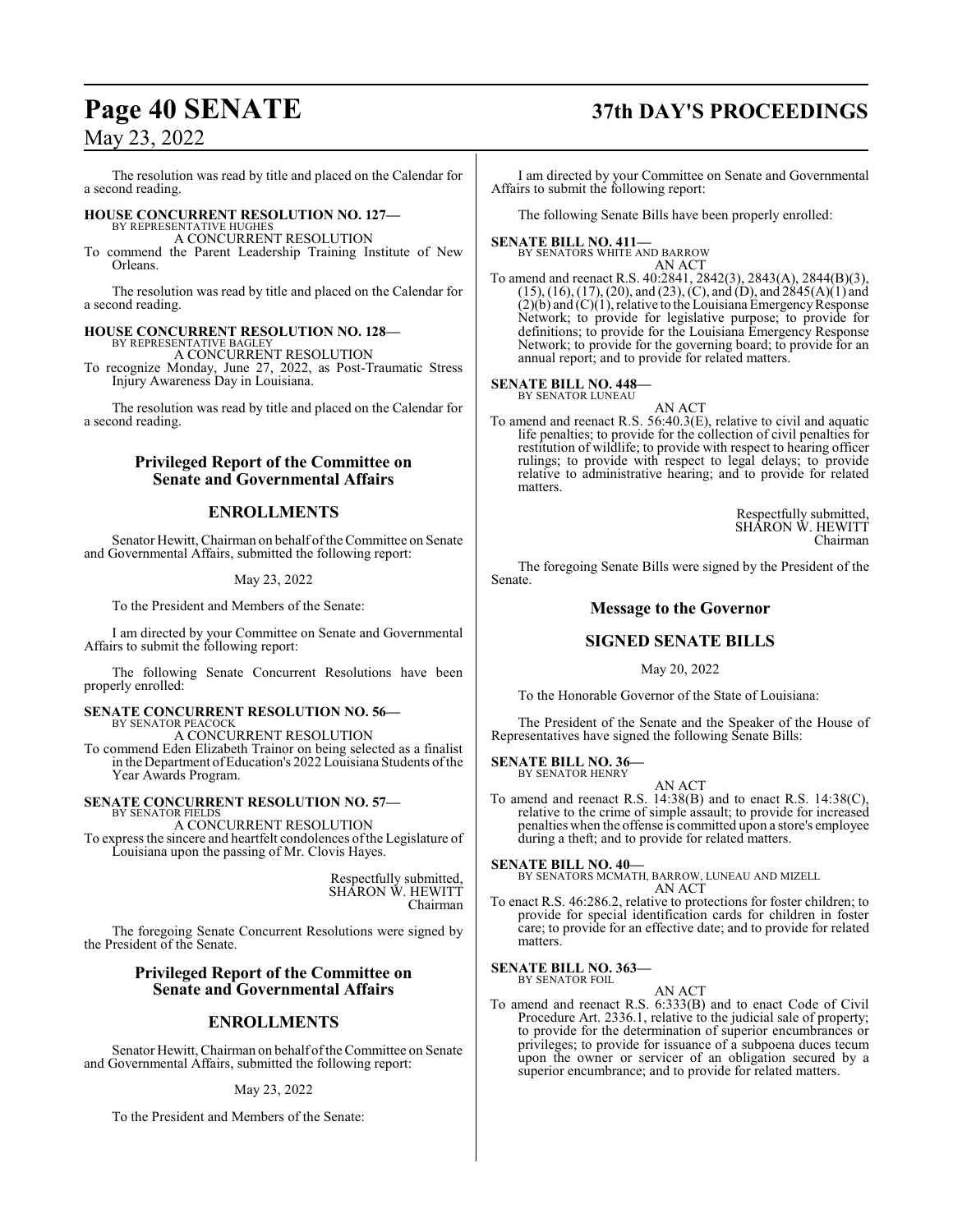# **37th DAY'S PROCEEDINGS Page 41 SENATE**

# May 23, 2022

#### **SENATE BILL NO. 371—**

BY SENATOR HARRIS AND REPRESENTATIVE HILFERTY AN ACT

To enact Subpart DDD of Part I of Chapter 1 of Subtitle II of Title 47 of the Louisiana Revised Statutes of 1950, to be comprised of R.S. 47:120.371, and Subpart EEE of Part I of Chapter 1 of Subtitle II of Title 47 of the Louisiana Revised Statutes of 1950, to be comprised of R.S. 47:120.375, relative to state individual income tax refund checkoffs for certain donations; to provide for a method for individuals to donate all or a portion of any individual income tax refund due to them to certain educational foundations; to provide for the administration and disbursement of donated monies; to provide for reporting; to provide for applicability; and to provide for related matters.

**SENATE BILL NO. 66—**<br>BY SENATORS CONNICK, ALLAIN, BARROW, BERNARD, CATHEY,<br>CORTEZ, FESI, HARRIS, HENRY, HEWITT, MILLIGAN, MIZELL,<br>PEACOCK, POPE, SMITH, STINE, TALBOT AND WHITE AN ACT

To amend and reenact R.S. 14:2(B)(50) and R.S. 14:79(B) and (C), relative to the crime of violation of protective orders; to provide for enhanced penalties for violations of a protective order when committed while in possession of a firearm; and to provide for related matters.

**SENATE BILL NO. 77—**<br>BY SENATORS LUNEAU, BARROW, BOUDREAUX, HENSGENS,<br>MCMATH, MIZELL AND POPE AND REPRESENTATIVES ADAMS,<br>BAGLEY, ECHOLS, HUGHES, LARVADAIN, MCMAHEN, SCHLEGEL AND STAGNI

AN ACT

To enact R.S. 46:153.3(C)(2), relative to Medicaid coverage for prescription drugs; to provide for prescribed drugs used to treat schizophrenia and schizotypal or delusion disorders; and to provide for related matters.

#### **SENATE BILL NO. 117-**BY SENATOR LUNEAU

AN ACT

To enact R.S. 22:1296.1, relative to automobile insurance; to provide for the application of certain insurance coverages to an insured when operating a vehicle not owned by the insured; to provide certain requirements for such coverages to apply to the insured's conduct; to provide for a determination as to which insurance is primary; to provide legislative intent; and to provide for related matters.

#### **SENATE BILL NO. 163—**

BY SENATORS TALBOT, BERNARD, FESI, JACKSON, ROBERT MILLS, PEACOCK, SMITH AND STINE

AN ACT

To enact R.S. 22:1897, relative to the insurance claims process; to provide a policyholder a catastrophe claim process disclosure form; to provide for rules and regulations; and to provide for related matters.

# **SENATE BILL NO. 165—** BY SENATOR TALBOT

AN ACT To amend and reenact R.S. 22:2436(C)(2)(a), (D)(2), (D)(3), and  $(E)(2)$  and 2437(C), to enact R.S. 22:2436(D)(4) and 2439(D), and to repeal R.S. 22:2436(E)(3), relative to an internal claims and appeals process and external procedures for health insurance issuers; to provide requirements for certain processes and procedures; and to provide for related matters.

#### **SENATE BILL NO. 169—** BY SENATOR MIZELL

AN ACT

To amend and reenact R.S. 17:407.101(E)(8)(introductory paragraph) and (b)(i), (F), and (G) and to repeal Sections 3 and  $\overline{4}$ (B) of Act 180 ofthe 2020Regular Session, relative to the EarlyChildhood Care and Education Commission; to provide relative to the officers and duties of a task force of the commission; to provide relative to meetings and reports of the commission; to repeal the termination date of the commission; and to provide for related matters.

#### **SENATE BILL NO. 194—**

BY SENATOR HEWITT AN ACT

To enact R.S. 17:2048.51(C)(23), relative to the membership of the Louisiana Health Works Commission; to add a member representing the Louisiana State Nurses Association; and to provide for related matters.

#### **SENATE BILL NO. 217—**

BY SENATOR JACKSON

AN ACT To enact R.S. 47:305.77 and 337.9(D)(36), relative to local sales and use tax; to provide an exemption from local sales and use tax for the lease, rental, or purchase of tangible personal property or services by the Edward Via College of Osteopathic Medicine (VCOM); to provide for effectiveness; and to provide for related matters.

#### **SENATE BILL NO. 320—**

BY SENATOR HENRY AN ACT

To enact R.S. 27:244(D), relative to the casino operating contract; to temporarily suspend the requirement of certain provisions; to clarify that certain activities are not suspended; and to provide for related matters.

# **SENATE BILL NO. 360—** BY SENATOR FOIL

AN ACT

To amend and reenact Code of Criminal Procedure Art. 331(I), (J), and (K) and to enact Code of Criminal Procedure Art. 331(L), relative to the discharge of bail obligations; to provide relative to the surrender of the defendant during a statewide public health emergency; to provide relative to bond forfeiture due to the defendant's failure to appear; to provide for procedures; and to provide for related matters.

#### **SENATE BILL NO. 449—** BY SENATOR LUNEAU

AN ACT

To enact R.S. 18:1300.26, relative to video draw poker devices; to authorize the governing authority of Natchitoches Parish to call and conduct a referendum election on a proposition to allow the operation of video draw poker devices in the parish; to provide for procedures for the calling and holding of the election; and to provide for related matters.

and they are hereby presented for executive approval.

Respectfully submitted, YOLANDA J. DIXON Secretary of the Senate

#### **Message from the House**

#### **SIGNED HOUSE CONCURRENT RESOLUTIONS**

#### May 19, 2022

To the Honorable President and Members of the Senate:

I am directed to inform your honorable body that the Speaker of the House of Representatives has signed the following House Concurrent Resolutions:

# **HOUSE CONCURRENT RESOLUTION NO. 71—** BY REPRESENTATIVE WHITE

A CONCURRENT RESOLUTION

To urge and request the Louisiana State Law Institute to study proposed changes by the Office of Language Access Stakeholder Committee of the Louisiana Supreme Court and make recommendations to the Legislature of Louisiana regarding the laws on the use of interpreters in court proceedings.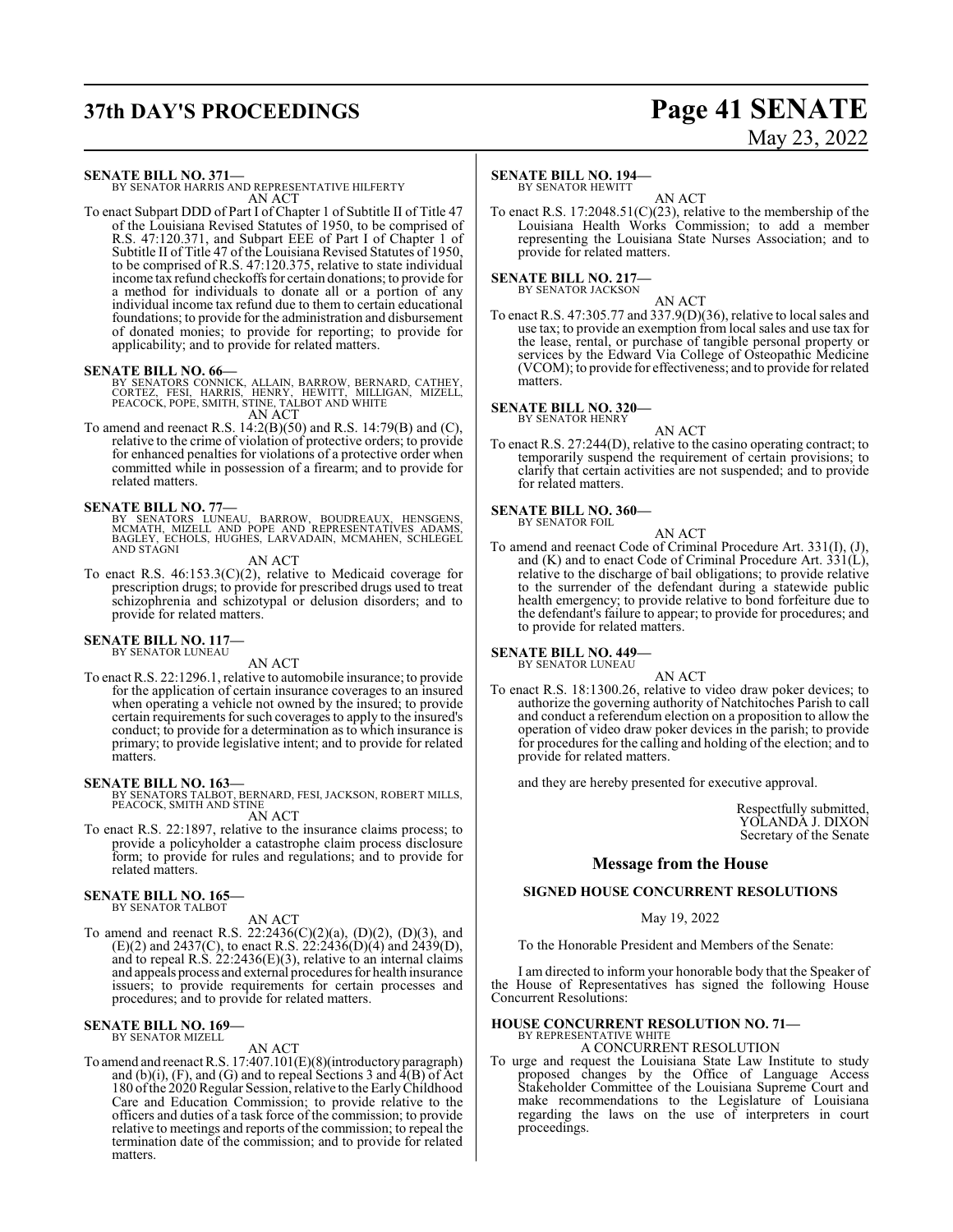# **Page 42 SENATE 37th DAY'S PROCEEDINGS**

May 23, 2022

#### **HOUSE CONCURRENT RESOLUTION NO. 118—**

BY REPRESENTATIVE SELDERS A CONCURRENT RESOLUTION

To commend the Louisiana Art & Science Museum on the occasion of its sixtieth anniversary.

and asked that the President of the Senate affix his signature to the same.

> Respectfully submitted, MICHELLE D. FONTENOT Clerk of the House of Representatives

The House Concurrent Resolutions contained herein were signed by the President of the Senate.

#### **Message from the House**

#### **SIGNED HOUSE BILLS AND JOINT RESOLUTIONS**

#### May 19, 2022

To the Honorable President and Members of the Senate:

I am directed to inform your honorable body that the Speaker of the House of Representatives has signed the following House Bills and Joint Resolutions:

# **HOUSE BILL NO. 119—** BY REPRESENTATIVE CARPENTER

AN ACT

To amend and reenact R.S. 23:1553(G) and R.S. 49:191(1) and to repeal R.S. 49:191(10)(l), relative to the Louisiana Workforce Commission, including provisions to provide for the re-creation of the Louisiana Workforce Commission and the statutory entities made a part of the department by law; to provide for the effective termination date for all statutory authority for the existence of such statutory entities; to provide for the reauthorization of the Incumbent Worker Training Program within the Louisiana Workforce Commission; and to provide for related matters.

**HOUSE BILL NO. 147—** BY REPRESENTATIVE EDMONDS

AN ACT

To enact R.S. 33:4712.24, relative to St. George Fire Protection District No. 2; to authorize the governing board of the district to name facilities in honor of a living person; to provide for an effective date; and to provide for related matters.

#### **HOUSE BILL NO. 148—**

BY REPRESENTATIVE FREEMAN AN ACT

To enact R.S. 33:9091.27, relative to Orleans Parish; to create the Bouligny Improvement District; to provide relative to the boundaries, purpose, governance, and powers and duties of the district; to provide relative to district funding, including the authority to levy taxes or fees, subject to voter approval; to provide for an effective date; and to provide for related matters.

#### **HOUSE BILL NO. 151—**

BY REPRESENTATIVE EDMONDS

AN ACT

To enact R.S. 33:9097.35, relative to East Baton Rouge Parish; to create the Old Jefferson Crime Prevention and Improvement District; to provide relative to the boundaries, purpose, governance, and powers and duties of the district; to provide relative to district funding, including the imposition of a parcel fee, subject to voter approval; to provide for an effective date; and to provide for related matters.

#### **HOUSE BILL NO. 152—**

BY REPRESENTATIVE FIRMENT AN ACT

To enact R.S. 40:539(C)(8)(m), relative to employees of the Colfax Housing Authority; to provide that employees of the authority shall not be in the state civil service; and to provide for related matters.

**HOUSE BILL NO. 154—**

BY REPRESENTATIVE TURNER AND SENATOR CATHEY AN ACT

To amend and reenact R.S. 34:851.25(A) and to enact R.S. 38:2558(11)(f), relative to the powers of the Bayou D'Arbonne Lake Watershed District; to prohibit the operation of certain motor vessels when Lake D'Arbonne is above flood stage; to prohibit the operation of certain motor vessels when the operation may cause flooding to certain structures; and to provide for related matters.

#### **HOUSE BILL NO. 163—**

BY REPRESENTATIVE PHELPS AND SENATORS BARROW, BERNARD, BOUDREAUX, BOUIE, CARTER, CATHEY, CONNICK, FIÈLDS, FOIL,<br>HARRIS, JACKSON, LUNEAU, MCMATH, MILLIGAN, FRED MILLS,<br>ROBERT MILLS, MIZELL, PEACOCK, PRICE, REESE, SMITH, STINE,<br>TALBOT, TARVER, AND WOMACK AN ACT

To enact R.S. 47:463.214, relative to motor vehicle special prestige license plates; to establish the "Sickle Cell Disease Association" specialty license plate; to provide for the creation, issuance, design, fees, implementation, distribution, and rule promulgation applicable to such license plate; to provide an effective date; and to provide for related matters.

#### **HOUSE BILL NO. 201—**

BY REPRESENTATIVE HARRIS

AN ACT

To amend and reenact R.S. 49:191(1) and to repeal R.S. 49:191(10)(g), relative to the Department of Education, including provisions to provide for the re-creation of the Department of Education and the statutory entities made a part of the department by law; to provide for the effective termination date for all statutory authority for the existence of such statutory entities; and to provide for related matters.

#### **HOUSE BILL NO. 211—**

BY REPRESENTATIVE MCKNIGHT AN ACT

To amend and reenact R.S. 17:1945.1(A)(8)(c) and (C), relative to the board of directors of the Special School District; to revise the entities submitting nominees for appointment to the board; to provide relative to the terms of service of board members; and to provide for related matters.

#### **HOUSE BILL NO. 216—**

BY REPRESENTATIVE ADAMS

AN ACT To enact R.S. 33:9097.35, relative to East Baton Rouge Parish; to create the Myrtle Hill Crime Prevention and Improvement District; to provide relative to the boundaries, purpose, governance, and powers and duties of the district; to provide relative to district funding, including the authority to impose a parcel fee, subject to voter approval; to provide for an effective date; and to provide for related matters.

**HOUSE BILL NO. 497—** BY REPRESENTATIVES TURNER, ROBBY CARTER, AND COX AN ACT

To amend and reenact R.S. 37:1250, relative to regulation of pharmacists and pharmacies by the Louisiana Board of Pharmacy; to provide relative to facilities which engage solely in the distribution of drugs or other products necessary for home kidney dialysis for patients with end-stage renal disease; to exempt such facilities from the provisions of the Louisiana Pharmacy Practice Act; and to provide for related matters.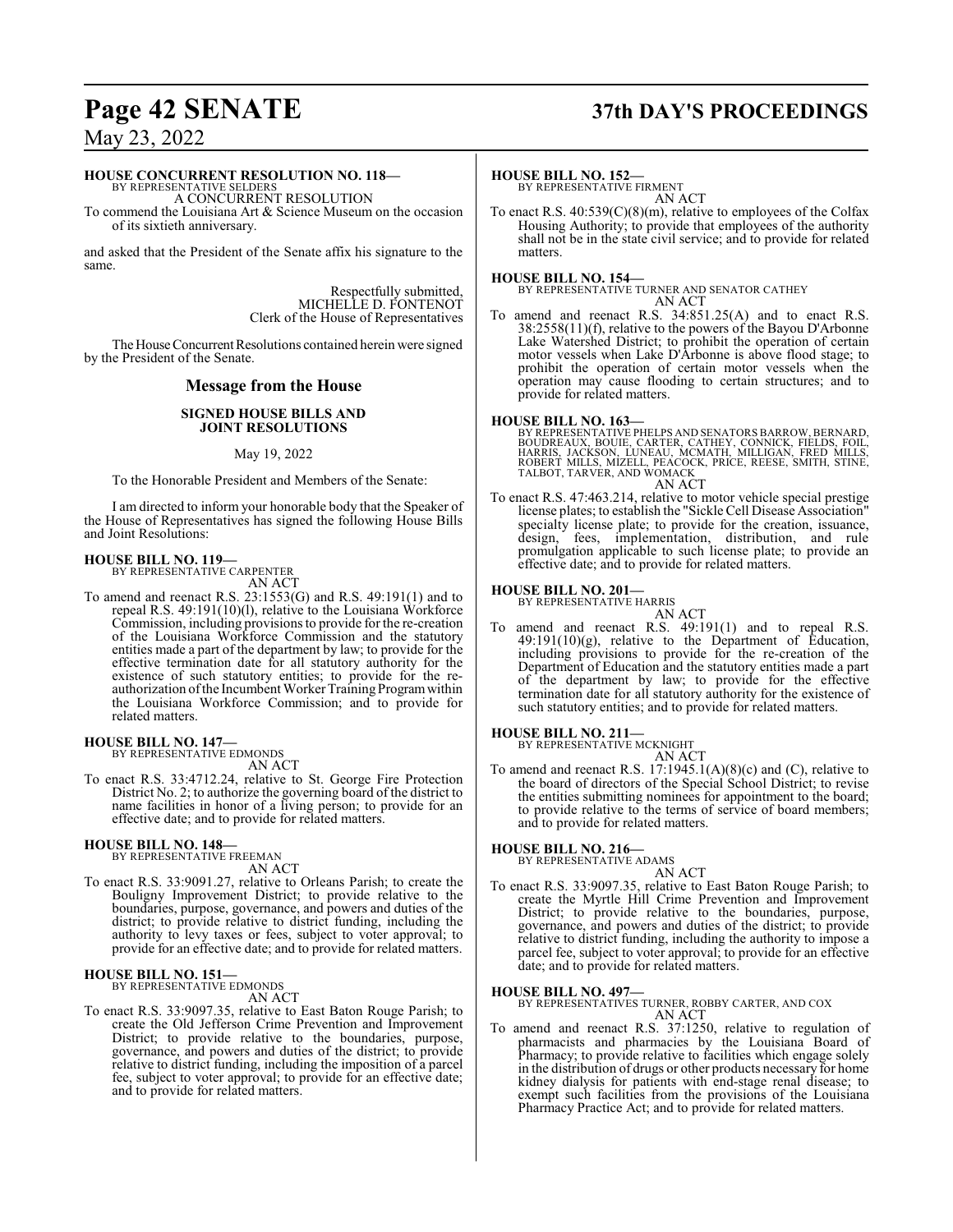# **37th DAY'S PROCEEDINGS Page 43 SENATE** May 23, 2022

**HOUSE BILL NO. 521—** BY REPRESENTATIVE HUVAL AN ACT

To amend and reenact R.S. 22:572, relative to catastrophe response plans for insurance; to provide for the requirements for catastrophe response plans; to provide for filing with and review of plans by the commissioner; to provide for confidentiality; to provide for enforcement and penalties; and to provide for related **matters** 

# **HOUSE BILL NO. 528—** BY REPRESENTATIVE DAVIS

AN ACT

To amend and reenact R.S. 49:191(1) and to repeal R.S. 49:191(10)(n), relative to certain agencies within the office of the governor, including provisions to provide for the re-creation of such agencies; to provide for the effective termination date for all statutory authority for the existence of such statutory entities; and to provide for related matters.

**HOUSE BILL NO. 902—**<br>BY REPRESENTATIVES VILLIO, BUTLER, ECHOLS, ILLG, KERNER, ORGERON, ROBERT OWEN, SCHEXNAYDER, THOMPSON, WHITE,<br>AND WRIGHT AND SENATORS HEWITT, PRICE, REESE, AND<br>WOMACK

AN ACT

To enact R.S. 49:160.2, relative to state symbols; to provide for the official state steam locomotive; to provide relative to the 2-8-2 Mikado class of steam locomotives; and to provide for related matters.

and asked that the President of the Senate affix his signature to the same.

> Respectfully submitted, MICHELLE D. FONTENOT Clerk of the House of Representatives

The House Bills and Joint Resolutions contained herein were signed by the President of the Senate.

#### **Message from the House**

#### **SIGNED HOUSE BILLS AND JOINT RESOLUTIONS**

May 20, 2022

To the Honorable President and Members of the Senate:

I am directed to inform your honorable body that the Speaker of the House of Representatives has signed the following House Bills and Joint Resolutions:

#### **HOUSE BILL NO. 1—**

BY REPRESENTATIVE ZERINGUE AN ACT

Making annual appropriations for Fiscal Year 2022-2023 for the ordinary expenses of the executive branch of state government, pensions, public schools, public roads, public charities, and state institutions and providing with respect to the expenditure of said appropriations.

# **HOUSE BILL NO. 2—** BY REPRESENTATIVE BISHOP

AN ACT

To provide with respect to the capital outlay budget and the capital outlay program for state government, state institutions, and other public entities; to provide for the designation of projects and improvements; to provide for the financing thereof making appropriations from certain sources; and to provide for related matters.

#### **HOUSE BILL NO. 3—**

BY REPRESENTATIVE BISHOP AN ACT

To enact the Omnibus Bond Authorization Act of 2022, relative to the implementation of a five-year capital improvement program; to provide for the repeal of certain prior bond authorizations; to provide for new bond authorizations; to provide for authorization and sale of such bonds by the State Bond Commission; and to provide for related matters.

# **HOUSE BILL NO. 406—** BY REPRESENTATIVE ZERINGUE

AN ACT

To amend and reenact R.S. 39:100.52(C) and 100.71(D) and to enact R.S. 39:100.52(D), Subpart O-1 of Part II-A of Chapter 1 of Subtitle I of Title 39 of the Louisiana Revised Statutes of 1950, to be comprised of R.S. 39:100.65, Subpart Q-2 of Part II-A of Chapter 1 of Subtitle I of Title 39 of the Louisiana Revised Statutes of 1950, to be comprised of R.S. 39:100.123, Subpart Q-3 of Part II-A of Chapter 1 of Subtitle I of Title 39 of the Louisiana Revised Statutes of 1950, to be comprised of R.S. 39:100.124, Subpart Q-4 of Part II-A of Chapter 1 of Subtitle I of Title 39 of the Louisiana Revised Statutes of 1950, to be comprised ofR.S. 39:100.125, Subpart S of Part II-A ofChapter 1 of Subtitle I of Title 39 of the Louisiana Revised Statutes of 1950, to be comprised of R.S. 39:100.146, Subpart V of Part II-A of Chapter 1 of Subtitle I of Title 39 of the Louisiana Revised Statutes of 1950, to be comprised of R.S. 39:100.171, Subpart W of Part II-A of Chapter 1 of Subtitle I of Title 39 of the Louisiana Revised Statutes of 1950, to be comprised of R.S. 39:100.181, and Subpart X of Part II-A of Chapter 1 of Subtitle I of Title 39 of the Louisiana Revised Statutes of 1950, to be comprised ofR.S. 39:100.191, relative to certain treasury funds; to provide for the transfer, deposit, and use, as specified, of monies in certain treasury funds and accounts; to provide an effective date; and to provide for related matters.

# **HOUSE BILL NO. 437—** BY REPRESENTATIVE ZERINGUE

AN ACT

To appropriate funds to defray the expenses of the Louisiana Judiciary, including the Supreme Court, Courts of Appeal, District Courts, Criminal District Court of Orleans Parish, and other courts; to provide for an effective date; and to provide for related matters.

#### **HOUSE BILL NO. 465—**

BY REPRESENTATIVE ZERINGUE AN ACT

To provide for the establishment and reestablishment of agency ancillary funds, to be specifically known as internal service funds, auxiliary accounts, or enterprise funds for certain state institutions, officials, and agencies; to provide for appropriation of funds for Fiscal Year 2022-2023; to provide for an effective date; and to regulate the administration of said funds.

**HOUSE BILL NO. 592—** BY REPRESENTATIVE ZERINGUE

AN ACT

To To appropriate funds and to make certain reductions from certain sources to be allocated to designated agencies and purposes in specific amounts for the making of supplemental appropriations and reductions for said agencies and purposes for Fiscal Year 2021-2022; to provide for an effective date; and to provide for related matters.

#### **HOUSE BILL NO. 633—**

BY REPRESENTATIVE ZERINGUE

## AN ACT

To provide with respect to the Revenue Sharing Fund and the allocation and distribution thereof for Fiscal Year 2022-2023 and to provide for related matters.